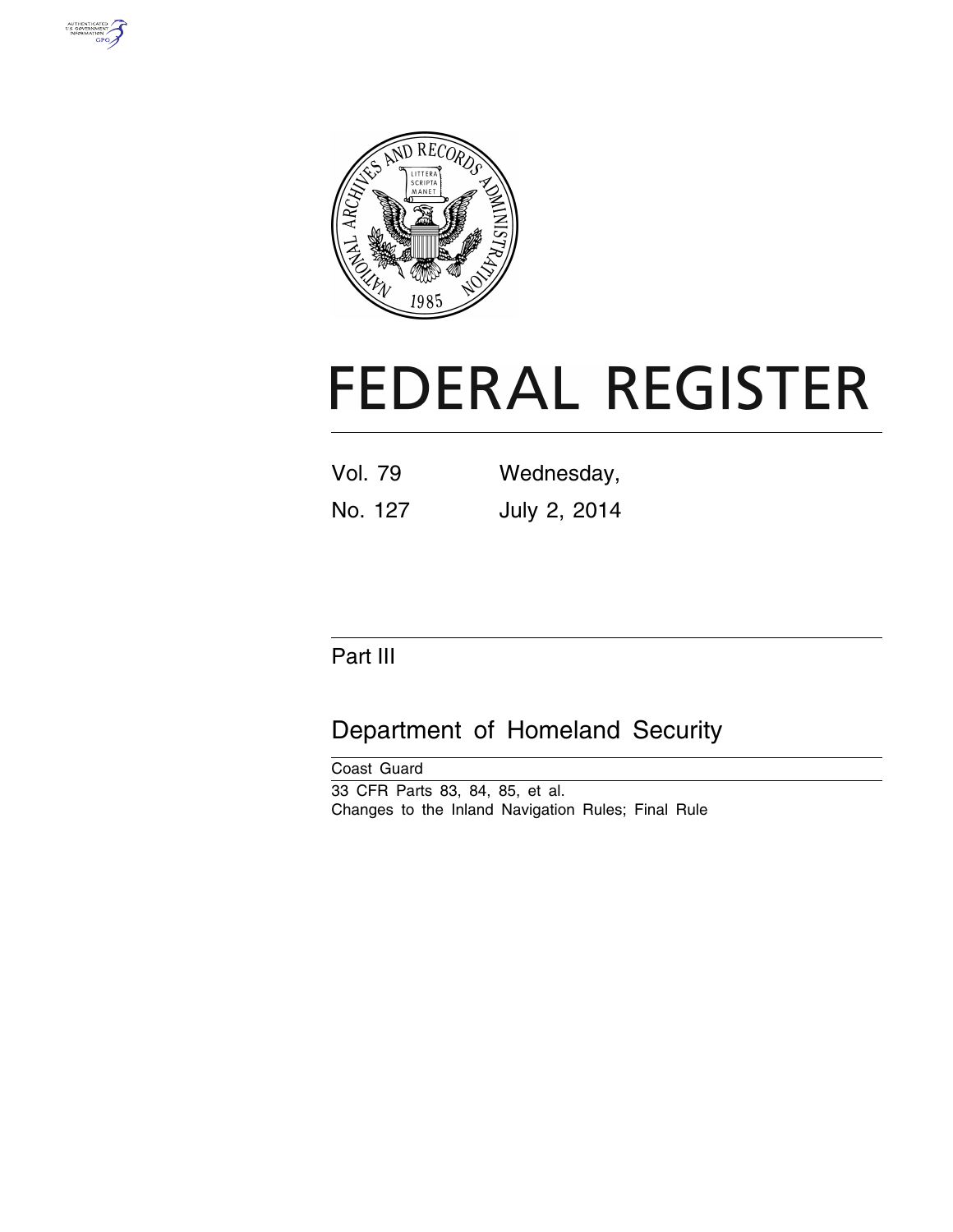#### **DEPARTMENT OF HOMELAND SECURITY**

#### **Coast Guard**

## **33 CFR Parts 83, 84, 85, 86, 87, and 88**

**[Docket No. USCG–2012–0102]** 

#### **RIN 1625–AB88**

#### **Changes to the Inland Navigation Rules**

#### **AGENCY:** Coast Guard, DHS. **ACTION:** Final rule.

**SUMMARY:** The Coast Guard is amending the inland navigation rules and their annexes to align the regulations with amendments made by the International Maritime Organization to the Convention on the International Regulations for Preventing Collisions at Sea, to which the United States is a signatory, and to incorporate recommendations made by the Navigation Safety Advisory Council. These changes harmonize domestic and international law by reducing and alleviating equipment requirements on vessels, addressing technological advancements, such as wing-in-ground craft, and increasing public awareness of the inland navigation rules. These changes also make references to applicable requirements easier to locate by using the same format in domestic regulations as is used in the international convention.

**DATES:** This final rule is effective August 1, 2014.

**ADDRESSES:** Comments and material received from the public, as well as documents mentioned in this preamble as being available in the docket, are part of docket USCG–2012–0102 and are available for inspection or copying at the Docket Management Facility (M–30), U.S. Department of Transportation, West Building Ground Floor, Room W12–140, 1200 New Jersey Avenue SE., Washington, DC 20590, between 9 a.m. and 5 p.m., Monday through Friday, except Federal holidays. You may also find this docket online by going to *<http://www.regulations.gov>* and following the instructions on that Web site.

**FOR FURTHER INFORMATION CONTACT:** If you have questions on this rule, call or email Lieutenant Commander Megan L Cull, Coast Guard; telephone 202–372– 1565, email *[megan.l.cull@uscg.mil.](mailto:megan.l.cull@uscg.mil)* If you have questions on viewing the docket, call Ms. Cheryl Collins, Program Manager, Docket Operations, telephone 202–366–9826.

#### **SUPPLEMENTARY INFORMATION:**

#### **Table of Contents for Preamble**

- I. Abbreviations
- II. Basis and Purpose
- III. Background and Regulatory History
- IV. Discussion of Comments and Changes A. General comments regarding the
	- rulemaking including comments on harmonization and formatting. B. Comments received to proposed changes
	- resulting in modification of regulation
	- Comments received to unaltered text that resulted in change
	- D. Comments received on unaltered text that did not result in change
	- E. Technical changes
- V. Regulatory Analyses
- A. Regulatory Planning and Review
- B. Small Entities
- C. Assistance for Small Entities
- D. Collection of Information
- E. Federalism
- F. Unfunded Mandates Reform Act
- G. Taking of Private Property
- H. Civil Justice Reform
- I. Protection of Children
- J. Indian Tribal Governments
- K. Energy Effects
- L. Technical Standards
- M. Environment

#### **I. Abbreviations**

- CFR Code of Federal Regulations
- COLREGS Convention on the International Regulations for Preventing Collisions at Sea
- DHS Department of Homeland Security
- E.O. Executive Order
- FR **Federal Register**
- IMO International Maritime Organization NAVSAC Navigation Safety Advisory
- Council
- NBSAC National Boating Safety Advisory Council
- NPRM Notice of proposed rulemaking
- OMB Office of Management and Budget § Section symbol
- RAM Restricted in ability to maneuver
- SOLAS International Convention for the Safety of Life at Sea
- U.S.C. United States Code
- WIG craft Wing-in-Ground craft

#### **II. Basis and Purpose**

The purpose of this rulemaking is to harmonize existing domestic law with current international law because as currently written, Coast Guard regulations relating to inland navigation rules are inconsistent with the international standards found in the Convention on the International Regulations for Preventing Collisions at Sea (COLREGS), to which the United States is a signatory. In addition to the alignment with international standards, the Navigation Safety Advisory Council (NAVSAC) recommended several changes to the regulations that simplify the inland navigation rules and alternatives to equipment requirements for certain vessels. The Coast Guard has initiated this rulemaking under the authority of the Coast Guard and

Maritime Transportation Act of 2004 (Pub. L. 108–293) and Department of Homeland Security Delegation 0170.1, Delegation to the Commandant of the Coast Guard.

#### **III. Background and Regulatory History**

In 1972, the International Maritime Organization (IMO) formalized the COLREGS. The United States ratified this treaty and adopted the COLREGS in the International Navigation Rules Act of 1977. Ratification of this treaty made all U.S. vessels subject to the COLREGS while operating on international waters. The corresponding rules for inland waters, or inland navigation rules, did not go into effect until Congress enacted the Inland Navigational Rules Act of 1980. The inland navigation rules and the COLREGS are very similar in both content and format.

The IMO has made several amendments to the COLREGS since they were promulgated in 1972. The United States has adopted these amendments through statute until the two most recent IMO amendments in 2001 and 2007.

In 2004, Congress passed the Coast Guard and Maritime Transportation Act of 2004, which amended Section 3 of the Inland Navigational Rules Act of 1980 and in effect, gave the Secretary of Homeland Security (''the Secretary'') the authority to issue inland navigation regulations. The Secretary delegated the authority to develop and enforce navigation safety regulations to the Commandant of the Coast Guard through Department of Homeland Security Delegation 0170.1, ''Delegation to the Commandant of the Coast Guard.'' Based on this authority, the Coast Guard is incorporating the 2001 and 2007 IMO amendments in this final rule (FR).

In 2010, the Coast Guard used the authority granted by Congress and delegated by the Secretary to move the inland navigation rules from the United States Code (U.S.C.) to 33 CFR part 83. 75 FR 19544. Regulations in 33 CFR part 83, along with regulations in 33 CFR parts 84 through 88, now comprise the complete domestic inland navigation rules. Movement to the CFR in 2010 effectively ended statutory codification of the inland rules of the road.

The Coast Guard published the Changes to the Inland Navigation Rules NPRM on August 28, 2012. (77 FR 52176). This NPRM proposed amendments to 33 CFR part 83, along with 33 CFR parts 84 through 88, to align U.S. inland navigation rules with the COLREGS as much as practicable and to incorporate other NAVSAC recommendations and Coast Guard changes.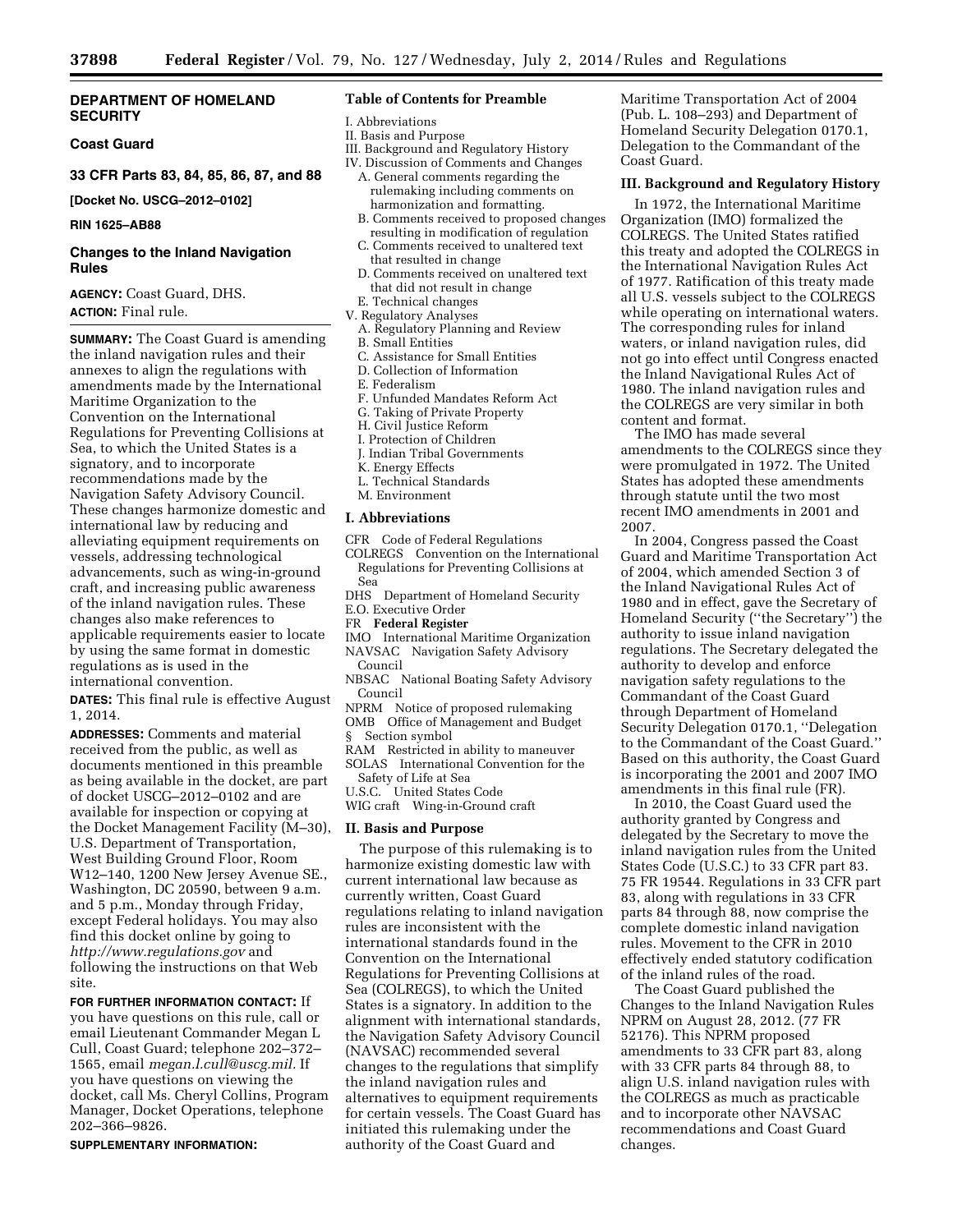#### **IV. Discussion of Comments and Changes**

We received 49 comments from 10 different commenters representing educational institutions, maritime organizations, and private companies. We decided to organize this discussion of comments under the following headings: General comments regarding the rulemaking including comments on harmonization and formatting; comments received to proposed changes resulting in modification of this regulation; comments to unaltered text resulting in changes to the rule; and comments to unaltered text not resulting in changes to the rule.

The first section below includes our responses to comments regarding the overall rulemaking, including the topics of harmonization and formatting; a rejected NAVSAC recommendation; preemption; and lighting and bells.

#### *A. General Comments Regarding the Rulemaking Including Comments on Harmonization and Formatting*

One commenter complimented the Coast Guard on the extensive work that went into creating a ''safety [oriented and] efficient draft with minimal cost to mariners and operators.'' We appreciate that the effort was noted. We believe navigational safety should always be paramount and we strive to balance the cost to the mariners with the risks associated with operating on the water and the need to improve safety of navigation.

#### 1. Formatting and Harmonization

Regarding our effort to harmonize with the COLREGS, we received three comments. One was generally supportive, stating that recreational boaters find that uniform, consistent regulations make compliance easier, thereby increasing their overall safety on the water. We agree with this statement, as it is our intent to make compliance easier and to follow NAVSAC's and the U. S. Government's direction to align the inland navigation rules with the COLREGS.

The second commenter was concerned about the effect that harmonization with the international standards would have on the CFR language and the commenter recommended keeping titles of sections and subsections in the CFR. After taking this commenter's recommendation into account, we decided to proceed with our proposal to align with the COLREGS but ensured that regulatory references in 33 CFR parts 83–88 accurately reflect the amended text of the rule and match the COLREGS. When further clarity was

required, we inserted the exact rules to which the regulation pertains in parenthesis and clarified which subparts the rule was referencing. Our reasoning is as follows: IMO uses the term ''Part'' to describe a section but because of CFR formatting, those references would have to become ''Subpart.'' Additionally, where the IMO referenced a ''Section'' we were unable to use that term because of the contextual meaning the term ''Section'' has within the CFR.

Lastly, the third commenter was concerned about the inland navigation rules being formatted differently from the rest of the CFR and stated that conforming to the COLREGS is counterproductive to making the rules easier to read because, in this instance, we are utilizing a different numbering system from the rest of the CFR. We understand the reason for concern but feel that the application of these rules in waters adjacent to areas where the COLREGS apply makes it vitally important to ensure consistency between the two areas. Adopting the international format and titling scheme furthers our goal of making compliance easy, because it makes the regulatory transition as seamless as possible between inland waters (where these inland navigation rules apply) and international waters (where the COLREGS apply). The Office of the Federal Register (publisher of the CFR) approved and authorized this deviation from their standard format.

Pertaining to format concerns, one commenter wrote to request clarification of the proposed text which states that in § 83.01 "regulations in this subchapter" seem to be limited to Part 83 of Title 33 of the CFR. When we say ''regulations in this subchapter'', we are referring to subchapter E—Inland Navigation Rules, which includes Part 83 through 90. The commenter also questioned the use of ''Part'' in § 83.08(a) which states ''in accordance with the Rules of this Part''. This is an instance in which we applied the deviation from the COLREGS and inserted a reference to the applicable rules; in this case we changed ''Part'' to ''Subpart'' and inserted ''(Rules 4–19)'' to clear up any confusion.

#### 2. The Rejected NAVSAC Recommendation

We received an unfavorable comment regarding the Coast Guard's decision not to adopt an alternative proposed by NAVSAC that would require vessels greater than 16 feet in length to carry the inland navigation rules booklet; we reasoned in the regulatory analyses of the NPRM that there was a ''lack of quantifiable benefits to justify a high

regulatory burden on recreational vessels at this time.'' 1 The commenter stated that the inland navigation rules apply to all vessels, specifically pointing to rules regarding application (Rule 1), responsibility (Rule 2), and definitions (Rule 3), and recommended an alternative threshold for carriage of the inland navigation rules booklet which would require carriage on ''recreational vessels that have room for more than three crew.''

The Coast Guard continues to believe that mandatory carriage of the inland navigation rules booklet should not be expanded beyond the current population of ''self-propelled vessels of 12 meters or more in length''. We do not believe it would improve navigational safety for vessels less than 12 meters in length to carry the booklet, and the cost of requiring the nearly 6.5 million vessels within this category to carry the booklet (which costs \$23 from the Government Printing Office, purchasing information is provided below) 2 or electronic copy is unnecessarily costly (approximately \$150 million total), particularly in light of the following additional considerations.

First, according to the Coast Guard's annual Recreational Boating Statistics,3 only 14 percent of reported boating deaths occurred on boats where the operator had received boating safety instruction. Furthermore, only nine percent of reported boating deaths occurred on boats where the operator had received safety instruction from a course provider approved by the National Association of State Boating Law Administrators (NASBLA). Based on these statistics, the Coast Guard believes that boating safety courses, especially those approved by NASBLA, reduce reportable accidents and incidents. These approved courses include navigation rules familiarization and are required for some or all boat owners in nearly half of the United States.4 As a result of ever increasing state mandates for boating education, the number of recreational boaters that have completed a NASBLA-approved course has increased by more than 23 percent, from 397,633 in 2008 to

<sup>1</sup> 33 Section V(A)(2) of this preamble,

<sup>&#</sup>x27;'Alternative 2—Incorporation of burden is

increasing NAVSAC recommendations''. 2*[http://bookstore.gpo.gov/products/sku/050-012-](http://bookstore.gpo.gov/products/sku/050-012-00407-2) [00407-2.](http://bookstore.gpo.gov/products/sku/050-012-00407-2)* 

<sup>3</sup>Coast Guard Recreational Boating Statistics are viewable online at: *[http://www.uscgboating.org/](http://www.uscgboating.org/statistics/accident_statistics.aspx) [statistics/accident](http://www.uscgboating.org/statistics/accident_statistics.aspx)*\_*statistics.aspx.* 

<sup>4</sup>Approved navigation courses are listed here: *[http://www.nasbla.net/courseListing.php.](http://www.nasbla.net/courseListing.php)* An example of a training course that provides ''rules of the road'' can be seen here: *[http://](http://www.boatcourse.com/California/default.aspx) [www.boatcourse.com/California/default.aspx.](http://www.boatcourse.com/California/default.aspx)*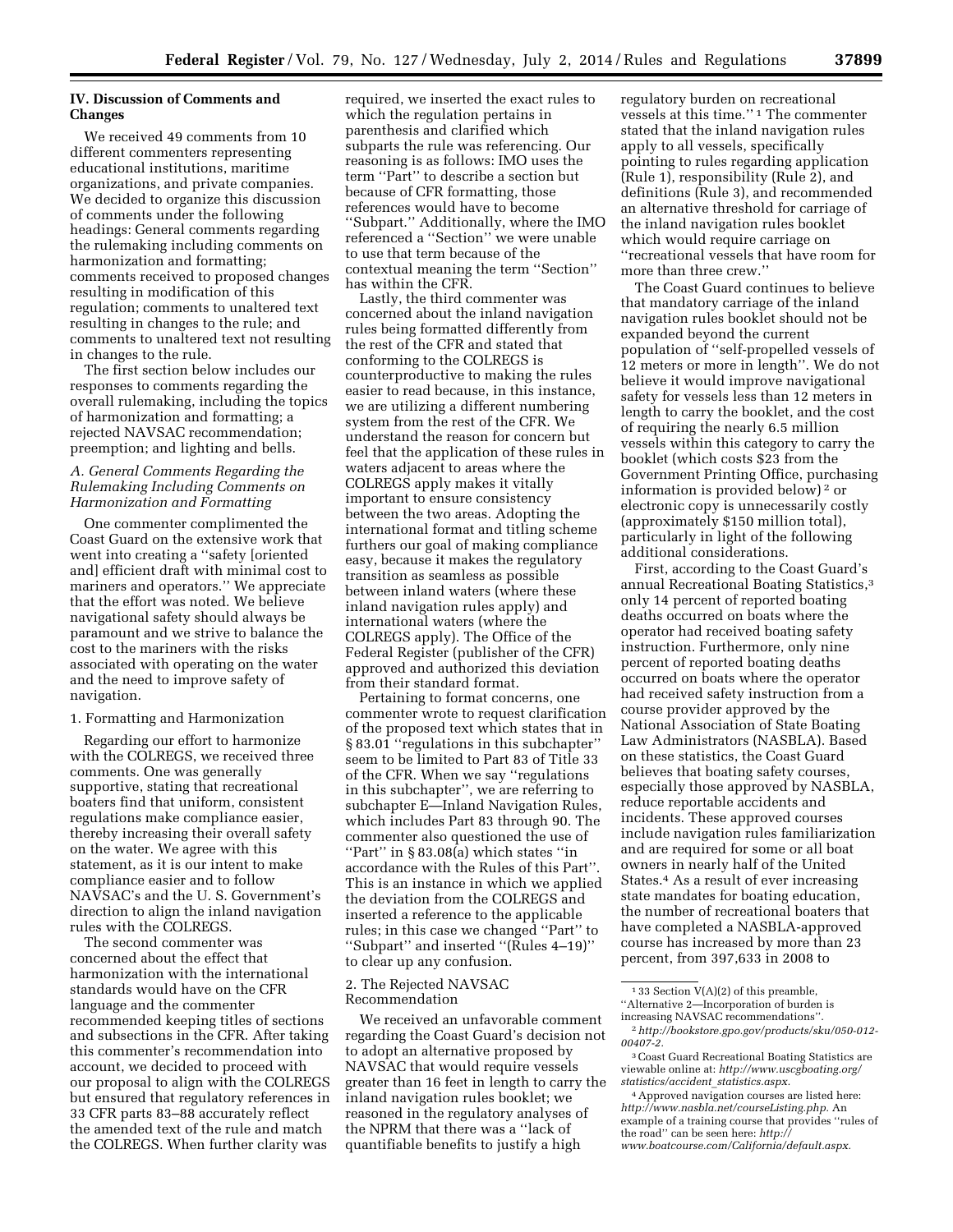491,525 in 2012.5 The Coast Guard believes that expanding overall knowledge of the navigational rules has contributed to the decrease in reportable accidents and fatalities. Therefore, the Coast Guard's position is that navigation rules education offers better prevention than the simple requirement to carry the booklet. The Coast Guard does recognize the value of having a copy of the booklet aboard for reference, but believes that emphasis must remain on boaters' knowledge of the rules. Although the Coast Guard is not expanding the requirement to carry the inland navigation rules booklet based on the commenter's recommendation, operators on vessels less than 12 meters may do so voluntarily.

Secondly, the enforcement of required carriage, as proposed by the commenter, is particularly challenging. There are no current correlating measures of ''crew'' because recreational vessels are not required to have professional ''crew'' nor are there any capacity requirements which correlate to capacity for the application of the recommended requirement. Thirdly, the requirement for vessels of less than 12 meters in length to carry a paper book or an electronic copy of the navigation rules may be impractical because a large portion of the population of impacted vessels includes open construction vessels, which have limited or no stowage capacity. We acknowledge that the mandate for commercial vessels and vessels longer than 12 meters may appear as a discrepancy but we believe it to be a matter of practicality. The Coast Guard continues to require the carriage of the inland navigation rules booklet for reference by professional mariners onboard commercial vessels and onboard all vessels over 12 meters in length, but we do not believe that expanding the population required to carry the book as proposed is practical or enforceable.

Finally, at the November 2011 NAVSAC meeting, NAVSAC withdrew this recommendation and has since considered it closed.

#### 3. Preemption

One commenter pointed out that the preemption statement which was proposed to be inserted at § 83.01(a) needs to make clear that field preemption is intended, not merely conflict preemption. We agree with the comment that the rule should explicitly state that Coast Guard regulations

regarding inland navigation rules are field preemptive, not merely conflict preemptive. As stated below in our Federalism analysis section, Congress specifically granted to the Coast Guard, through delegation by the Secretary, the exclusive authority to prescribe inland navigation regulations ''applicable to all vessels upon the inland waters of the United States and technical annexes that are as consistent as possible with the respective annexes to the International Regulations.'' 6 In doing so, Congress intended Coast Guard regulations to be exclusive within this field, meaning that states and local governments are preempted from regulating within the field of inland navigation rules.

Additionally, the commenter asked what subchapter the Coast Guard was referring to in the proposed regulatory text, which stated: ''The regulations in this subchapter have preemptive effect over State or local regulation within the same field.'' The Coast Guard is referring to Subchapter E of Chapter I of Title 33, Code of Federal Regulations, which is the subject of this rulemaking.

Another comment stated that it is unwise for our proposed 33 CFR 83.08 (Rule 8(a)) to differ from the COLREGS by limiting its application to Subpart B of the Rules (i.e., Rules 4–19). We disagree with this statement. This proposed section matches COLREG Rule 8(a), as amended by IMO Resolution A.910(22). The IMO resolution changed the rule to ''Any action to avoid collision shall be taken in accordance with the Rules of this Part and shall, if the circumstances of the case admit, be positive, made in ample time and with due regard to the observance of good seamanship.'' As we noted above, we have slightly modified the phrase by using ''Subpart'' where IMO uses ''Part'', and therefore have changed our text to reflect the reference appropriately, including a parenthetical reference for clarification. It is our intent that Rule 8(a) should be taken with full knowledge and compliance with Rules 4–19.

#### 4. Lighting and Bells

We received two comments regarding our proposed change to allow the optional display of an all-round white light by sailing vessels less than 7 meters in length and vessels under oars in § 83.25(d)(i) and (ii). One commenter agreed and noted that many of these vessels lack an installed electrical system and that the option to display an all-round white light would provide an additional level of flexibility to boaters.

We agree that boating and navigational safety would only improve with this optional lighting arrangement. The other commenter, however, thought this proposed change was contradictory, confusing, and potentially dangerous. He contended that a constant white light with accompanying sidelights is universally recognized as the navigation lights of a power-driven vessel, and that § 83.23(d) specifically authorizes this combination for power-driven vessels of less than 12 meters in length. As an alternative, he recommended that we create a new signal utilizing alternately flashing red and green lights in keeping with the optional red over green masthead lights authorized for sailing vessels in § 83.25(c) or prescribe that the white light displayed by these small sailing vessels or vessels under oars be flashing at a frequency of 120 flashes or more per minute (in accordance with the definition of a flashing light in § 83.21(f)). The Coast Guard agrees that a white light with sidelights is universally recognized as the navigation light of a power-driven vessel, but asserts that this rule would not allow these small sailing vessels or vessels under oars to be construed as powerdriven vessels because it provides that a single white light would be displayed, not red and green sidelights.

Secondly, we disagree with this comment because, as the Navigation Safety Advisory Council (NAVSAC) and the National Boating Safety Advisory Council (NBSAC) recommend, the proposed change provides these smaller vessels flexibility to enhance safety and visibility. We also disagree with the commenter's assertion that the proposed lighting option is unsafe; providing these vessels with the ability to be better seen would only enhance navigational safety. The optional fixed white light we propose is presented in the COLREGS for vessels of less than 7 meters in length whose maximum speed is less than 7 knots. The Coast Guard believes that application of the all-round white light in the international rules is complementary to this application proposed by NAVSAC for the Inland Navigational Rules. We believe that the optional all-round white light proposed in the NPRM as recommended by NAVSAC and NBSAC provides increased safety over the existing rule which specified that a vessel meeting the criteria was not required to be lighted but may show a fixed white light (white hand torch) which ''shall be exhibited in sufficient time to prevent collision'' (*see* 33 CFR 83.25(d)(i)).

Another commenter wrote to support our proposed revision to remove the requirement for a bell aboard vessels

<sup>5</sup>Based on annual reporting the Coast Guard receives from 56 States and territories on the number of recreational boaters completing NASBLA-approved courses. The contract of 33 U.S.C. 2071.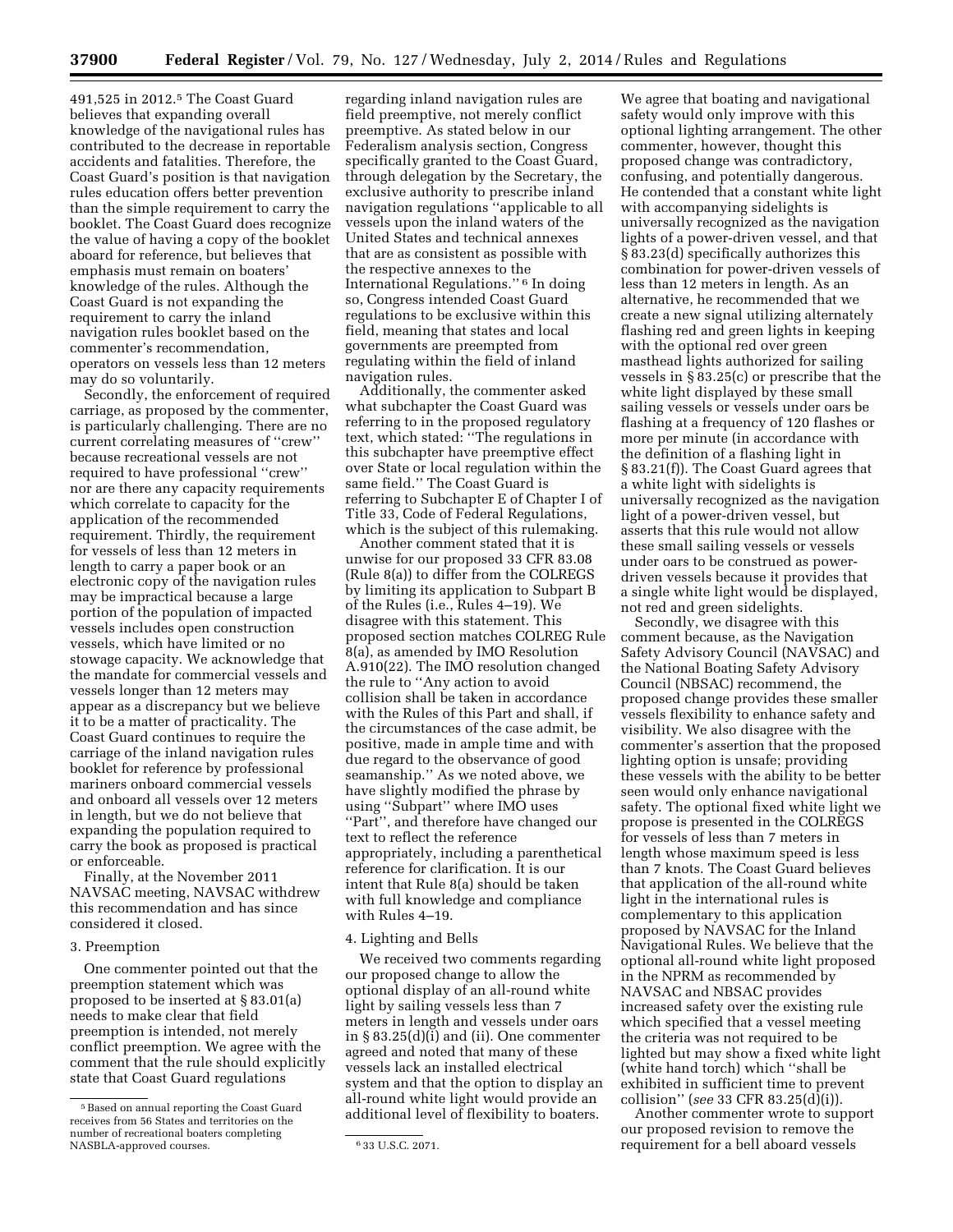greater than 12 meters in length but less than 50 meters. We agree with the commenter; this change recognizes the development of alternative methods, beyond bells, to provide an audible warning to help avoid collisions. The commenter further supported this proposed revision by stating that the change will provide greater flexibility for recreational boaters to comply with the regulations.

Lastly, a commenter stated that the change from ''Secretary'' to ''Coast Guard'' in §§ 83.30(g) and 83.35(l) was unexpected but refreshingly clear. We believe it is a change without much distinction but the recent formal delegation to USCG from DHS (Department of Homeland Security Delegation 0170.1, Delegation to the Commandant of the Coast Guard) has allowed this change which should be easier for the public to understand.

#### *B. Comments Received to Proposed Changes Resulting in Modification of Regulation*

#### 1. ''Other Electronic'' in § 83.07(b)

One commenter made several comments regarding our proposed insertion of the words ''and other electronic'' into § 83.07(b) in accordance with a NAVSAC resolution. The commenter made several arguments: First, that the insertion would be a deviation from the COLREGS, contrary to our goal of aligning with the COLREGS; second, he expressed concern regarding the applicability of 'other electronic' navigational equipment as it applies to Rule 7(b) which pertains to the radar and the automatic radar plotting aid (ARPA) functions and their use in collision avoidance; third, the commenter pointed out that the addition results in no substantive change in the rule because paragraph (a) of the rule already requires mariners to use ''all available means'' to determine if a risk of collision exists. Finally, the commenter argued that the additional requirement may obscure the enforcement and application of the Pennsylvania Rule,7 which shifts the burden of proof to a vessel, once it has been established that that vessel has violated a law or regulation intended to prevent collisions, to rebut the presumption of causation by demonstrating that the violation could not have caused the collision.

With regard to these comments, the Coast Guard has reconsidered this addition and has decided to withdraw the amendment. We acknowledge that by inserting the language, mariners would have been reminded to use the other electronic navigation equipment. However, the proposed paragraph (b) pertains to radar functions and the functionality currently described there may not directly pertain to all ''other electronic equipment''.

Additionally, as the commenter pointed out, one of the guiding principles of this rulemaking was to align with the COLREGS as much as possible. The insertion of the phrase ''and other electronic'' would have been a deviation from the COLREGS.

Lastly, we recognize that our use of the phrase ''other electronic equipment'' in § 83.07(b) might have had unintended consequences in light of the Pennsylvania Rule. Specifically, in litigation following a collision, the Pennsylvania Rule as applied to the proposed language could potentially have been used to shift the burden onto a navigational watch officer to prove that his or her failure to employ every electronic device in the wheelhouse did not cause the collision. Our intent in proposing the phrase ''other electronic equipment'' in § 83.07(b) was to require a navigational watch officer to utilize equipment such as the Automatic Identification System (AIS) to determine whether the risk of collision exists. Paragraph (a) of Rule 7 (§ 83.07) achieves this purpose, without the unintended consequences discussed above, by only requiring officers to use those available means ''appropriate to the prevailing circumstances and conditions. . . .''

2. Relocation of §§ 88.11 and 88.12 Regarding Lights on Law Enforcement and Public Safety Vessels

We received three comments regarding our proposed relocation of regulations regarding lights for law enforcement vessels (§ 88.11) and lights for vessels involved in public safety activities (§ 88.12). We had proposed, based on NAVSAC's recommendation, to relocate these paragraphs to 33 CFR 83.27 which pertains to vessels restricted in ability to maneuver. The commenters expressed concern about the unintended consequences of describing these vessels as ''restricted in ability to maneuver (RAM)'' and how that might impact the hierarchy of vessels as described in Rule 18 (§ 83.18), because it would provide these vessels precedence. Additionally, the existing text in § 88.12, as it describes public safety vessels, specifically indicates that it does not convey any special privilege to these vessels. Therefore, the language as written would be problematic if inserted without edit, as proposed in

Rule 27 (§ 83.27), regarding vessels restricted in ability to maneuver (RAM). At the November 2012 NAVSAC meeting members were briefed on the concerns raised by commenters and as a result, NAVSAC amended the original resolution to provide for separate relocation of the paragraph concerning public safety light (§ 88.12) from the law-enforcement light (§ 88.11). It is our opinion that the original intent of the relocation was to facilitate visibility and knowledge of these lights. However, separating these two related regulations (§§ 88.11 and 88.12) would only perpetuate the problem of lack of public knowledge. Additionally, we agree with the commenters that by placing both public safety and law enforcement lights in the RAM section as proposed may unnecessarily provide these vessels with precedence based on hierarchy of vessels as defined in Rule 18.

Since the remainder of existing 33 CFR part 88 has been removed by this rule, we have chosen to renumber the remaining paragraphs sequentially and law-enforcement vessels will now be 33 CFR 88.05 and public safety activities will be 33 CFR 88.07. Additionally, as a result of our decision to retain these provisions in 33 CFR part 88, we also need to retain § 88.01 (Purpose and applicability) and § 88.03 (Definitions).

We received one comment regarding the proposed relocation of § 88.13 (Lights on Barges) and § 88.15 (Dredge Pipelines) to § 83.24(k) through (o), which contains rules pertaining to towing and pushing. The commenter offered that § 83.30 (Anchored Vessels and Vessels Aground) was a better fit, given the content of the paragraphs being relocated. We agree that the requirements for lights on moored barges fits better in the recommended § 83.30(h)–(l) and will rename the section to ''Vessels Anchored, Aground, and Moored Barges''. We also agree with the commenter's recommendation to relocate  $\S 88.15$  to  $\S 83.27(d)(iv)$  because it pertains to lights on dredge pipelines and the recommended relocation site pertains to dredging operations.

#### *C. Comments Received to Unaltered Text That Resulted in Change*

We received one comment pertaining to § 83.24(f)(iii) and the omission of a comma. The paragraph is meant to depict the configuration of a single towing vessel with barges on both sides (towing on the hips), not multiple towing vessels with barges on both sides in a single configuration. We agree and have inserted a comma so that it now reads: ''on both sides of the towing vessel, a sternlight . . .''

<sup>7</sup>*The Pennsylvania,* 86 US 125; 22 L Ed 148 (1873).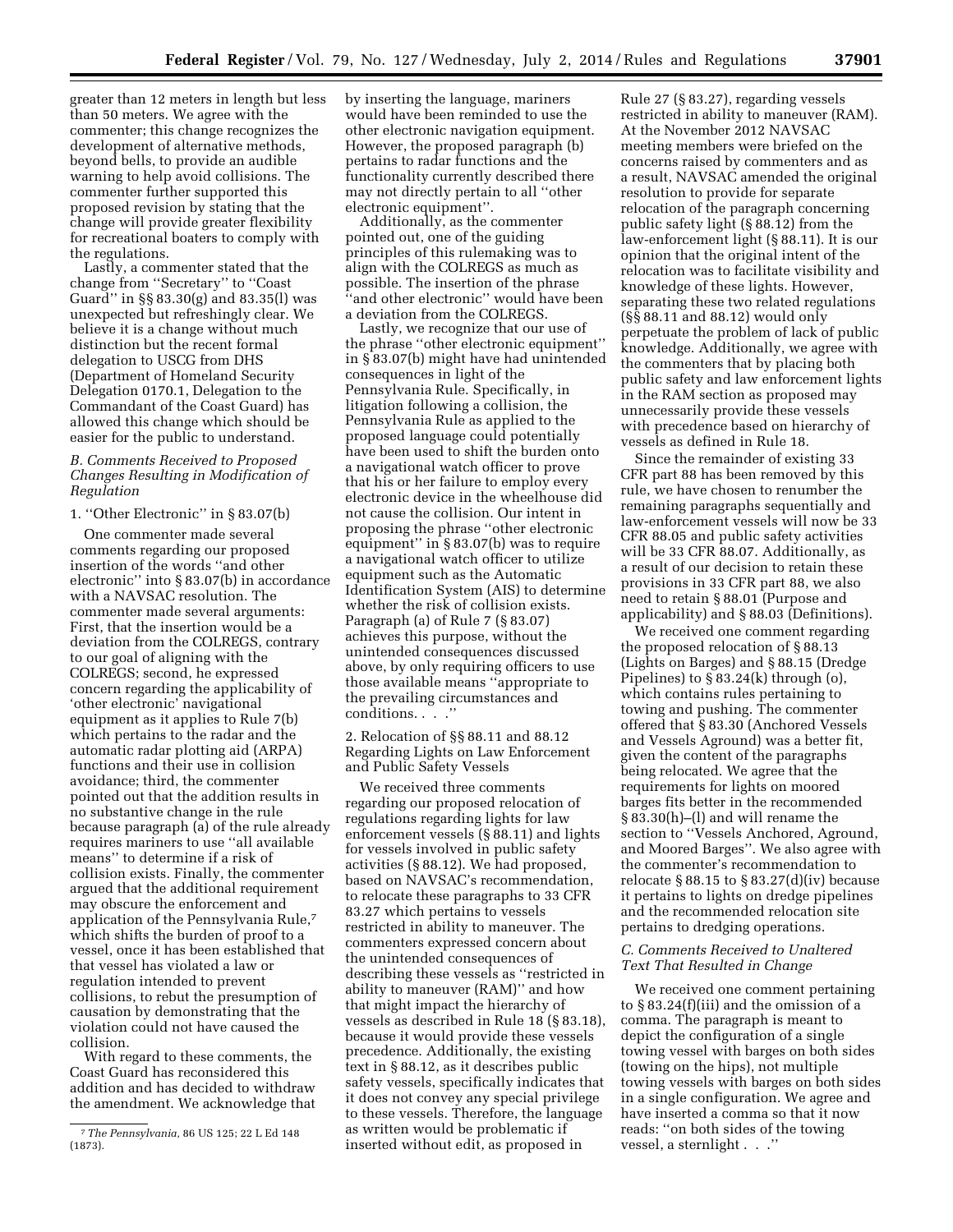We received one comment regarding the permanent exemptions provided for in Rule 38 (§ 83.38) which have long since expired and are no longer necessary (e.g., ''9 years after the effective date of the Inland Navigational Rules Act of 1980''). We agree and have chosen to strike this phrase as it occurs in § 83.38 (d)(i), (d)(ii), (d)(iv)(2). Additionally, we have removed § 83.38 (d)(v) and (vii) as proposed in the NPRM because those dates have lapsed. Accordingly, § 83.38 (d)(vi) as proposed in the NPRM has been relocated to  $§ 83.38$  (d)(v) in this final rule.

We received one comment regarding the use of the phrase ''on a clear dark night'' currently in § 88.15 and being relocated to § 83.27(d)(iv) by this rulemaking. The commenter said that the phrase was carried over from the old Pilot Rules but lacks specificity and could lead to disagreement and argument. The commenter recommended striking the phrase from §§ 83.24(p)(i)(3) and 83.24(p)(ii)(2). We concur that the use of ''clear dark night'' is ambiguous and have chosen to remove the text as recommended.

#### *D. Comments Received on Unaltered Text That Did Not Result in Change*

We received one comment expressing concern about inland tow boat operations and the application of international conventions and regulations on them. The commenter recognized the benefit of aligning the inland navigational rules with the COLREGS as proposed by NAVSAC, but was concerned about the application of other international regulations on the inland towing industry. We agree that there are benefits to aligning the inland navigational rules with the COLREGS. This rule does not deal with other international regulations.

One comment we received questioned whether ''inland'' should be capitalized in each occurrence of the rule to reflect that it is the proper name of those waters specified in The Act and not all internal waters of the United States. We have chosen not to amend other instances of the word ''inland'' because the statutory authority doesn't capitalize it. *See* 33 U.S.C. 2071.

We received a comment regarding the practical implication of Rule 3(f) (§ 83.03(f)) pertaining to a vessel not under command; this is defined as a vessel not able to maneuver as required by the rules through some exceptional circumstance and is therefore unable to keep out of the way of another vessel. The commenter argued that vessels not under command because of some exceptional circumstance such as fire, flooding, man-overboard, or the like

may well be able or want to maneuver to stabilize the situation aboard the vessel and the commenter was concerned about the limitations imposed by the definition and the vessel's ability or inability to maneuver as a result. We reviewed the definition and believe it provides adequate flexibility for vessels claiming not to be under command, while requiring adequate warning to other vessels operating in the vicinity that the vessel is unable to maneuver as required and may not be able to keep out of the way of other vessels. When this condition is taken in the context of Rule 18 (§ 83.18), these vessels have the highest precedence, and all other vessels should use caution when operating in their vicinity, or as required by 46 U.S.C. 2304, provide assistance.

One comment expressed concern over a contradiction in the definition of a vessel ''restricted in ability to maneuver'' and those vessels that are likely to claim this status. The commenter pointed out that vessels restricted in ability to maneuver as defined in § 83.03(g) (Rule 3(g)—cable laying, buoy tending, dredging, surveying, replenishment or transferring of personnel, etc) are in fact highly maneuverable. The commenter recommended that the definition in Rule 3(g) be modified to ''the term vessel restricted in ability to maneuver means a vessel which, from the nature of her work, is relieved of its obligation to keep out of the way of another vessel as may be required by the rules . . .'' We have chosen not to change the text as recommended because: (1) it would be a deviation from the COLREGS; and (2) we feel the current definition adequately provides that a vessel's work is the reason for the restriction and for the effect on the vessel's normal ability to maneuver.

One commenter wrote to say that he was pleased to see that the Coast Guard had decided against including an amendment to § 83.05 (Rule 5) to accommodate and include unmanned vehicles and vessels. The Coast Guard understands that the field of unmanned vessels is growing rapidly but has thus far chosen to defer to the international community on the application of collision avoidance rules to these vessels or vehicles. Accordingly, the U.S. representative at meetings of the international maritime community will continue to advocate for regulations to ensure the safety of both manned and unmanned vessels.

One commenter found the phrase "not to impede" in  $\S 83.08(f)$  (Rule 8(f)) contradictory and confusing. The commenter stated that while there are

very specific responsibilities for giveway and stand-on vessels in Rules 16 and 17 (§§ 83.16–17), the responsibilities are not specific for those vessels which are ''not to impede''. Furthermore, the commenter questioned ''how a vessel should maneuver if they are deemed to be both 'stand-on' and 'not to impede'; wouldn't it be a violation of rule 17 if the stand-on vessel maneuvered?'' The language we used in this explanation reflects our attempts to align with the COLREGS. In our reading of Rule 8(f), ''not to impede'' is applicable to vessels crossing a narrow channel or fairway (see § 83.09(d)–Rule 9(d)), vessels engaged in fishing (see § 83.10(i)–Rule 10(i)), and those vessels of less than 20 meters (see § 83.10(j)–Rule 10(j)). Therefore, these vessels have the freedom of navigation and are able to utilize narrow channels and fairways for their own purposes. However, if vessels are sighted utilizing the narrow channel or fairway, these vessels using the channel for their own purposes are to cease and follow the steering and sailing rules while vacating and allowing the safe passage of the other vessel.

One comment proposed a change in § 83.15(b) (Rule 15) regarding powerdriven vessels: ''a power-driven vessel crossing a river shall keep out of the way of a power-driven vessel ascending or descending the river''. This comment proposed that the power-driven vessel crossing a river was responsible to keep out of the way of *any* vessel ascending or descending the river. The previous amendment to this rule was a result of a NAVSAC 1992 recommendation. The Coast Guard will ask NAVSAC to consider these concerns at its next meeting.

One commenter pointed out that § 83.19(a) (Rule 19) clearly states that the factor which determines restricted visibility is ''vessels not in sight of one another when navigating in or near an area of restricted visibility''. He recommended the definition of restricted visibility be expanded in § 83.03(l) to read: ''the term restricted visibility means the inability, due to fog, mist, falling snow, heavy rainstorms, sandstorms or any other similar meteorological condition, to observe visually a potential risk of collision''. The Coast Guard has decided to not change the text in either of the referenced rules because doing so would not align with the COLREGS. Additionally, the proposed change is not needed because § 83.03(l) is clear when read together with § 83.19 (Conduct of vessels in restricted visibility, Rule 19).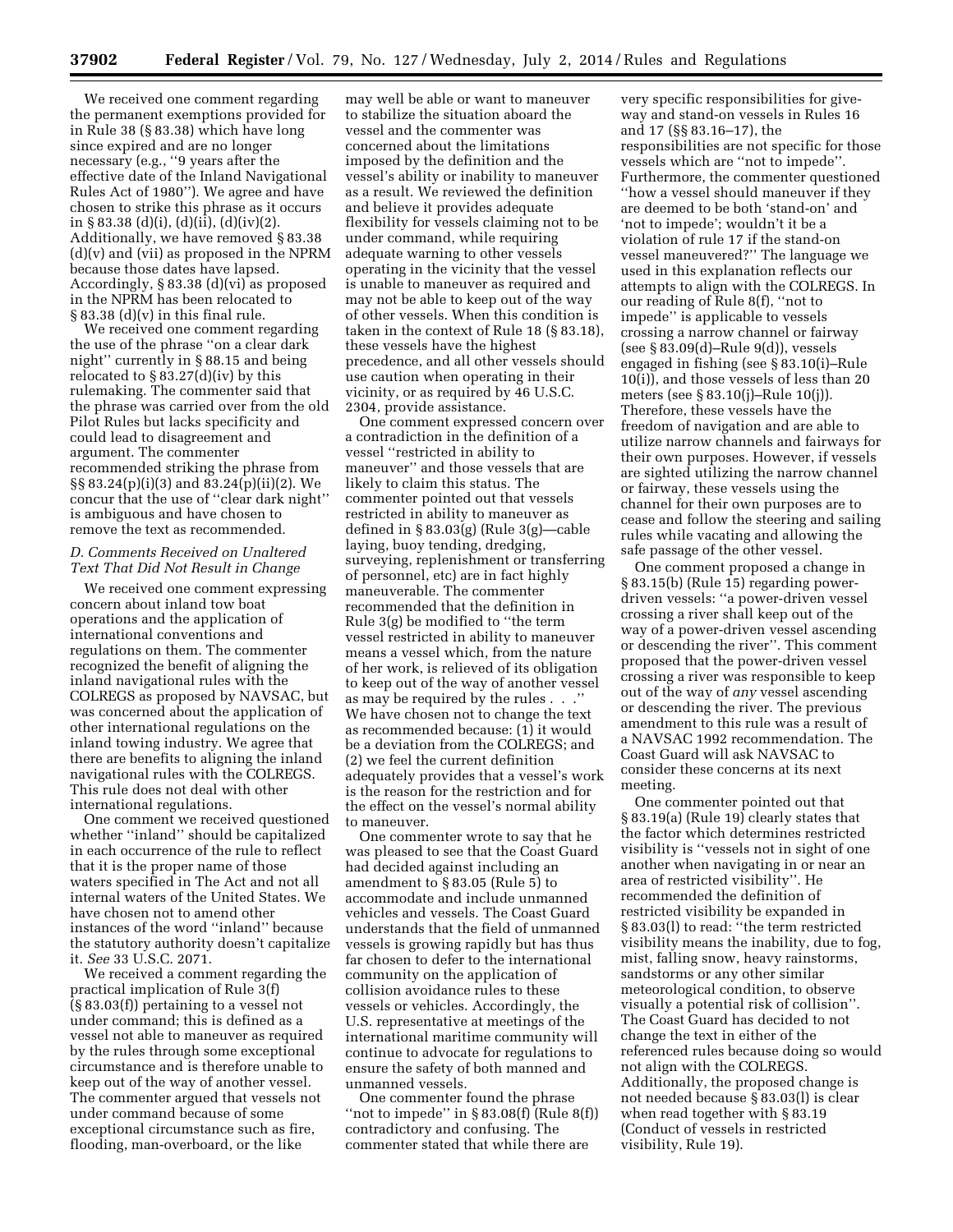We received three comments regarding the use of day shapes as defined by the Rules in Subpart C (§§ 83.20–83.31). One commenter felt that § 83.20 (Rule 20) should be amended to state that the shapes should only be displayed while the vessel is explicitly conducting operations as defined by the use of the shapes. Another commenter pointed out that in § 83.24(e) (Rule 24) the use of the diamond shape for vessels towing another vessel a distance that exceeds 200 meters is often misused; some towing vessels have chosen to permanently display the lights and in doing so may incorrectly be displaying the diamond shape while towing alongside, pushing ahead or towing astern when the length of tow is shorter than 200 meters.

We also received a comment concerning special-purpose lights and shapes. The commenter pointed out that § 83.26(a) (Rule 26(a)) makes it perfectly clear that a ''vessel engaged in fishing . . . shall exhibit only the lights and shapes prescribed in this Rule'', and he recommended similar wording be adopted for all vessels displaying special-purpose lights under § 83.20 (Rule 20). The Coast Guard disagrees for the following reasons. First, doing so would not align with the COLREGS. Second, we believe the Rules which provide tacit guidance between § 83.03 (Rule 3) and § 83.20(d) (Rule 20(d)) are adequate for defining when shapes are to be displayed. These rules do not modify the text as one commenter proposed to ''The Rules concerning shapes shall be complies (sic) with throughout the twenty-four hour day''. Further, the Oxford Dictionary's definition of day, which is ''the part of a day when it is light; the time between sunrise and sunset'', aligns with our use of day shapes. In this way, the application of day shapes is in concert with the use of special purpose lights which are to be used, as specified by § 83.20(b)(Rule 20(b)), ''from sunset to sunrise''. Lastly, the rules are explicit about the use and display of day shapes and we point out that 33 U.S.C. 2072 provides the enforcement and penalty provisions for incorrect display of shapes and lights and serves as an enforcement mechanism when violations are noted.

One commenter expressed confusion regarding the use of the word ''line'' with regard to the vertical placement of lights as referenced in § 83.24 (Rule 24) and proposed the use of ''axis'' instead. Within the inland navigation rules the term ''vertical line'' is used throughout the lights section; whereas, ''vertical axis'' is only used with regard to sound

signal configuration in 33 CFR 86 (Annex III). It is our belief that 'line' is more easily understood than 'axis' but we believe that the application of 'axis' to sound signals is appropriate because during reduced visibility it would be difficult to ascertain if they were in ''line'' whereas the more generic ''axis'' may apply. For these reasons, changing the wording from ''line'' to ''axis'' in § 83.24 would not improve the rule.

We received one comment regarding the requirement in § 83.27(e)(ii) (Rule 27(e)) for small vessels engaged in diving operations to have a rigid replica flag with all-round visibility. The commenter pointed out that it is impossible for the rigid replica of the International Code flag ''A'' authorized by this rule to be visible from all-round as it is a two-dimensional flag. The commenter proposed that in order to make the rigid replica all-round visible, two intersecting rigid replicas would be more suitable. The Coast Guard has chosen not to adopt this recommendation at this time because to do so would be a deviation from the COLREGS. Additionally, the rule does not require all-round visibility but rather asks that measures be taken to ensure its all-round visibility. A subtle difference but we believe that the rule requires that the rigid replica not be placed where it might be blocked by the superstructure or other object. We do understand the potential for vessels approaching the rigid replica on a side angle to not be able to distinguish it and discern its meaning, but believe the rigid replica provision instead of a cloth flag is an attempt at ensuring other vessels are aware that the subject vessel is engaged in diving operations. Therefore, while we understand the commenter's concerns regarding the ''all-round visibility'' possible with a single rigid Code ''A'' flag, we will not adopt his recommendation at this point. We may, however, present the proposed alternative of intersecting rigid replicas at a future NAVSAC meeting.

Lastly, we received a comment requesting the Coast Guard to explicitly define what constitutes a ''high speed craft'' according to the Rules. We have chosen not to further define the term "high speed craft" in Part 83 because there is a reference in 33 CFR 84.01(b) (Annex I) which provides the definition and operational requirements for vessels to be considered high speed craft. The Coast Guard has chosen to insert clarifying language to ensure compliance with requirements in § 83.24(i) by towing vessels on the Mississippi River. We were informed that the point of reference (the Huey P. Long Bridge) was confusing because

there are two such named bridges on the lower Mississippi River. As a result, we have inserted a mile marker reference to ensure compliance.

We are adopting without change all other proposed amendments found in the NPRM (August, 28, 2012, 77 FR 52176).

#### *E. Technical changes*

We have made several technical changes in this final rule to improve readability and correct typographical errors. In the NPRM, one of the references in § 83.25 to ''white lights'' used the word ''while'' instead of ''white.'' In the NPRM, references to "meter" in  $\S 83.26(f)(1)$  and  $\S 84.06(a)(2)$ should have used the plural ''meters.'' In the NPRM, § 83.27(f) contained a reference to Rule 30, but left out the standard parenthetical cross-reference to the appropriate CFR section. In the NPRM, § 84.07 (renumbered in this final rule as § 84.13) used an outdated address. We have made corrections to these sections in this final rule.

Prior to this rulemaking, 33 CFR part 86, subpart A—Whistles, contained Table 86.05 regarding sound signal intensity and range of audibility. The Table was followed by a note that read as follows: ''The range of audibility in the table above is for information and is approximately the range at which a whistle may usually be heard on its forward axis in conditions of still air on board a vessel having average background noise level at the listening posts (taken to be 68 dB in the octave band centered on 250 Hz and 63 dB in the octave band centered on 500 Hz).

In practice the range at which a whistle may be heard is extremely variable and depends critically on weather conditions; the values given can be regarded as typical but under conditions of strong wind or high ambient noise level at the listening post the range may be much reduced.''

In the NPRM, we revised and relocated the Table so that it appears as Table C in § 86.01. However, in the NPRM, we inadvertently deleted the note. Accordingly, in this final rule, we have reinserted the information from the note. For purposes of readability, we have made minor adjustments to the language of the note, and we have relocated it to appear in the regulatory text at § 86.01(c).

#### **V. Regulatory Analyses**

We developed this rule after considering numerous statutes and executive orders related to rulemaking. Below, we summarize our analyses based on several of these statutes or executive orders.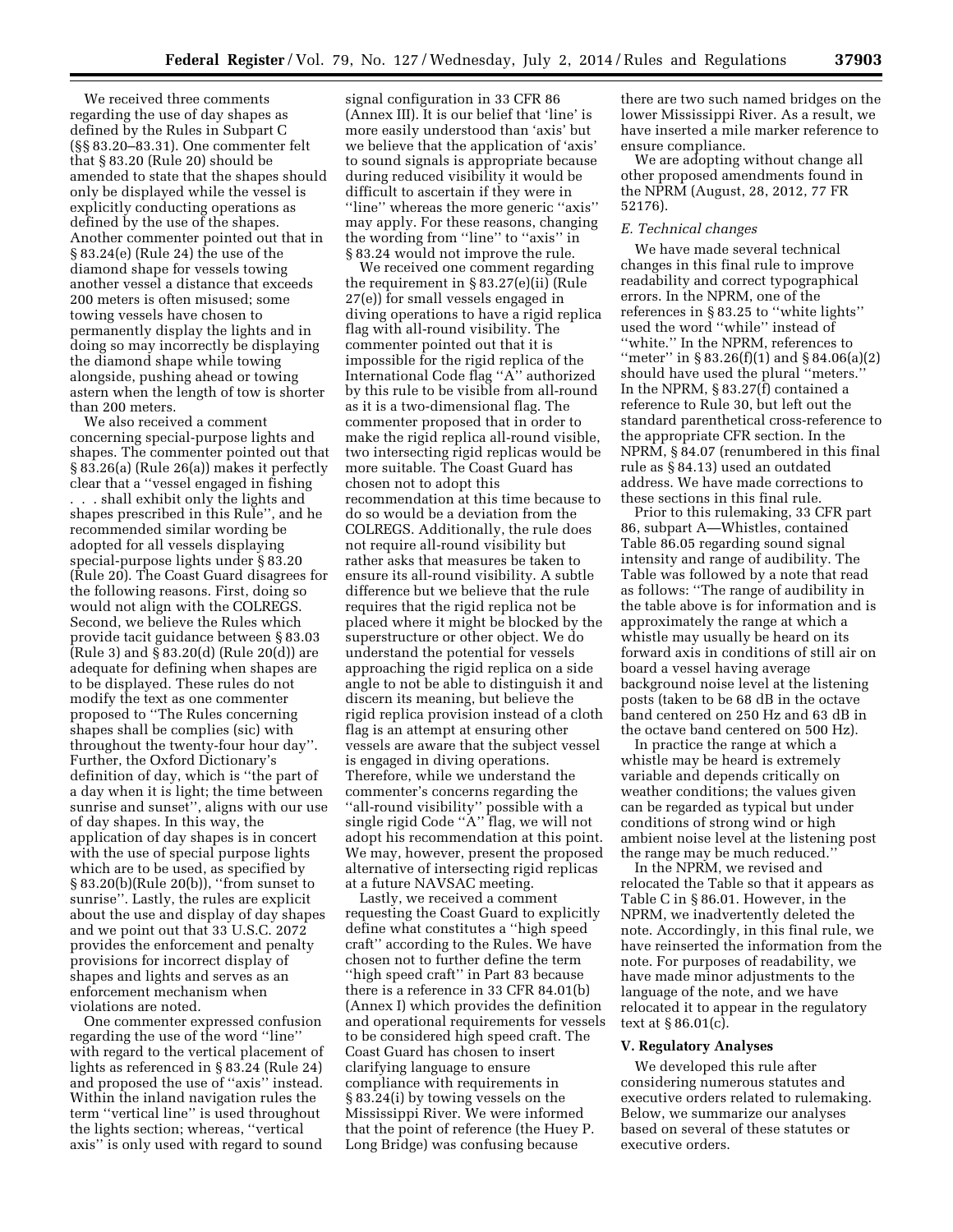#### *A. Regulatory Planning and Review*

Executive Orders (E.O.s) 12866 (''Regulatory Planning and Review'') and 13563 (''Improving Regulation and Regulatory Review'') direct agencies to assess the costs and benefits of available regulatory alternatives and, if regulation is necessary, to select regulatory approaches that maximize net benefits (including potential economic, environmental, public health and safety effects, distributive impacts, and equity). Executive Order 13563 emphasizes the importance of quantifying both costs and benefits, of reducing costs, of harmonizing rules, and of promoting regulatory flexibility and further requires agencies to adapt rules that are outdated or outmoded. This rule does that by removing contradictory language, expanding options for compliance, allowing for new technologies and removing outdated equipment from our regulations.

This final rule is not a ''significant regulatory action'' under section 3(f) of Executive Order 12866, as supplemented by E.O. 13563, and does not require an assessment of potential costs and benefits under section 6(a)(3) of E.O. 12866. The Office of Management and Budget (OMB) has not reviewed it under E.O. 12866. Nonetheless, we developed an analysis of the costs and benefits of the rule to ascertain its probable impacts on industry. A regulatory assessment follows:

As stated in section *IV. Discussion of Comments and Changes* of this preamble, this rule updates existing regulations to match those in the COLREGS, incorporates certain provisions suggested by NAVSAC, and adds language regarding federalism, based on President Obama's 2009 memorandum and E.O. 13132. These

regulations fall under two categories: harmonizing and discretionary. Harmonizing changes include provisions associated with the Presidential memorandum and the COLREGS. Discretionary provisions are those recommended by NAVSAC.

#### Alternatives Considered

Alternative 1—No Action. We rejected this alternative, as this alternative would ensure that the current differences between the domestic and international navigation rules continue, creating potential navigational errors and potential for mishaps, and would not be consistent with the Coast Guard's commitment to tailor the inland navigation rules to conform with the COLREGS as much as practicable. The rule incorporates regulations that are less stringent than the current regulations while maintaining the benefits of the current regulations.

Alternative 2—Incorporation of burden-increasing NAVSAC recommendations. Alternative 2 would include all the changes in the rule and two additional changes recommended by NAVSAC. Those additional changes, which would increase the burden on the regulated community and expand the affected population, are as follows:

1. Lighting of gas pipelines (33 CFR 88.15). A 1991 NAVSAC resolution proposed lighting gas pipelines in a manner similar to that done with dredge pipelines as described in 33 CFR 88.15. However, the Department of Transportation's Pipeline and Hazardous Material Safety Administration has since published regulations affecting some of the gas pipelines that necessitated the original NAVSAC resolution. No comments were submitted regarding this alternative.

2. Requiring that vessels greater than 16 feet must carry the inland navigation rules booklet. This provision would

expand the population of vessels that must carry a copy of the inland navigation rules from vessels 12 meters (approximately 39.37 feet) or more in length to all vessels more than 16 feet long. The Coast Guard chooses not to adopt this resolution for a number of reasons, one of which was the lack of quantifiable benefits to justify a high regulatory burden on recreational vessels. Requiring the carriage of the booklet will affect 6.5 million vessels within the ''over 16ft to but less than 20 meters'' category, at the cost of \$23 a book.8 At that rate, the cost to implement this alternative will cost approximately \$150 million. As stated in the preamble of this rule, we believe that education is a better method of prevention than requiring the carriage of the book, that enforcement will be challenging, and that it will be impractical for some to carry the book (particularly in open construction vessels). Given these reasons, we rejected this alternative.

#### Summary of the Rule

Vessels affected by this rule are those traveling on inland waters of the United States. There will be an additional cost for future WIG craft to install a light. There would not be additional costs or burden from the other harmonizing or discretionary provisions. A benefit of the harmonizing provisions is complying with the COLREGS and the Presidential memorandum. Both harmonizing and discretionary provisions also provide regulatory flexibility to certain vessels. Some of the discretionary changes may help to reduce risk of collision. A summary of the Regulatory Analysis is provided in Table 1.

<sup>8</sup>This is a high estimate as the booklet can also be downloaded at *[http://www.navcen.uscg.gov/pdf/](http://www.navcen.uscg.gov/pdf/navRules/CIM16672_2D_NavRules_111123.pdf) [navRules/CIM16672](http://www.navcen.uscg.gov/pdf/navRules/CIM16672_2D_NavRules_111123.pdf)*\_*2D*\_*NavRules*\_*111123.pdf*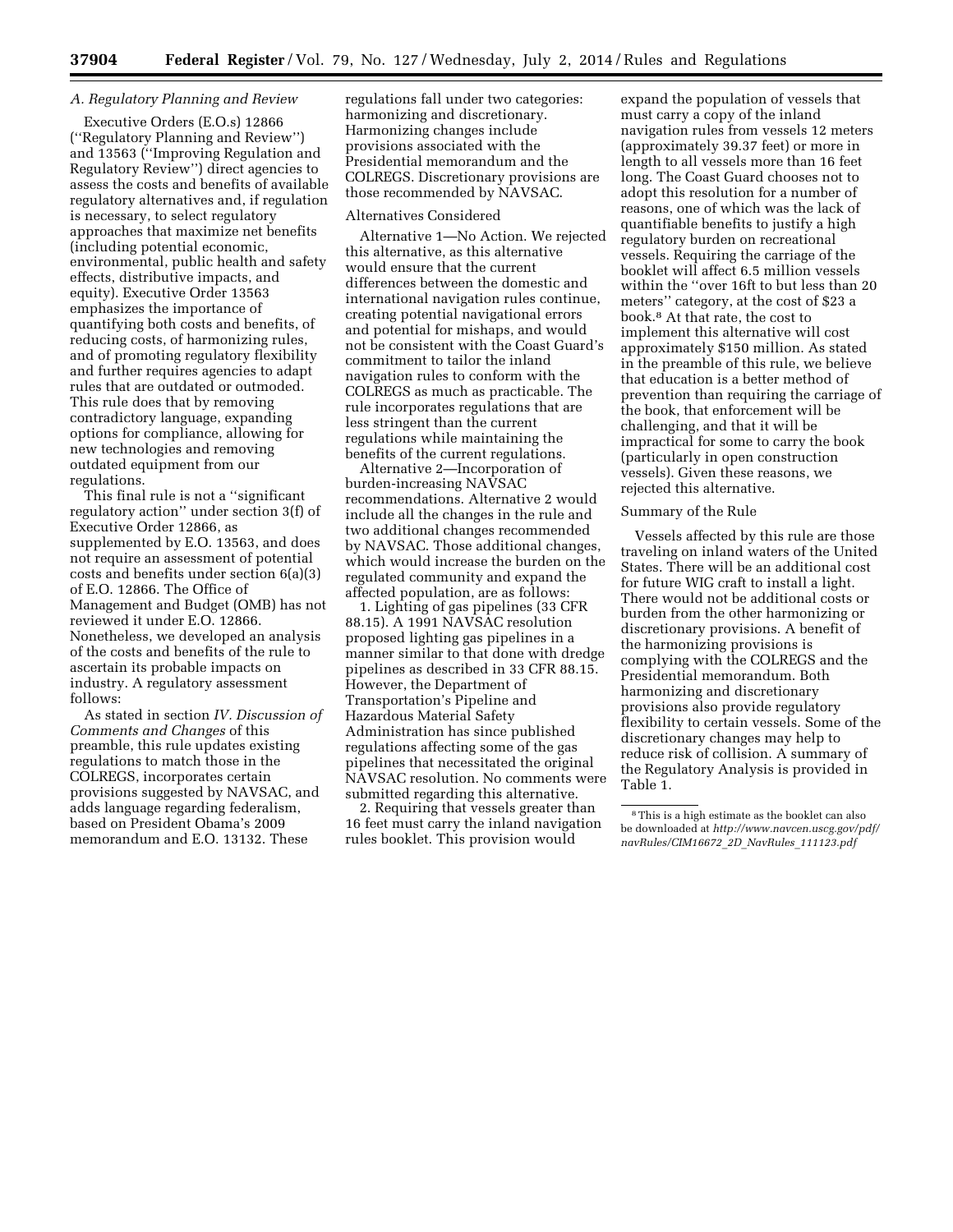### TABLE 1—SUMMARY OF THE REGULATORY ANALYSIS

| Category                     | Summary (harmonization)                                                                                                        | Summary (discretionary)                                                                                                                                                               |
|------------------------------|--------------------------------------------------------------------------------------------------------------------------------|---------------------------------------------------------------------------------------------------------------------------------------------------------------------------------------|
| Affected population          | Certain subgroups of vessels (refer to Table 3 for<br>details).                                                                | All vessels traveling on inland waters.<br>Certain subgroups of vessels (refer to Table 3 for<br>details).                                                                            |
|                              |                                                                                                                                | Costs: \$0.                                                                                                                                                                           |
| Cost savings* (undiscounted) | Cost savings:<br>\$271,642 annual<br>\$2.72 million 10-year total                                                              |                                                                                                                                                                                       |
| Un-quantified benefits       | Compliance with the COLREGS and Presidential<br>memo. Increased regulatory flexibility of regula-<br>tions to certain vessels. | Incorporation of NAVSAC and NBSAC recommenda-<br>tions. Increased regulatory flexibility of regulations<br>to certain vessels. Reduction of risk of collision for<br>certain vessels. |

\* Cost savings are uncertain. Our estimate illustrates the maximum cost savings that industry would receive.

Affected Population This rule affects vessels on inland waters of the United States. Some of the provisions in this rule affect specific

subgroups of these vessels. Population groups and subgroups affected by this rule arelisted in Table 2.

#### TABLE 2—BREAKDOWN OF AFFECTED POPULATIONS BY PROVISION TYPE

| Affected by harmonization provisions                                                                                                                                                                                                                                                                                                                                                                                                        | Affected by discretionary provisions                                                                                                                                 |
|---------------------------------------------------------------------------------------------------------------------------------------------------------------------------------------------------------------------------------------------------------------------------------------------------------------------------------------------------------------------------------------------------------------------------------------------|----------------------------------------------------------------------------------------------------------------------------------------------------------------------|
| Vessels on inland waters.<br>Subgroups<br>10: WIG craft. $9$<br>907: Vessels of 12 meters or more, but less than 20 meters in length.<br>New high-speed vessels of 50 meters or more in length.<br>N/A: Vessels less than 75 meters.<br>N/A: Vessels 20 meters or more in length.<br>N/A: Vessels equipped with radiotelephone alarms or radiotelegraph<br>alarms.<br>N/A: Partially sunken vessels and objects being towed in combination. | Vessels on inland waters.<br>Subgroups.<br>N/A: Sailing vessels of less than 7 meters in length.<br>N/A: Vessels under oars.<br>N/A: Fishing vessels (non-trawling). |

Summary of the Impacts of This Rule on Affected Populations

Since the publication of the NPRM, there were seven main changes made to the proposed rules and several more

clarifying edits. Table 3 characterizes these changes.

#### TABLE 3—CHANGES SINCE THE NPRM

| Final rule section                        | Changes from the NPRM                                                                                                                                          | Impacts                                                                                                              |
|-------------------------------------------|----------------------------------------------------------------------------------------------------------------------------------------------------------------|----------------------------------------------------------------------------------------------------------------------|
|                                           | Removes "other electronic equipment from the<br>phrase, "[p]roper use shall be made of radar<br>and other electronic equipment if fitted and<br>operational.". | No cost or impact. "[O]ther electronic equipment"<br>was deemed redundant so its removal will not<br>have an impact. |
|                                           | Includes Dredge pipelines. Vessels anchored,<br>aground, and moored barges. Re-labels and<br>moves requirements to new locations.                              | No cost or impact since the location of the regu-<br>lation changed, but not the requirements.                       |
|                                           | Reinserts Purpose & Applicability and Definitions<br>sections for reference of section 88. Law en-<br>forcement lighting, public Safety Vessels.               | No cost or impact since the location of the regu-<br>lation changed, but not the requirements.                       |
|                                           | Removal of the "s" in "towing vessels" and the<br>addition of a comma to the phrase "on both<br>sides of the towing vessel, a sternlight.".                    | No impact because it is a clarifying change.                                                                         |
|                                           | Addition of mile-marker reference point in 83.24<br>for the Huey P. Long Bridge.                                                                               | No impact; provides more specificity.                                                                                |
| 83.27(d)(iv)(1)(C) and 83.27(d)(iv)(2)(B) | Remove "clear dark night" from the Dredge Pipe-<br>line Lighting requirements.                                                                                 | Removes ambiguous language.                                                                                          |
|                                           |                                                                                                                                                                | No impact. Change reduces unnecessary lan-<br>guage.                                                                 |

<sup>9</sup>Wing-in-Ground craft are low-flying vehicles that use air pressure between the wing of the craft and the Earth's surface to create lift. While it is capable of flight, given the low altitude in which

a WIG craft flies, it was incorporated by IMO (and consequently, US regulations) as a vessel. For more information regarding WIG craft, please refer to the IMO Web site: *[http://www.imo.org/ourwork/safety/](http://www.imo.org/ourwork/safety/regulations/pages/wig.aspx)* 

*[regulations/pages/wig.aspx](http://www.imo.org/ourwork/safety/regulations/pages/wig.aspx)* and this Web site dedicated to the discussion of WIG craft: *[http://](http://www.se-technology.com/wig/index.php) [www.se-technology.com/wig/index.php](http://www.se-technology.com/wig/index.php)*.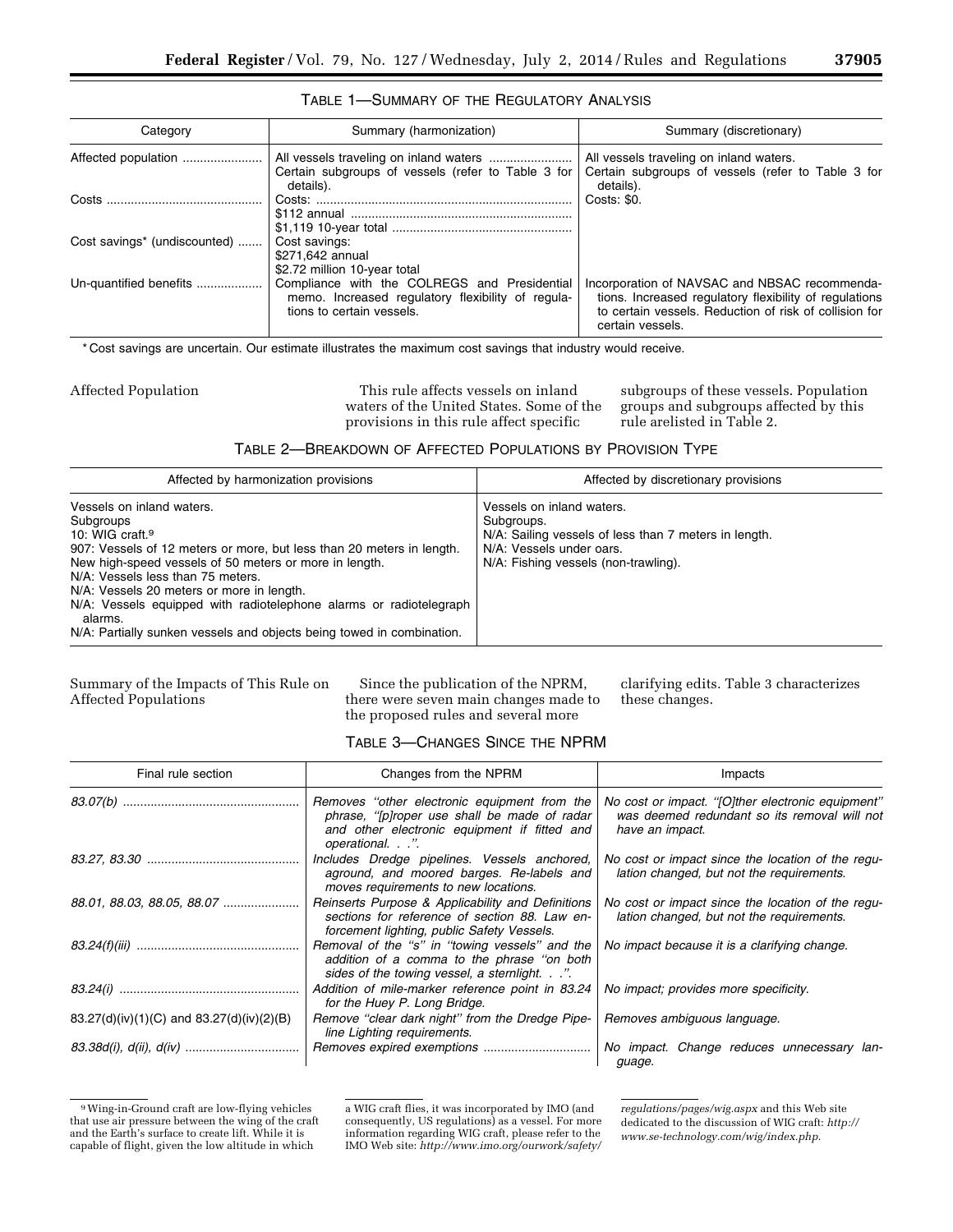| Final rule section                                                                                                                                                                          | Changes from the NPRM                                                           | Impacts                                                                                                                    |
|---------------------------------------------------------------------------------------------------------------------------------------------------------------------------------------------|---------------------------------------------------------------------------------|----------------------------------------------------------------------------------------------------------------------------|
| 83.04, 83.08(a),<br>83.08(f)(ii),<br>83.01.<br>83.08(f)(iii), 83.10(a), 83.11, 83.13(a),<br>83.18(e),<br>83.18(f)(ii),<br>83.19(c),<br>83.20(a), 83.22, 83.26(f), 86.01(g)(i),<br>84.02(i). | Insertion of clarifying references to specify Rules,<br>Subpart, or Subchapter. | Clarifying language to ensure mariners aware of<br>appropriate references.                                                 |
| 84.07, 84.08, 84.09, 84.10, 84.11, 84.12,<br>84.13.84.14.                                                                                                                                   | 84.13-84.20 respectively.                                                       | Section 84.07–84.13 in the NPRM moved to No impact, necessary for IBR reference and to<br>maintain alignment with COLREGs. |

#### TABLE 3—CHANGES SINCE THE NPRM—Continued

Besides the above changes, this rule modifies various sections of 33 CFR parts 83 through 88 to align domestic regulations with COLREGS, as much as

recommendations. In Table 4, we provide a summary of the impacts, grouped by provision type and then

practicable, and to incorporate NAVSAC affected population. Please refer to the regulatory text for specific changes.

#### TABLE 4—SUMMARY OF IMPACTS OF THE PROPOSED RULE ON THE AFFECTED POPULATIONS

| Section(s) and descriptions                                                                 |                                                                                                                                                                                    | Population                                                                        | Costs and benefits                                                                                                                                                                                                                    |
|---------------------------------------------------------------------------------------------|------------------------------------------------------------------------------------------------------------------------------------------------------------------------------------|-----------------------------------------------------------------------------------|---------------------------------------------------------------------------------------------------------------------------------------------------------------------------------------------------------------------------------------|
|                                                                                             | <b>Harmonizing Provisions</b>                                                                                                                                                      |                                                                                   |                                                                                                                                                                                                                                       |
| Presidential Memo:                                                                          | States that vessels must comply<br>with this rule and that this rule<br>preempts state and local laws.                                                                             |                                                                                   | Cost: \$0. Vessels already com-<br>ply with the federal regula-<br>tions. There are no state laws<br>that conflict with the federal<br>regulations.<br>Benefit: Clarifies federalism and<br>adheres to the Presidential<br>memo.      |
| Alignment with COLREGS:<br>$§ 83.03(a), \§ 83.03(n),$<br>§83.18(f),<br>§ 83.23(c), § 83.31. | Provides operational and lighting<br>requirements for WIG craft<br>when operating on water.                                                                                        |                                                                                   | Cost: \$1,119. To install an all-<br>round red light for 1 vessel<br>per year.<br>Benefit:<br>Conforms<br>with<br>COLREGS.                                                                                                            |
|                                                                                             | Adds the phrase to read as,<br>"[Any action taken to avoid<br>collision] shall be taken in ac-<br>cordance with the Rules of<br>this part and shall."                              |                                                                                   | Cost: \$0. All vessels must com-<br>ply with existing regulations.<br>There are no additional costs<br>to the modified regulations in<br>this part.<br>Conforms<br>Benefit:<br>with<br>COLREGS.                                       |
| §83.33(a), Part 86, Subpart B                                                               | Removes the need for a bell                                                                                                                                                        | New vessels 12 meters or more<br>in length, but less than 20<br>meters in length. | Cost Savings: \$299 per vessel,<br>\$2.72 million over 10 years.<br>Benefits: More lenient require-<br>Conforms<br>ment.<br>with<br>COLREGS.                                                                                          |
|                                                                                             | If the vessel is equipped with a<br>bell and the bell is used, the<br>sound must be made at 2-<br>minute intervals, which is the<br>same as the existing sounding<br>requirements. | New vessels 12 meters or more<br>in length, but less than 20<br>meters in length. | Cost: \$0. Applies to the use of<br>existing bells. The use of bells<br>is optional.<br>Benefits: Reduces risk of colli-<br>sion if proper sound signal is<br>used during reduced visibility.<br>Conforms with COLREGS.               |
|                                                                                             | Allows an optional modification<br>masthead lighting.<br>to the<br>Moves section to 33 CFR<br>84.19.                                                                               | New high-speed vessels of 50<br>meters or more in length.                         | Cost: \$0. Does not require addi-<br>tional lights or modifications to<br>existing lights.<br>Benefits: Makes lighting require-<br>ments more lenient. Accom-<br>modates new vessels with<br>novel designs. Conforms with<br>COLREGS. |

<sup>10</sup>By 1995, the Coast Guard considered telegraphs to be obsolete. *[http://www.gpo.gov/fdsys/pkg/FR-](http://www.gpo.gov/fdsys/pkg/FR-1995-01-27/pdf/95-2092.pdf)[1995-01-27/pdf/95-2092.pdf](http://www.gpo.gov/fdsys/pkg/FR-1995-01-27/pdf/95-2092.pdf)*.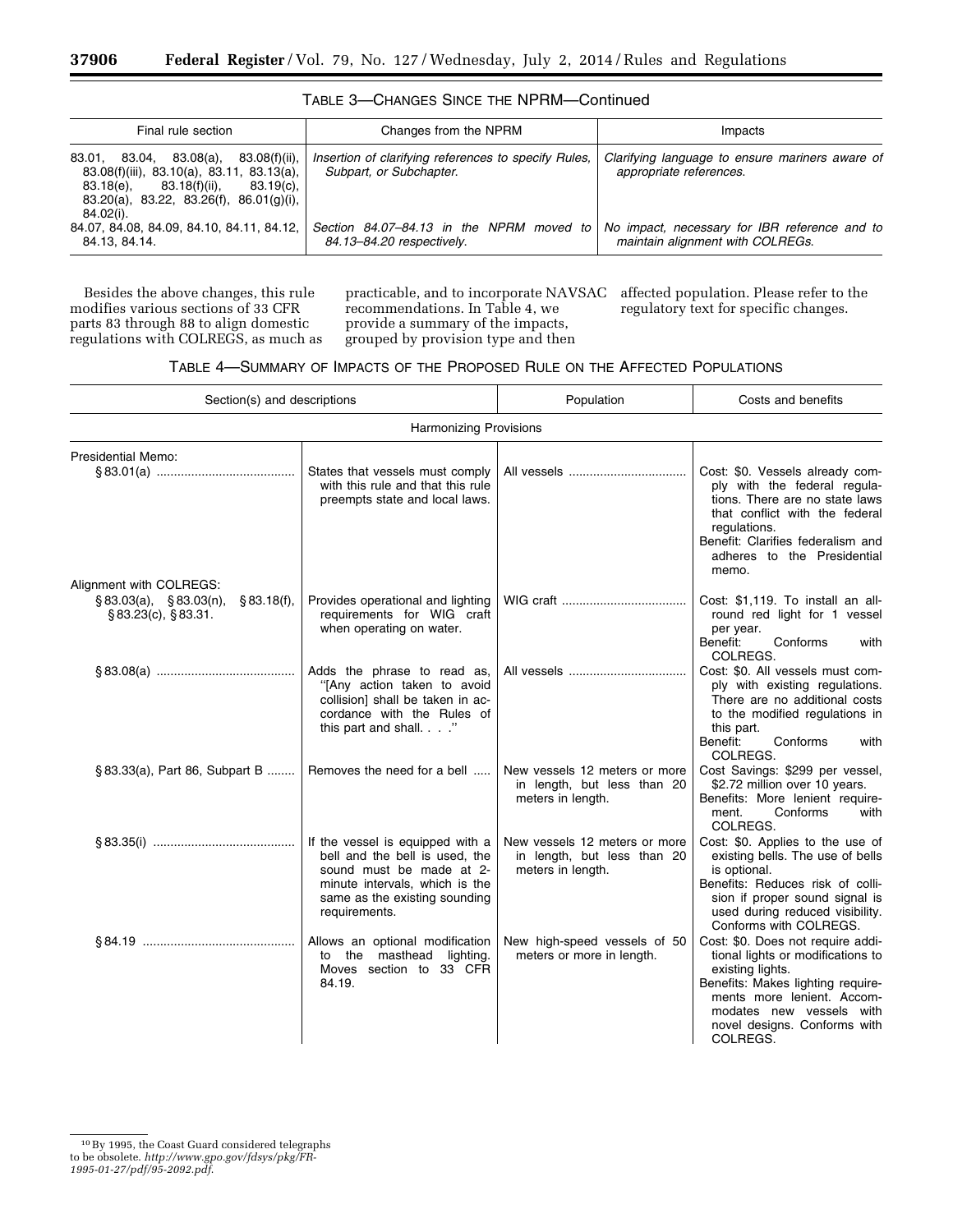#### TABLE 4—SUMMARY OF IMPACTS OF THE PROPOSED RULE ON THE AFFECTED POPULATIONS—Continued

|                                                                                                                                                                                                                                                                                            | Expands the acceptable range<br>for fundamental frequencies.<br>Vessels have the option of<br>purchasing a greater range of<br>whistles with different ranges<br>than previously allowed.<br>Reduces the required<br>fre-<br>quencies for vessels of 20<br>meters or more in length. | Vessels of less than 75 meters<br>in length.<br>Vessels of 20 meters or more in<br>length.                                                  | Cost: \$0. Does not require ves-<br>sels to buy a new whistle.<br>Benefits: less stringent stand-<br>ards allows for greater options<br>of whistles for new vessels.<br>Conforms with COLREGS.                                                                                                                                                               |
|--------------------------------------------------------------------------------------------------------------------------------------------------------------------------------------------------------------------------------------------------------------------------------------------|--------------------------------------------------------------------------------------------------------------------------------------------------------------------------------------------------------------------------------------------------------------------------------------|---------------------------------------------------------------------------------------------------------------------------------------------|--------------------------------------------------------------------------------------------------------------------------------------------------------------------------------------------------------------------------------------------------------------------------------------------------------------------------------------------------------------|
|                                                                                                                                                                                                                                                                                            | Radiotelegraph<br>and<br>radio-<br>telephone alarms would no<br>longer be accepted as ap-<br>proved distress calls<br>Adds Digital Selective Calling,<br>INMARSAT, and other mobile<br>satellite service provider ship<br>to Earth stations                                          | Vessels equipped with radio-<br>telephone alarms or radio-<br>telegraph alarms.                                                             | Cost: \$0. Radiotelegraphs are<br>obsolete. <sup>10</sup> Radiotelephones<br>can be used, but not their<br>alarms. Does not require<br>equipment replacement. Has<br>been effect since SOLAS V in<br>1999.<br>Benefit: Updates the list of ap-<br>proved distress signal equip-<br>ment to incorporate the latest<br>technologies. Conforms with<br>COLREGS. |
|                                                                                                                                                                                                                                                                                            | Partially sunken vessels and ob-<br>jects being towed in combina-<br>tion.                                                                                                                                                                                                           | Partially submerged vessels and<br>other objects being towed, in<br>combination, would comply<br>with lighting and shape re-<br>quirements. | Cost: \$0. Lighting and shape re-<br>quirements for partially sub-<br>merged vessels or other ob-<br>jects are already outlined.<br>This rule uses same require-<br>ments if towing more than one<br>at a time.<br>Benefits:<br>Conforms<br>with<br>COLREGS.                                                                                                 |
| $\S 83.03(m)$ - (q), $\S 83.08(a)$ , $\S 83.09$ ,<br>§ 83.18(d), § 83.18(e), § 83.20(e),<br>§ 83.23(c)–(d),<br>§ 83.24(c)(1),<br>§ 83.35(i)-(j), Part 84-ANNEX I,<br>§85-ANNEX II, Part 86-<br>ANNEX III, Part 87-ANNEX IV,<br>Part 88-ANNEX V, §88.03,<br>§88.05, §88.09, §88.11, §88.12. | Renumbers or moves regula-<br>without<br>tions<br>substantive<br>changes in order to align text<br>with that of COLREGS.                                                                                                                                                             |                                                                                                                                             | Cost: \$0. Changes include re-<br>moval of headings, moving<br>sections to other locations, or<br>renumbering. Provides no ad-<br>ditional requirements to indus-<br>try.<br>Benefits:<br>Adherence<br>to<br>COLREGS formatting.<br>Sim-<br>plifies<br>between<br>use<br>COLREGS and the CFR.                                                                |
|                                                                                                                                                                                                                                                                                            | <b>Discretionary Provisions</b>                                                                                                                                                                                                                                                      |                                                                                                                                             |                                                                                                                                                                                                                                                                                                                                                              |
|                                                                                                                                                                                                                                                                                            | Allows the optional use of an all-<br>round white light.                                                                                                                                                                                                                             | Sailing vessels of less than 7<br>meters in length.<br>Vessels under oars                                                                   | Cost: \$0. Vessels can use addi-<br>tional lighting in the form of an<br>all-round white light. Does not<br>require the purchase of addi-<br>tional equipment.<br>Benefits: Allows for more light-<br>ing options for better visibility.<br>Incorporates NAVSAC and<br>NBSAC recommendations.                                                                |
|                                                                                                                                                                                                                                                                                            | Removes contradictory require-<br>ment. Provides clear standard.                                                                                                                                                                                                                     | Fishing vessel (non-trawling)                                                                                                               | Cost: \$0. Removes contradictory<br>statement.<br>Benefit: Provides a clear stand-<br>ard.                                                                                                                                                                                                                                                                   |
|                                                                                                                                                                                                                                                                                            | Remove "clear dark night" from<br>the Dredge Pipeline Lighting                                                                                                                                                                                                                       | Dredge Pipelines                                                                                                                            | Cost: \$0. Removes confusing<br>and unexplained stipulation.                                                                                                                                                                                                                                                                                                 |

#### **Costs**

As stated in section *II. Basis and Purpose* of this preamble, the primary purpose of this rule is to harmonize existing domestic law with current international law. The secondary purpose of this rule is to incorporate NAVSAC recommendations. We note that the discretionary NAVSAC

recommendations do not require any additional cost, but rather add options and provides clarity to the existing rules.

requirements.

Most of the provisions harmonize the CFR with the COLREGS by moving sections to different locations,

renumbering, or reformatting.11 There are six changes to the COLREGS that affect specific vessels. The first change incorporates WIG craft into the population of affected vessels. The second change removes the need for a

ard.

Benefits: Provides a clear stand-

<sup>11</sup> International Maritime Organization. *Convention On the International Regulations For Preventing Collisions at Sea, 2003 (Consolidated Edition 2003). [www.imo.org](http://www.imo.org)*.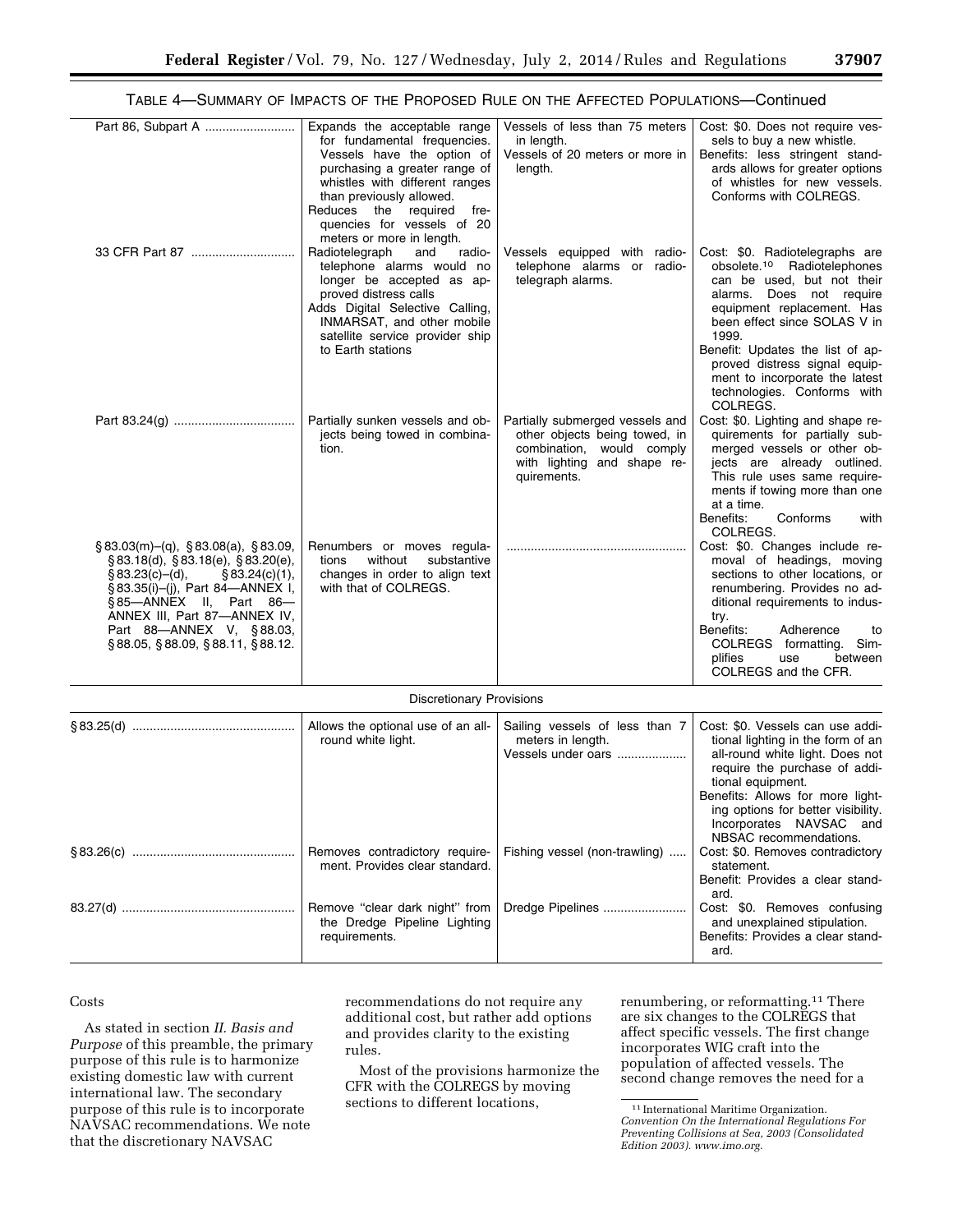bell, particularly for new vessels of 12 meters or more in length, but less than 20 meters. The third change modifies sound requirements for certain vessels. The fourth change modifies the formula for lighting requirements for high-speed vessels. The fifth significant COLREGS provision removes radiotelegraphs and radiotelephones as approved equipment for distress calls. The sixth and final change adds language about the combination of partially submerged vessels.

A more detailed description of these changes is outlined in the following paragraphs. One other harmonizing change adds a preemption provision explaining that the codified regulation preempts state or local law within the

same field. This provision complies with the Presidential memorandum and E.O. 13132, which requires executive agencies to ensure that its preemption statements have a sufficient legal basis and to make explicit in the codified regulation its intention to preempt state law, but does not change the compliance standards for vessels.

*1. Wing-in-Ground (WIG) Craft.* As stated in the preamble of the NPRM, there is ongoing prototype and feasibility testing in the United States for WIG crafts. We did not receive any comments regarding our cost or growth estimates, so our estimates remain the same.

Prototype versions may be tested on inland waters and some of the

prototypes may successfully pass testing. Given the existence of prototype tests and the possibility of one being successful, we assume one new vessel operating on inland waters in any given year.5 The incremental cost for one WIG craft covers the addition of an all-round, high-intensity red light.

We calculated cost of this provision for WIG craft masthead light based on the estimated number of vessels (one vessel annually), multiplied by the cost of the light (one light required per vessel), and determined that this section of the rule would provide a total 10-year undiscounted cost of \$1,119.6 Table 5 describes the costs in terms of per vessel, annual savings, and total undiscounted cost.

|  |  |  | TABLE 5-PER VESSEL, AVERAGE, RECURRING, TOTAL 10-YEAR UNDISCOUNTED/DISCOUNTED COSTS |  |
|--|--|--|-------------------------------------------------------------------------------------|--|
|--|--|--|-------------------------------------------------------------------------------------|--|

| Future vessel population<br>(annual) | Per vessel cost | Total 10-year<br>undiscounted<br>cost | 7% Discounted<br>10-year cost | 3% Discounted<br>10-year cost |
|--------------------------------------|-----------------|---------------------------------------|-------------------------------|-------------------------------|
|                                      | \$112           | \$1.119                               | \$786                         | \$954                         |

**Note:** numbers may not add up due to rounding.

Table 6 provides the breakdown of cost, both undiscounted and discounted

(at 3 and 7 percent rates), over the 10 year period of analysis.

#### TABLE 6—TOTAL 10-YEAR UNDISCOUNTED AND DISCOUNTED COSTS

| Year    | Undiscounted | 7% Discounted<br>costs | 3% Discounted<br>costs |
|---------|--------------|------------------------|------------------------|
| Year    | \$112        |                        | \$109                  |
| Year 2  |              | 98                     | 105                    |
| Year 3  | 112          | 91                     | 102                    |
| Year 4  | 112          | 85                     | 99                     |
| Year 5  | 112          | 80                     | 97                     |
| Year 6  | 112          | 75                     | 94                     |
| Year 7  | 112          |                        | 91                     |
| Year 8  | 112          | 65                     | 88                     |
| Year 9  | 112          | 61                     | 86                     |
| Year 10 | 112          | 57                     | 83                     |
| Total   | l.119        | 786                    | 954                    |
|         | 12           |                        | 112                    |

*2. New vessels of 12 meters or more, but less than 20 meters, in length.* One of the provisions in the NPRM removed the need for bells on vessels of 12 meters or more, but less than 20 meters, in length. This means that existing vessels of such length have the option

of removing their bells, but are not required to do so. There is no cost to existing vessels since the provision does not require additional equipment or changes, nor does it require the removal of existing equipment. We did not receive any comments regarding our

7The cost to purchase an 8-inch bell is based on publically available information. Costs range between \$109 and \$489, making the average cost price \$299. Date accessed April 2012. Low cost:

assumptions or methodologies regarding the removal of these bells. Therefore, the average retail price of a bell (\$299) represents the potential costs incurred by the owner should the owner choose to purchase and install a bell.7 8 The future growth rate is based on the build

<sup>5</sup>There has been some experimentation in developing WIG craft in some other countries, which would explain the additional language to incorporate WIG craft into regulation. Currently, there are only 3 in existence internationally. News regarding the Singaporean-flagged WIG craft: *[http://www.wigetworks.com/pdf/Press](http://www.wigetworks.com/pdf/Press_Release-MV_Airfish_8_Christening_Ceremony.pdf)*\_*Release-MV*\_ *Airfish*\_*8*\_*Christening*\_*[Ceremony.pdf](http://www.wigetworks.com/pdf/Press_Release-MV_Airfish_8_Christening_Ceremony.pdf)*. News regarding the two Korean WIG craft: *[http://](http://articles.maritimepropulsion.com/article/Wing-in-Gound-Effect-Craft-e28093-Furure-is-Here-Say-Korean-Shipbuilders41727.aspx) [articles.maritimepropulsion.com/article/Wing-in-](http://articles.maritimepropulsion.com/article/Wing-in-Gound-Effect-Craft-e28093-Furure-is-Here-Say-Korean-Shipbuilders41727.aspx)[Gound-Effect-Craft-e28093-Furure-is-Here-Say-](http://articles.maritimepropulsion.com/article/Wing-in-Gound-Effect-Craft-e28093-Furure-is-Here-Say-Korean-Shipbuilders41727.aspx)[Korean-Shipbuilders41727.aspx](http://articles.maritimepropulsion.com/article/Wing-in-Gound-Effect-Craft-e28093-Furure-is-Here-Say-Korean-Shipbuilders41727.aspx)*.

<sup>6</sup>The average cost for an all-round red light is \$112. The low cost is \$70 *[http://](http://www.go2marine.com/item/16246/series-40-all-round-navigation-lights-40004.html?WT.mc_id=gb1&utm_source=googlebase&utm_medium=productfeed&utm_campaign=googleshopping) [www.go2marine.com/item/16246/series-40-all](http://www.go2marine.com/item/16246/series-40-all-round-navigation-lights-40004.html?WT.mc_id=gb1&utm_source=googlebase&utm_medium=productfeed&utm_campaign=googleshopping)[round-navigation-lights-40004.html?WT.mc](http://www.go2marine.com/item/16246/series-40-all-round-navigation-lights-40004.html?WT.mc_id=gb1&utm_source=googlebase&utm_medium=productfeed&utm_campaign=googleshopping)*\_ *id=gb1&utm*\_*[source=googlebase&utm](http://www.go2marine.com/item/16246/series-40-all-round-navigation-lights-40004.html?WT.mc_id=gb1&utm_source=googlebase&utm_medium=productfeed&utm_campaign=googleshopping)*\_ *[medium=productfeed&utm](http://www.go2marine.com/item/16246/series-40-all-round-navigation-lights-40004.html?WT.mc_id=gb1&utm_source=googlebase&utm_medium=productfeed&utm_campaign=googleshopping)*\_ *[campaign=googleshopping](http://www.go2marine.com/item/16246/series-40-all-round-navigation-lights-40004.html?WT.mc_id=gb1&utm_source=googlebase&utm_medium=productfeed&utm_campaign=googleshopping)*. The high cost is \$153 *[http://shop.sailboatowners.com/prod.php?5910/](http://shop.sailboatowners.com/prod.php?5910/Series+32+All-Round+LED+Lights) [Series+32+All-Round+LED+Lights](http://shop.sailboatowners.com/prod.php?5910/Series+32+All-Round+LED+Lights)*.

*[http://www.westmarine.com/webapp/wcs/stores/](http://www.westmarine.com/webapp/wcs/stores/servlet/ProductDisplay?productId=101003&catalogId=10001&langId=-1&storeId=11151&storeNum=50751&subdeptNum=50765&classNum=50766) [servlet/ProductDisplay?productId=101003&catalog](http://www.westmarine.com/webapp/wcs/stores/servlet/ProductDisplay?productId=101003&catalogId=10001&langId=-1&storeId=11151&storeNum=50751&subdeptNum=50765&classNum=50766) [Id=10001&langId=-1&storeId=11151&storeNum=](http://www.westmarine.com/webapp/wcs/stores/servlet/ProductDisplay?productId=101003&catalogId=10001&langId=-1&storeId=11151&storeNum=50751&subdeptNum=50765&classNum=50766) [50751&subdeptNum=50765&classNum=50766](http://www.westmarine.com/webapp/wcs/stores/servlet/ProductDisplay?productId=101003&catalogId=10001&langId=-1&storeId=11151&storeNum=50751&subdeptNum=50765&classNum=50766)*. High cost: *<http://www.wmjmarine.com/34437.html>*.

<sup>8</sup>Based on subject matter experts including industry and Coast Guard, manufacturers of recreational vessels do not install bells on the vessels. In order to comply with current regulations, owners would purchase a bell 200 mm in diameter (approx. 8 inches) on the retail market and install it themselves.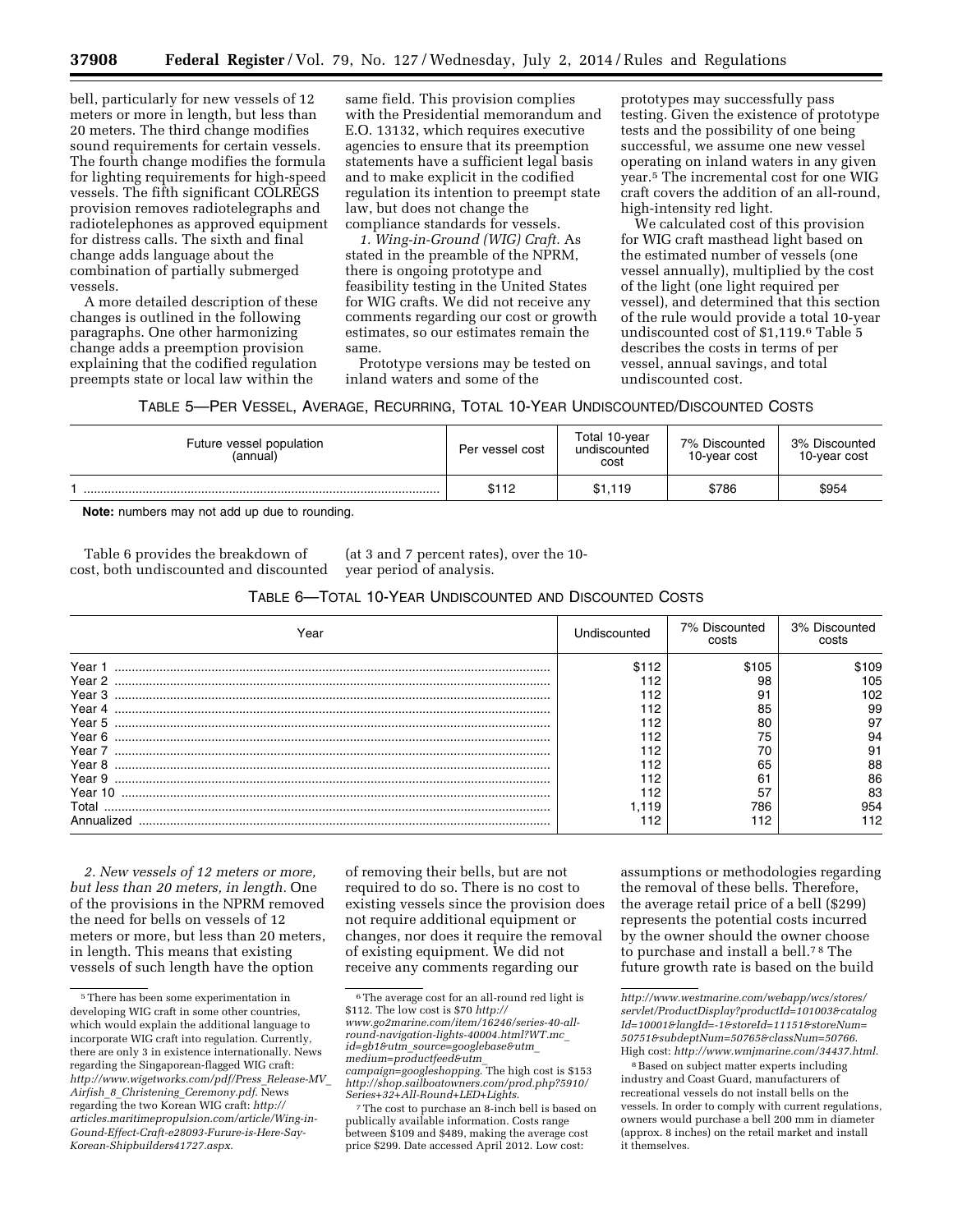years of vessels listed in the Marine Information for Safety and Law Enforcement database from the years 2008 to 2011. During this time, 3,628 vessels were built in the 12–20 meter size range at an average rate of 907 annually (or 0.01 percent of the total population). The cost savings to industry is based on the growth rate, multiplied by the cost of a bell. This

section of the rule will provide a 10-year total undiscounted cost savings of \$2.72 million. Table 7 describes the savings in terms of per vessel, annual savings, and total undiscounted savings.

#### TABLE 7—PER VESSEL (GREATER THAN OR EQUAL TO 12 METERS, BUT LESS THAN 20 METERS, IN LENGTH), RECURRING, AND TOTAL 10-YEAR UNDISCOUNTED COSTS

| Future vessel population (annual) | Per vessel cost<br>savings | Annual cost<br>savings | Total 10-year<br>undiscounted<br>cost savings |
|-----------------------------------|----------------------------|------------------------|-----------------------------------------------|
| 907                               | \$299                      | \$271.642              | \$2,716,420                                   |

**Note:** numbers may not add due to rounding.

Table 8 provides the breakdown of cost savings, both undiscounted and

discounted (at 3 and 7 percent rates), over the 10-year period of analysis.

#### TABLE 8—10-YEAR UNDISCOUNTED AND DISCOUNTED RATES

| Year       | Undiscounted | 7% Discount<br>rates | 3% Discount<br>rates |
|------------|--------------|----------------------|----------------------|
| Year 1     | \$271,642    | \$253.871            | \$263.730            |
| Year 2     | 271.642      | 237.263              | 256.049              |
| Year 3     | 271.642      | 221.741              | 248.591              |
| Year 4     | 271.642      | 207.234              | 241,350              |
| Year 5     | 271.642      | 193.677              | 234.321              |
| Year 6     | 271.642      | 181.007              | 227,496              |
| Year 7     | 271.642      | 169.165              | 220.870              |
|            | 271.642      | 158,098              | 214.437              |
| Year 9     | 271.642      | 147.755              | 208.191              |
| Year 10    | 271.642      | 138.089              | 202.127              |
| Total      | 2.716.420    | .907,899             | 2.317.161            |
| Annualized | 271.642      | 271.642              | 271.642              |

*3. Sound requirements based on the length of a vessel.* Other modifications to sound requirements include the usage of a bell on certain vessels, and the relaxation of frequency standards for other vessels. As stated in the paragraphs dealing with cost savings, vessels of 12 meters or more in length are not required to have a bell. Should the owner choose to retain the bell and then decide to use it, the bell must be used at 2-minute intervals, which are the existing sounding requirements for a bell.

For whistles used on vessels of less than 75 meters in length, the acceptable range for frequencies would be expanded. This provision allows for the purchase of whistles that sound in the newly expanded ranges. The required sound-pressure levels for vessels of 20 meters or more in length would also be relaxed. Currently, whistles for these vessels need to project the appropriate sound-pressure levels measured at multiple frequency ranges. Our rule requires the whistle to obtain a single minimum sound-pressure level, which is based on the vessel's length, and is measured at only one frequency range.

There is no cost for this provision, as this does not require the replacement of an existing whistle since those would still be within the proposed standards. While there were comments pertaining to these requirements, there were no comments regarding the no-cost assumption for either the optional lighting requirement or the relaxation of the whistle requirement. Therefore, we maintain our no-cost assumption for the final rule.

*4. High-speed Craft.* The proposed lighting requirement replaces the established formula for placement of masthead lighting for new, high-speed vessels of 50 meters or greater in length with length-to-beam ratios greater than 3. This formula sets a lower minimum height for the main masthead light than the current U.S. formula. Vessels often operate with some angle of trim,<sup>9</sup> which makes complying with the original formula onerous. The new formula accounts for trim, and aligns U.S. regulations with international standards. There were no comments

regarding high-speed craft. Therefore, there is no change to our no-cost assumption in adhering to this requirement of the rule.

*5. Radiotelegraphs and Radiotelephones alarms and updates to approved emergency distress call equipment.* Another COLREGS change involves the removal of radiotelegraph alarms and radiotelephone alarms as approved equipment for announcing distress except via Morse Code SOS. This type of equipment is currently obsolete and is no longer used by industry. Also, this change was made in SOLAS V in 1999. It was also instituted domestically by the Coast Guard since the 1990s and has been in effect since then.10 We did not receive comments regarding the use of this equipment, so our no-cost assumption will remain the same for the final rule.

*6. Partially sunken vessels and objects being towed in combination.* Currently, partially submerged vessels or objects being towed must follow certain lighting and shape requirements. This provision states that any combination of these two items being towed would also need to

<sup>9</sup>Angle of trim describes the orientation of a vessel with respect to the water. For example, zero trim occurs when the fore and aft drafts are the same.

<sup>10</sup>*[http://www.gpo.gov/fdsys/pkg/FR-1995-01-27/](http://www.gpo.gov/fdsys/pkg/FR-1995-01-27/pdf/95-2092.pdf) [pdf/95-2092.pdf](http://www.gpo.gov/fdsys/pkg/FR-1995-01-27/pdf/95-2092.pdf)*.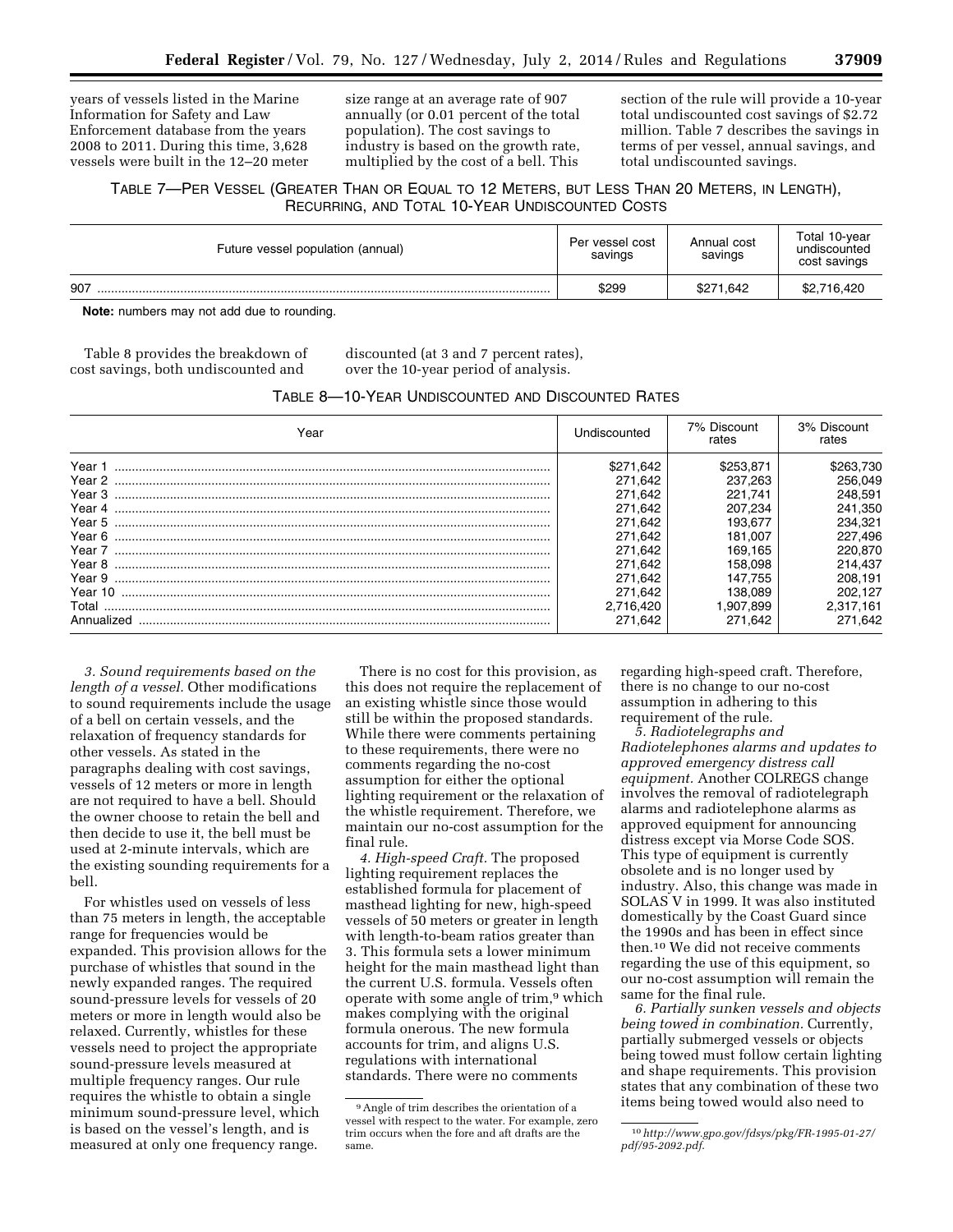follow the same lighting and shape requirements. The intent of this change is to conform with the COLREGS. This provision was listed in the COLREGS, but was accidentally left out when the provision was transferred to our regulations. Combinations of towed objects may be lit the same as individual objects. This means there are no additional lighting requirements that exist for combinations that did not exist for individuals. There were no comments regarding this provision; therefore, no cost changes were made.

Other harmonizing changes to the CFR are non-substantive and simply align current regulations to match the formatting of the COLREGS (refer to Table 4 for the summary of these nonsubstantive changes). Overall, we estimate that the harmonizing provisions of this rule would have no cost to industry. We did not receive any comments to the contrary. However, we received comments regarding the removal or relocation of certain phrases and paragraphs. Changes as listed in Table 4 will have no cost or impact on owners complying with this rule. Therefore, our no-cost assumption remains the same for these harmonizing changes.

As noted above, there is a second category of changes, which are recommendations from NAVSAC. These changes represent discretionary actions on the part of the Coast Guard. The changes from NAVSAC allow for the use of additional equipment as a means of reducing risk of collision. Specifically, NAVSAC recommended the optional use of an all-round white light. As optional requirements, the Coast Guard anticipates that only those vessel owners/operators that foresee a benefit (safety or otherwise) greater than costs would install such a light. Also, because this change would not require the purchase of new equipment, it does not carry any costs. We did not receive any comment that materially alters our nocost assumption for this provision.

The Coast Guard has chosen to insert clarifying language to ensure compliance with requirements in 83.24(i) by towing vessels on the Mississippi River. We were informed that the point of reference (the Huey P Long Bridge) was confusing because there are two such named bridges on the lower Mississippi River. As a result, we have inserted a mile marker reference to ensure compliance. There is no added cost in this clarification.

One final change is to correct an error in the CFR. Prior to this final rule, 33 CFR 83.26 contained two subparagraphs (c). This final rule clarifies that 33 CFR 83.26(b) applies to fishing vessels

engaged in trawling, and 33 CFR 83.26(c) applies to fishing vessels engaged in fishing, other than trawling. Since this change will not require the purchase of additional equipment, but rather reduce confusion in regulation, this change would not require an additional cost burden to vessel owners.

Since the overall impact of this rule is to relax existing requirements on certain vessels, the only cost in this rule is the cost to install an all-round red light on future WIG craft. Since the remaining changes would not involve a change in compliance standards, there are no costs associated with the other requirements. We did not receive any comments that materially altered our assumptions; therefore, this no-cost assumption remains the same.

#### Benefits

Benefits from harmonizing current inland navigation rules with the COLREGS would be ensuring that the United States, as a signatory to the COLREGS, aligns its domestic regulations as close as practicable to the international standards. Publishing these regulations in the CFR provides greater awareness to the public of changes to the COLREGS and allows for greater public input in terms of application to inland navigation. Modifying the format and numbering of the regulations to match the formatting and numbering of the COLREGS allows for ease of use in terms of referencing either document for requirements.

The more significant COLREGS changes primarily expand current options available for vessels to use, particularly for those dealing with lighting and sound. As a result, vessel owners or operators would find it easier to comply with the new regulations than with the existing ones.

Specific benefits from the more significant COLREGS changes are as follows:

1. *Wing-in-Ground (WIG) Craft.*  Adding WIG craft to the list of vessels conforms with the COLREGS. Given the possibility of future vessels, these changes provide WIG craft guidance on navigation and lighting.

2. *New vessels of 12 meters or more, but less than 20 meters, in length.*  Vessels of this length no longer need a bell. Not having a bell provides greater regulatory flexibility. If the vessel has a bell, the vessel must use it properly. Proper usage of a bell reduces risk of collision if the proper sound signal is used during reduced visibility.

*3. Sound requirements based on the length of a vessel.* This change expands the acceptable range for fundamental frequencies, which provides lessstringent standards and allows for greater options of whistles for new vessels.

*4. High-speed Craft.* The regulation changes the lighting formula, making lighting requirements more lenient by accommodating new vessels with novel designs. This change conforms with the COLREGS.

*5. Radiotelegraph and Radiotelephone alarms and updates to approved emergency distress call equipment.* This change provides regulatory flexibility by updating the list of approved distress signal equipment to incorporate the latest technologies and remove outdated ones.

*6. Partially sunken vessels and objects being towed in combination.* Objects being towed must follow certain lighting and shape requirements. Towing multiple or combinations of such vessels and objects would also need to follow the same lighting and shape requirements. This conforms with the COLREGS.

*NAVSAC Changes.* This rule also includes benefits from incorporating NAVSAC- and NBSAC-recommended regulations. NAVSAC recommended the optional use of an all-round white light. Should owners opt to install an allround white light to a vessel of less than 7 meters in length or a vessel under oars, the benefit would be greater visibility for that vessel. Greater visibility would reduce the risk of collision, particularly in the period between sunset and sunrise and during periods of reduced visibility. We received comments regarding the use of an all-round white light on a sailing vessel, to the effect that the vessel might be mistaken for a power-driven vessel.''

We counter that the lighting requirements are different and that the inherent benefits of additional lighting would be to the benefit of the sailing vessel. Therefore, our benefit assumption remains the same.

NAVSAC also recommended changes to navigation requirements, such as requiring vessels to use navigation technology for collision avoidance purposes if the equipment is already installed. Adopting the requirement to use already installed navigational technology for collision avoidance purposes reduces the risk of a collision.

Finally this rule fixes an erroneous and contradictory provision in the regulations. Removing the contradictory paragraph provides a clear standard that vessel owners can follow.

All of these recommendations provide greater regulatory flexibility as a means of reducing risk of collision.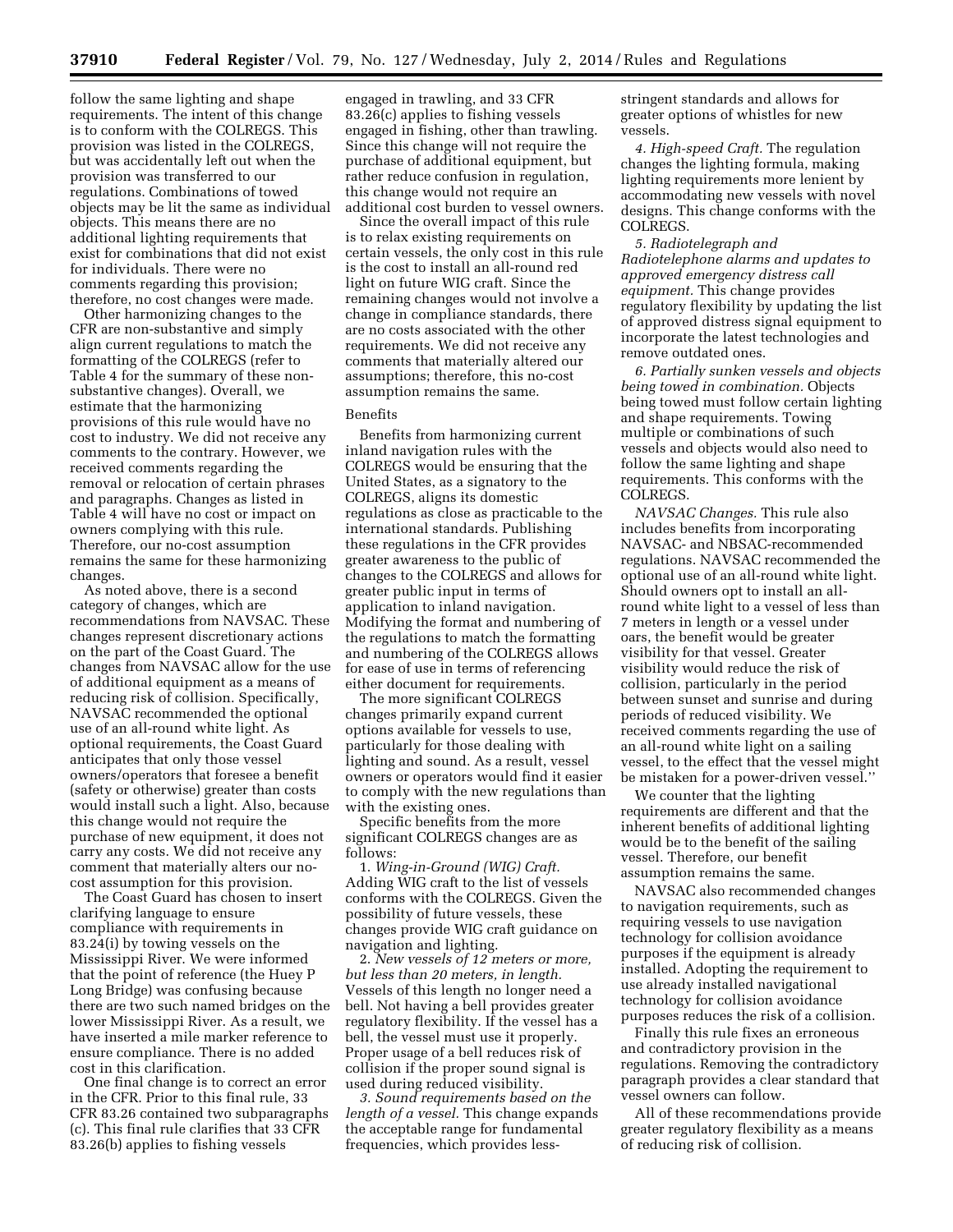#### *B. Small Entities*

Under the Regulatory Flexibility Act (5 U.S.C. 601–612), we have considered whether this rule would have a significant economic impact on a substantial number of small entities. The term ''small entities'' comprises small businesses, not-for-profit organizations that are independently owned and operated and are not dominant in their fields, and governmental jurisdictions with populations of less than 50,000.

As discussed in the cost section of this regulatory analysis, the primary purpose of this rule is to align existing domestic law with international law, but there are also discretionary proposals included in this final rule. Compliance with both harmonizing and discretionary provisions will not require any additional burden to vessel owners, including small entities. Most harmonizing changes are made to use consistent formatting between the CFR and COLREGS, which in turn provides ease of use for owners. New vessels will have greater options in terms of lighting modifications, navigation equipment, and sound equipment.

Discretionary changes will also provide greater regulatory flexibility to small entities in terms of allowing the use of optional lighting and additional navigational equipment. We conclude that there would be no additional costs to small entities complying with this final rule. There would be a cost savings for vessel manufacturers who no longer need to install a bell for vessels of equal to or more than 12 meters, but less than 20 meters, in length. The only cost of the rule would be for one new WIG craft a year to install an all-round, highintensity red light for about \$112.5 Currently, we estimate there are no small entities affected by this rule that plan to operate new WIG crafts.

The Coast Guard certifies under 5 U.S.C. 605(b) that this final rule will not have a significant economic impact on a substantial number of small entities.

#### *C. Assistance for Small Entities*

Under section 213(a) of the Small Business Regulatory Enforcement Fairness Act of 1996 (Pub. L. 104–121),

we offered to assist small entities in understanding this rule so that they could better evaluate its effects on them and participate in the rulemaking. If the rule affects your small business, organization, or governmental jurisdiction and you have questions concerning its provisions or options for compliance, please consult LCDR Megan Cull by phone at (202) 372–1565 or via email at *[Megan.L.Cull@uscg.mil.](mailto:Megan.L.Cull@uscg.mil)*  The Coast Guard will not retaliate against small entities that question or complain about this rule or any policy or action of the Coast Guard.

Small businesses may send comments on the actions of Federal employees who enforce, or otherwise determine compliance with, Federal regulations to the Small Business and Agriculture Regulatory Enforcement Ombudsman and the Regional Small Business Regulatory Fairness Boards. The Ombudsman evaluates these actions annually and rates each agency's responsiveness to small business. If you wish to comment on actions by employees of the Coast Guard, call 1– 888–REG–FAIR (1–888–734–3247).

#### *D. Collection of Information*

This rule calls for no new collection of information under the Paperwork Reduction Act of 1995 (44 U.S.C. 3501– 3520).

#### *E. Federalism*

Executive Order 13132 requires that in implementing policies that have federalism implications, agencies be guided by fundamental federalism principles. A rule has implications for federalism under Executive Order 13132, Federalism, if it has a substantial direct effect on the States, on the relationship between the national government, or on the distribution of power and responsibilities among the various levels of government. For actions that preempt state law, Executive Order 13121 requires that an agency construe a Federal Statute to preempt state law only where the statute contains an express preemption provision or there is some other clear evidence that Congress intended the preemption of State Law, or where the exercise of State authority conflicts with the exercise of Federal authority under the Federal statute. We have analyzed this rule under that Order and have determined that it is consistent with the fundamental federalism principles and preemption requirements described in Executive Order 13132. Our analysis is explained below.

It is well settled that States may not regulate in categories reserved for regulation by the Coast Guard. In 33

U.S.C. 2071, Congress specifically granted to the Secretary the authority to prescribe ''inland navigation regulations applicable to all vessels upon the inland waters of the United States and technical annexes that are as consistent as possible with the respective annexes to the International Regulations.'' As this rulemaking updates existing inland navigation regulations, it falls within the scope of authority Congress granted exclusively to the Secretary. Therefore, states and local governments may not regulate within the field of inland navigation. Accordingly, this rule is consistent with the principles of federalism and preemption requirements in Executive Order 13132.

#### *F. Unfunded Mandates Reform Act*

The Unfunded Mandates Reform Act of 1995, 2 U.S.C. 1531–1538, requires Federal agencies to assess the effects of their discretionary regulatory actions. In particular, that Act addresses actions that may result in the expenditure by a State, local, or tribal government, in the aggregate, or by the private sector of \$100,000,000 (adjusted for inflation) or more in any one year. Though this rule will not result in such an expenditure, we do discuss the effects of this rule elsewhere in this preamble.

#### *G. Taking of Private Property*

This rule will not cause a taking of private property or otherwise have taking implications under Executive Order 12630, Governmental Actions and Interference with Constitutionally Protected Property Rights.

#### *H. Civil Justice Reform*

This rule meets applicable standards in sections 3(a) and 3(b)(2) of Executive Order 12988, Civil Justice Reform, to minimize litigation, eliminate ambiguity, and reduce burden.

#### *I. Protection of Children*

We have analyzed this rule under Executive Order 13045 (''Protection of Children from Environmental Health Risks and Safety Risks''). This rule is not an economically significant rule and does not create an environmental risk to health or risk to safety that might disproportionately affect children.

#### *J. Indian Tribal Governments*

This rule does not have tribal implications under Executive Order 13175 (''Consultation and Coordination with Indian Tribal Governments''), because it does not have a substantial direct effect on one or more Indian tribes, on the relationship between the Federal Government and Indian tribes, or on the distribution of power and

<sup>5</sup>There has been some experimentation in developing WIG craft in some other countries, which would explain the additional language to incorporate WIG craft into the regulations. Currently, there are only 3 currently in existence internationally and none in the U.S. News regarding the Singaporean-flagged WIG craft: *[http://](http://www.wigetworks.com/pdf/Press_Release-MV_Airfish_8_Christening_Ceremony.pdf) [www.wigetworks.com/pdf/Press](http://www.wigetworks.com/pdf/Press_Release-MV_Airfish_8_Christening_Ceremony.pdf)*\_*Release-MV*\_ *Airfish*\_*8*\_*Christening*\_*[Ceremony.pdf.](http://www.wigetworks.com/pdf/Press_Release-MV_Airfish_8_Christening_Ceremony.pdf)* News regarding the two Korean WIG craft: *[http://](http://articles.maritimepropulsion.com/article/Wing-in-Gound-Effect-Craft-e28093-Furure-is-Here-Say-Korean-Shipbuilders41727.aspx) [articles.maritimepropulsion.com/article/Wing-in-](http://articles.maritimepropulsion.com/article/Wing-in-Gound-Effect-Craft-e28093-Furure-is-Here-Say-Korean-Shipbuilders41727.aspx)[Gound-Effect-Craft-e28093-Furure-is-Here-Say-](http://articles.maritimepropulsion.com/article/Wing-in-Gound-Effect-Craft-e28093-Furure-is-Here-Say-Korean-Shipbuilders41727.aspx)[Korean-Shipbuilders41727.aspx.](http://articles.maritimepropulsion.com/article/Wing-in-Gound-Effect-Craft-e28093-Furure-is-Here-Say-Korean-Shipbuilders41727.aspx)*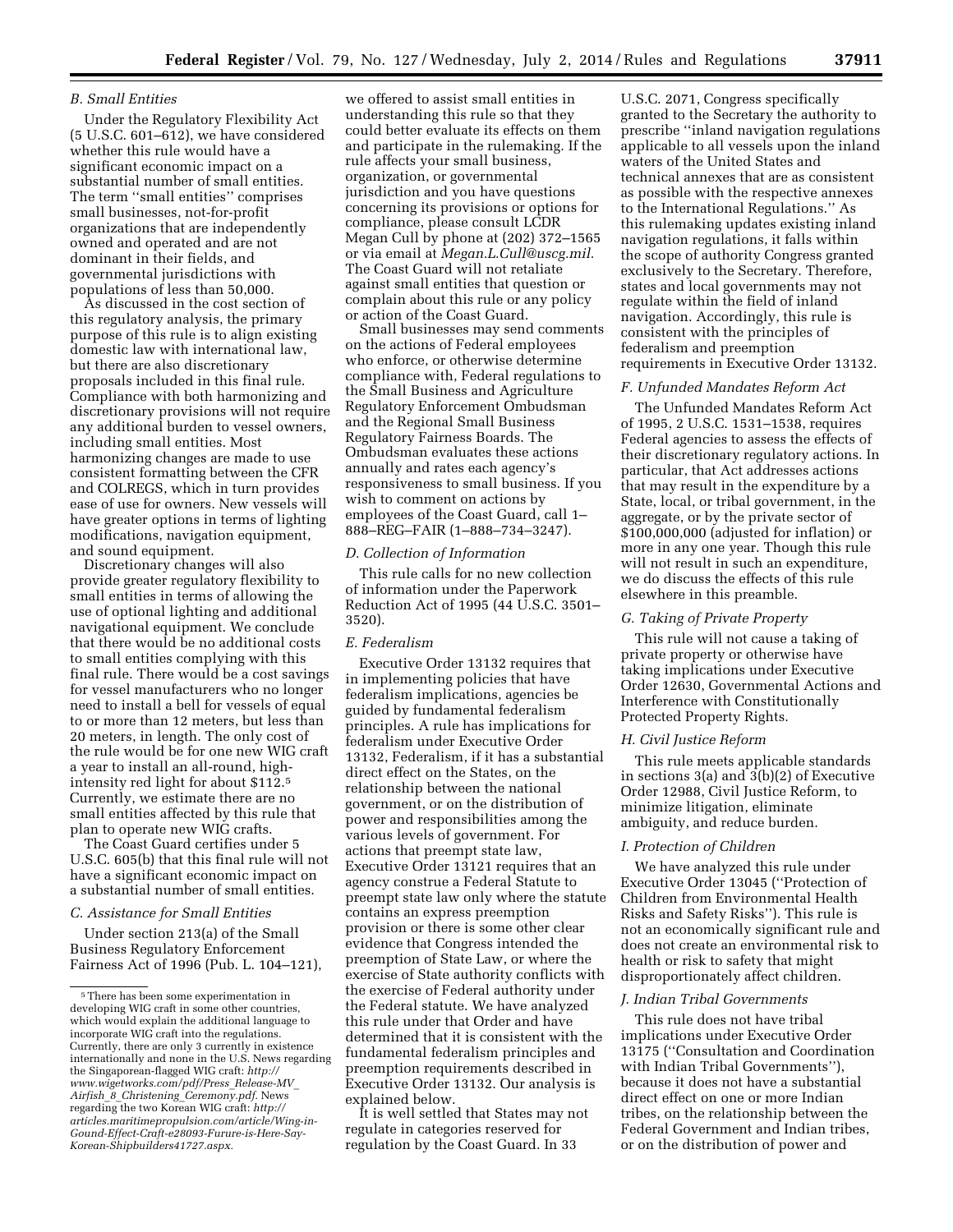responsibilities between the Federal Government and Indian tribes.

#### *K. Energy Effects*

We have analyzed this rule under Executive Order 13211 (''Actions Concerning Regulations That Significantly Affect Energy Supply, Distribution, or Use''). We have determined that it is not a ''significant energy action'' under that order because it is not a ''significant regulatory action'' under Executive Order 12866 and is not likely to have a significant adverse effect on the supply, distribution, or use of energy.

#### *L. Technical Standards*

The National Technology Transfer and Advancement Act, codified as a note to 15 U.S.C. 272, directs agencies to use voluntary consensus standards in their regulatory activities unless the agency provides Congress, through the OMB, with an explanation of why using these standards would be inconsistent with applicable law or otherwise impractical. Voluntary consensus standards are technical standards (e.g., specifications of materials, performance, design, or operation; test methods; sampling procedures; and related management systems practices) that are developed or adopted by voluntary consensus standards bodies. This rule does not use technical standards. Therefore, we did not consider the use of voluntary consensus standards.

#### *M. Environment*

We have analyzed this rule under Department of Homeland Security Management Directive 023–01 and Commandant Instruction M16475.lD, which guide the Coast Guard in complying with the National Environmental Policy Act of 1969, 42 U.S.C. 4321–4370f, and have concluded that this action is one of a category of actions that do not individually or cumulatively have a significant effect on the human environment. A final environmental analysis checklist supporting this determination is available in the docket where indicated under the **ADDRESSES** section of this preamble. This rule is categorically excluded under section 2.B.2, figure 2– 1, paragraph (34)(i) of the Instruction and 6(a) of the **Federal Register**, Vol. 67, No. 141, Tuesday, July 23, 2002, page 48243. This rule involves regulations that are in aid of navigation, such as those concerning the rules of the road, COLREGS, bridge-to-bridge communications, vessel traffic services, and marking of navigation systems.

## **List of Subjects**

*33 CFR Part 83* 

Navigation (water), Waterways.

#### *33 CFR Part 84*

Incorporation by reference, Navigation (water), Waterways.

#### *33 CFR Part 85*

Fishing vessels, Navigation (water), Waterways.

#### *33 CFR Part 86*

Navigation (water), Waterways.

#### *33 CFR Part 87*

Navigation (water), Waterways.

#### *33 CFR Part 88*

Navigation (water), Waterways.

For the reasons discussed in the preamble, under the authority of 33 CFR 1.05–1, the Coast Guard amends 33 CFR Parts 83 through 88 as follows:

#### **Title 33—Navigation and Navigable Waters**

■ 1. Revise part 83 to read as follows:

#### **PART 83—RULES**

#### **Subpart A—General**

Sec.

# 83.01 Application (Rule 1).<br>83.02 Responsibility (Rule 2

Responsibility (Rule 2). 83.03 General definitions (Rule 3).

#### **Subpart B—Steering and Sailing Rules**

#### **Conduct of Vessels in Any Condition of Visibility**

- 83.04 Application (Rule 4).<br>83.05 Look-out (Rule 5).
- 83.05 Look-out (Rule 5).<br>83.06 Safe speed (Rule 6
- 83.06 Safe speed (Rule 6).<br>83.07 Risk of collision (Ru
- 83.07 Risk of collision (Rule 7).<br>83.08 Action to avoid collision
- 83.08 Action to avoid collision (Rule 8).<br>83.09 Narrow channels (Rule 9)
- 83.09 Narrow channels (Rule 9).<br>83.10 Traffic separation schemes
- Traffic separation schemes (Rule 10).

#### **Conduct of Vessels in Sight of One Another**

- 83.11 Application (Rule 11).<br>83.12 Sailing vessels (Rule 1
- Sailing vessels (Rule 12).
- 83.13 Overtaking (Rule 13).
- 83.14 Head-on situation (Rule 14).
- 83.15 Crossing situation (Rule 15).
- 83.16 Action by give-way vessel (Rule 16).<br>83.17 Action by stand-on vessel (Rule 17).
- Action by stand-on vessel (Rule 17).
- 83.18 Responsibilities between vessels (Rule 18).

#### **Conduct of Vessels in Restricted Visibility**

83.19 Conduct of vessels in restricted visibility (Rule 19).

#### **Subpart C—Lights and Shapes**

- 83.20 Application (Rule 20).<br>83.21 Definitions (Rule 21)
- 83.21 Definitions (Rule 21).<br>83.22 Visibility of lights (Ru
	- Visibility of lights (Rule 22).
- 83.23 Power-driven vessels underway (Rule 23).
- 83.24 Towing and pushing (Rule 24).
- 83.25 Sailing vessels underway and vessels under oars (Rule 25).
- 83.26 Fishing vessels (Rule 26).
- 83.27 Vessels not under command or restricted in their ability to maneuver
- (Rule 27).<br>83.28 [Reserv 83.28 [Reserved] (Rule 28).<br>83.29 Pilot vessels (Rule 29
- Pilot vessels (Rule 29).
- 83.30 Anchored vessels, vessels aground and moored barges (Rule 30).
- 83.31 Seaplanes (Rule 31).

#### **Subpart D—Sound and Light Signals**

83.32 Definitions (Rule 32).

- 83.33 Equipment for sound signals (Rule 33).
- 83.34 Maneuvering and warning signals (Rule 34).
- 83.35 Sound signals in restricted visibility (Rule 35).

83.36 Signals to attract attention (Rule 36). 83.37 Distress signals (Rule 37).

#### **Subpart E—Exemptions**

83.38 Exemptions (Rule 38).

**Authority:** Sec. 303, Pub. L. 108–293, 118 Stat. 1042 (33 U.S.C. 2071); Department of Homeland Security Delegation No. 0170.1.

#### **Subpart A—General**

#### **§ 83.01 Application (Rule 1).**

(a) These Rules apply to all vessels upon the inland waters of the United States, and to vessels of the United States on the Canadian waters of the Great Lakes to the extent that there is no conflict with Canadian law. The regulations in this subchapter (subchapter E, 33 CFR parts 83 through 90) have preemptive effect over State or local regulation within the same field.

(b)(i) These Rules constitute special rules made by an appropriate authority within the meaning of Rule 1(b) of the International Regulations for Preventing Collisions at Sea, 1972, including annexes currently in force for the United States (''International Regulations'').

(ii) All vessels complying with the construction and equipment requirements of the International Regulations are considered to be in compliance with these Rules.

(c) Nothing in these Rules shall interfere with the operation of any special rules made by the Secretary of the Navy with respect to additional station or signal lights and shapes or whistle signals for ships of war and vessels proceeding under convoy, or by the Secretary with respect to additional station or signal lights and shapes for fishing vessels engaged in fishing as a fleet. These additional station or signal lights and shapes or whistle signals shall, so far as possible, be such that they cannot be mistaken for any light, shape, or signal authorized elsewhere under these Rules. Notice of such special rules shall be published in the **Federal Register** and, after the effective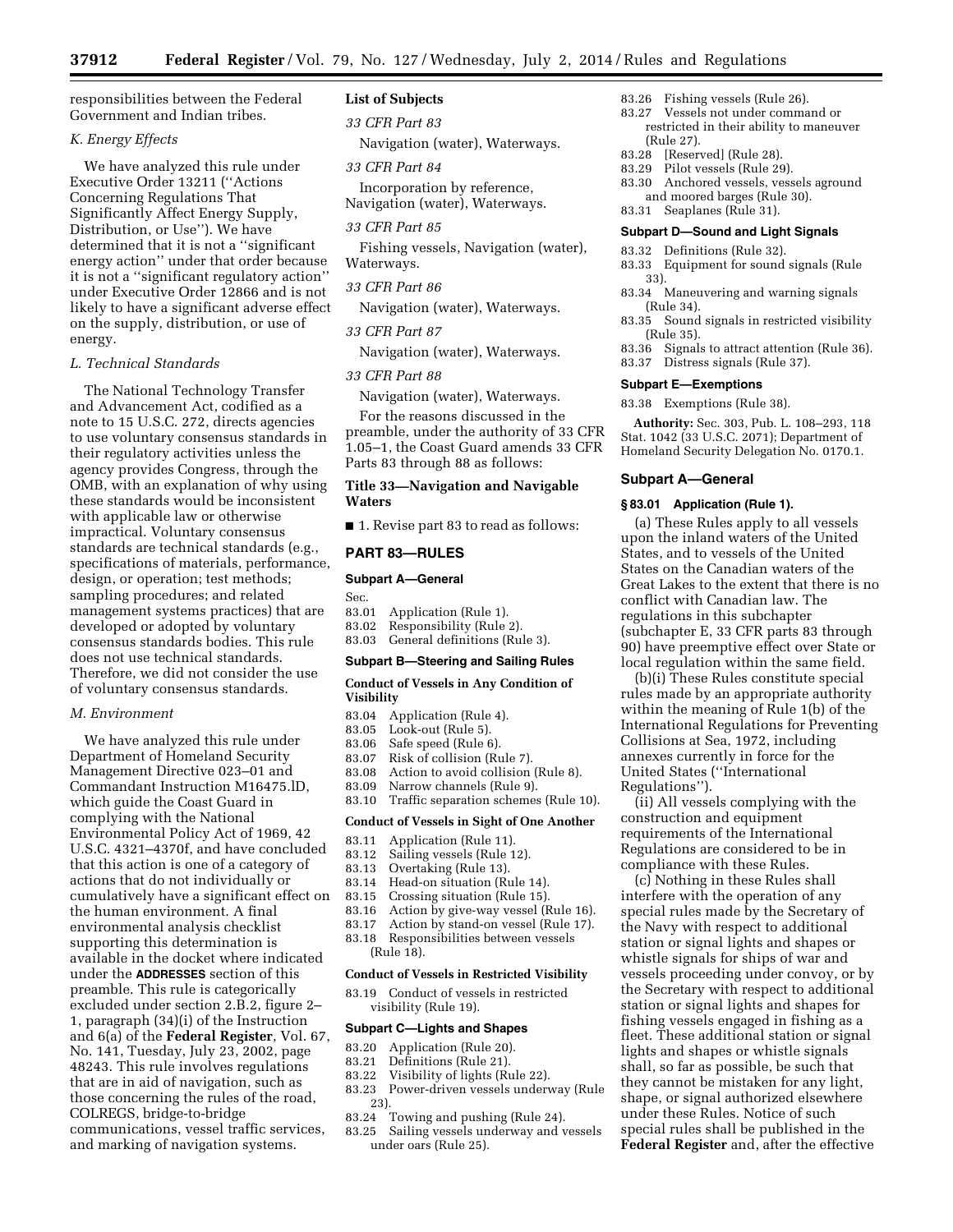date specified in such notice, they shall have effect as if they were a part of these Rules.

(d) Traffic separation schemes may be established for the purpose of these Rules. Vessel traffic service regulations may be in effect in certain areas.

(e) Whenever the Secretary determines that a vessel or class of vessels of special construction or purpose cannot comply fully with the provisions of any of these Rules with respect to the number, position, range, or arc of visibility of lights or shapes, as well as to the disposition and characteristics of sound-signaling appliances, the vessel shall comply with such other provisions in regard to the number, position, range, or arc of visibility of lights or shapes, as well as to the disposition and characteristics of sound-signaling appliances, as the Secretary shall have determined to be the closest possible compliance with these Rules. The Secretary may issue a certificate of alternative compliance for a vessel or class of vessels specifying the closest possible compliance with these Rules. The Secretary of the Navy shall make these determinations and issue certificates of alternative compliance for vessels of the Navy.

(f) The Secretary may accept a certificate of alternative compliance issued by a contracting party to the International Regulations if it determines that the alternative compliance standards of the contracting party are substantially the same as those of the United States.

(g) The operator of each self-propelled vessel 12 meters or more in length shall carry, on board and maintain for ready reference, a copy of these Rules.

#### **§ 83.02 Responsibility (Rule 2).**

(a) Nothing in these Rules shall exonerate any vessel, or the owner, master, or crew thereof, from the consequences of any neglect to comply with these Rules or of the neglect of any precaution which may be required by the ordinary practice of seamen, or by the special circumstances of the case.

(b) In construing and complying with these Rules due regard shall be had to all dangers of navigation and collision and to any special circumstances, including the limitations of the vessels involved, which may make a departure from these Rules necessary to avoid immediate danger.

#### **§ 83.03 General definitions (Rule 3).**

For the purpose of these Rules and Subchapter E, except where the context otherwise requires:

(a) The word *vessel* includes every description of water craft, including

non-displacement craft, WIG craft and seaplanes, used or capable of being used as a means of transportation on water.

(b) The term *power-driven vessel*  means any vessel propelled by machinery.

(c) The term *sailing vessel* means any vessel under sail provided that propelling machinery, if fitted, is not being used.

(d) The term *vessel engaged in fishing*  means any vessel fishing with nets, lines, trawls, or other fishing apparatus which restricts maneuverability, but does not include a vessel fishing with trolling lines or other fishing apparatus which do not restrict maneuverability.

(e) The word *seaplane* includes any aircraft designed to maneuver on the water.

(f) The term *vessel not under command* means a vessel which, through some exceptional circumstance, is unable to maneuver as required by these Rules and is therefore unable to keep out of the way of another vessel.

(g) The term *vessel restricted in her ability to maneuver* means a vessel which, from the nature of her work, is restricted in her ability to maneuver as required by these Rules and is therefore unable to keep out of the way of another vessel. The term *vessels restricted in their ability to maneuver* include, but are not limited to:

(i) A vessel engaged in laying, servicing, or picking up a navigation mark, submarine cable, or pipeline;

(ii) a vessel engaged in dredging, surveying, or underwater operations;

(iii) a vessel engaged in replenishment or transferring persons, provisions, or cargo while underway;

(iv) a vessel engaged in the launching or recovery of aircraft;

(v) a vessel engaged in mine clearance operations;

(vi) a vessel engaged in a towing operation such as severely restricts the towing vessel and her tow in their ability to deviate from their course. (h) [Reserved]

(i) The word *underway* means that a vessel is not at anchor, or made fast to the shore, or aground.

(j) The words *length* and *breadth* of a vessel mean her length overall and greatest breadth.

(k) Vessels shall be deemed to be in sight of one another only when one can be observed visually from the other.

(l) The term *restricted visibility* means any condition in which visibility is restricted by fog, mist, falling snow, heavy rainstorms, sandstorms, or any other similar causes.

(m) The term *Wing-In-Ground* (WIG) craft means a multimodal craft which, in its main operational mode, flies in

close proximity to the surface by utilizing surface-effect action.

(n) *Western Rivers* means the Mississippi River, its tributaries, South Pass, and Southwest Pass, to the navigational demarcation lines dividing the high seas from harbors, rivers, and other inland waters of the United States, and the Port Allen-Morgan City Alternate Route, and that part of the Atchafalaya River above its junction with the Port Allen-Morgan City Alternate Route including the Old River and the Red River.

(o) *Great Lakes* means the Great Lakes and their connecting and tributary waters including the Calumet River as far as the Thomas J. O'Brien Lock and Controlling Works (between mile 326 and 327), the Chicago River as far as the east side of the Ashland Avenue Bridge (between mile 321 and 322), and the Saint Lawrence River as far east as the lower exit of Saint Lambert Lock.

(p) *Secretary* means the Secretary of the Department in which the Coast Guard is operating.

(q) *Inland Waters* means the navigable waters of the United States shoreward of the navigational demarcation lines dividing the high seas from harbors, rivers, and other inland waters of the United States and the waters of the Great Lakes on the United States side of the International Boundary.

(r) *Inland Rules* or *Rules* means these Inland Navigational Rules and the annexes thereto, which govern the conduct of vessels and specify the lights, shapes, and sound signals that apply on inland waters.

(s) *International Regulations* means the International Regulations for Preventing Collisions at Sea, 1972, including annexes currently in force for the United States.

#### **Subpart B—Steering and Sailing Rules**

**Conduct of Vessels in Any Condition of Visibility** 

#### **§ 83.04 Application (Rule 4).**

Rules 4 through 10 (§§ 83.04 through 83.10) apply in any condition of visibility.

#### **§ 83.05 Look-out (Rule 5).**

Every vessel shall at all times maintain a proper look-out by sight and hearing as well as by all available means appropriate in the prevailing circumstances and conditions so as to make a full appraisal of the situation and of the risk of collision.

#### **§ 83.06 Safe speed (Rule 6).**

Every vessel shall at all times proceed at a safe speed so that she can take proper and effective action to avoid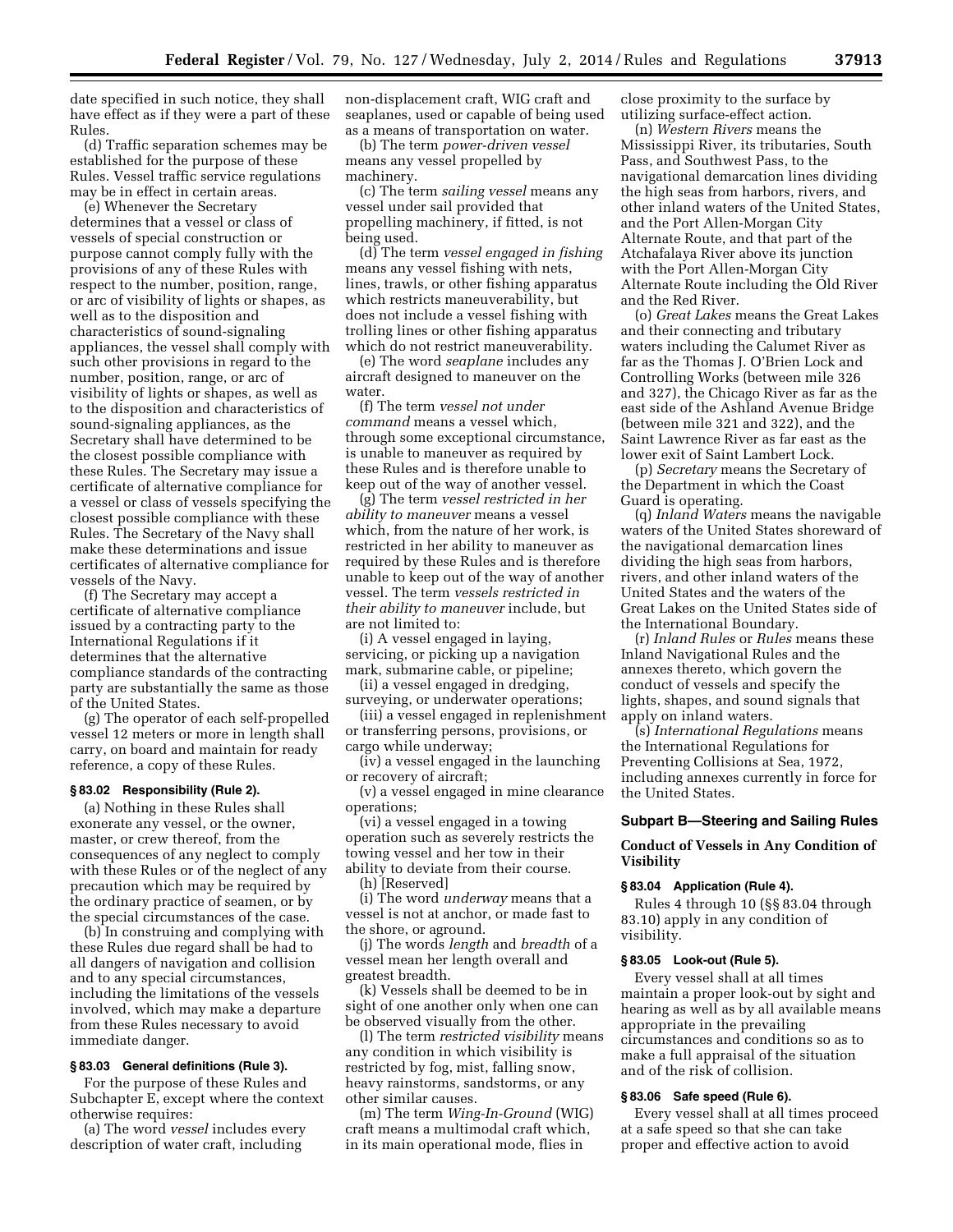collision and be stopped within a distance appropriate to the prevailing circumstances and conditions. In determining a safe speed the following factors shall be among those taken into account:

(a) By all vessels:

(i) The state of visibility;

(ii) The traffic density including concentration of fishing vessels or any other vessels;

(iii) The maneuverability of the vessel with special reference to stopping distance and turning ability in the prevailing conditions;

(iv) At night, the presence of background light such as from shores lights or from back scatter of her own lights;

(v) The state of wind, sea, and current, and the proximity of navigational hazards;

(vi) The draft in relation to the available depth of water.

(b) Additionally, by vessels with operational radar:

(i) The characteristics, efficiency and limitations of the radar equipment;

(ii) Any constraints imposed by the radar range scale in use;

(iii) The effect on radar detection of the sea state, weather, and other sources of interference;

(iv) The possibility that small vessels, ice and other floating objects may not be detected by radar at an adequate range;

(v) The number, location, and movement of vessels detected by radar;

(vi) The more exact assessment of the visibility that may be possible when radar is used to determine the range of vessels or other objects in the vicinity.

#### **§ 83.07 Risk of collision (Rule 7).**

(a) Every vessel shall use all available means appropriate to the prevailing circumstances and conditions to determine if risk of collision exists. If there is any doubt such risk shall be deemed to exist.

(b) Proper use shall be made of radar equipment if fitted and operational, including long-range scanning to obtain early warning of risk of collision and radar plotting or equivalent systematic observation of detected objects.

(c) Assumptions shall not be made on the basis of scanty information, especially scanty radar information.

(d) In determining if risk of collision exists the following considerations shall be among those taken into account:

(i) Such risk shall be deemed to exist if the compass bearing of an approaching vessel does not appreciably change.

(ii) Such risk may sometimes exist even when an appreciable bearing change is evident, particularly when

approaching a very large vessel or a tow or when approaching a vessel at close range.

#### **§ 83.08 Action to avoid collision (Rule 8).**

(a) Any action taken to avoid collision shall be taken in accordance with the Rules of this subpart (Rules 4–19) (§§ 83.04 through 83.19) and shall, if the circumstances of the case admit, be positive, made in ample time and with due regard to the observance of good seamanship.

(b) Any alteration of course and/or speed to avoid collision shall, if the circumstances of the case admit, be large enough to be readily apparent to another vessel observing visually or by radar; a succession of small alterations of course and/or speed should be avoided.

(c) If there is sufficient sea room, alteration of course alone may be the most effective action to avoid a closequarters situation provided that it is made in good time, is substantial and does not result in another close-quarters situation.

(d) Action taken to avoid collision with another vessel shall be such as to result in passing at a safe distance. The effectiveness of the action shall be carefully checked until the other vessel is finally past and clear.

(e) If necessary to avoid collision or allow more time to assess the situation, a vessel shall slacken her speed or take all way off by stopping or reversing her means of propulsion.

(f)(i) A vessel which, by any of these Rules, is required not to impede the passage or safe passage of another vessel shall, when required by the circumstances of the case, take early action to allow sufficient sea room for the safe passage of the other vessel.

(ii) A vessel required not to impede the passage or safe passage of another vessel is not relieved of this obligation if approaching the other vessel so as to involve risk of collision and shall, when taking action, have full regard to the action which may be required by the Rules of Subpart B (Rules 4–19).

(iii) A vessel the passage of which is not to be impeded remains fully obliged to comply with the Rules of Subpart B (Rules 4–19) when the two vessels are approaching one another so as to involve risk of collision.

#### **§ 83.09 Narrow channels (Rule 9).**

(a)(i) A vessel proceeding along the course of a narrow channel or fairway shall keep as near to the outer limit of the channel or fairway which lies on her starboard side as is safe and practicable.

(ii) Notwithstanding paragraph (a)(i) of this Rule and Rule 14(a) (§ 83.14(a)), a power-driven vessel operating in narrow channels or fairways on the Great Lakes, Western Rivers, or waters specified by the Secretary, and proceeding downbound with a following current shall have the right-ofway over an upbound vessel, shall propose the manner and place of passage, and shall initiate the maneuvering signals prescribed by Rule  $34(a)(i)$  (§  $83.34(a)(i)$ ), as appropriate. The vessel proceeding upbound against the current shall hold as necessary to permit safe passing.

(b) A vessel of less than 20 meters in length or a sailing vessel shall not impede the passage of a vessel that can safely navigate only within a narrow channel or fairway.

(c) A vessel engaged in fishing shall not impede the passage of any other vessel navigating within a narrow channel or fairway.

(d) A vessel shall not cross a narrow channel or fairway if such crossing impedes the passage of a vessel which can safely navigate only within that channel or fairway. The latter vessel shall use the danger signal prescribed in Rule  $34(d)$  (§ 83.34(d)) if in doubt as to the intention of the crossing vessel.

(e)(i) In a narrow channel or fairway when overtaking, the power-driven vessel intending to overtake another power-driven vessel shall indicate her intention by sounding the appropriate signal prescribed in Rule 34(c) (§ 83.34(c)) and take steps to permit safe passing. The power-driven vessel being overtaken, if in agreement, shall sound the same signal and may, if specifically agreed to, take steps to permit safe passing. If in doubt she shall sound the danger signal prescribed in Rule 34(d)  $(S 83.34(d)).$ 

(ii) This Rule does not relieve the overtaking vessel of her obligation under Rule 13 (§ 83.13).

(f) A vessel nearing a bend or an area of a narrow channel or fairway where other vessels may be obscured by an intervening obstruction shall navigate with particular alertness and caution and shall sound the appropriate signal prescribed in Rule 34(e) (§ 83.34(e)).

(g) Any vessel shall, if the circumstances of the case admit, avoid anchoring in a narrow channel.

#### **§ 83.10 Traffic separation schemes (Rule 10).**

(a) This Rule applies to traffic separation schemes and does not relieve any vessel of her obligation under any other Rule in subchapter E.

(b) A vessel using a traffic separation scheme shall: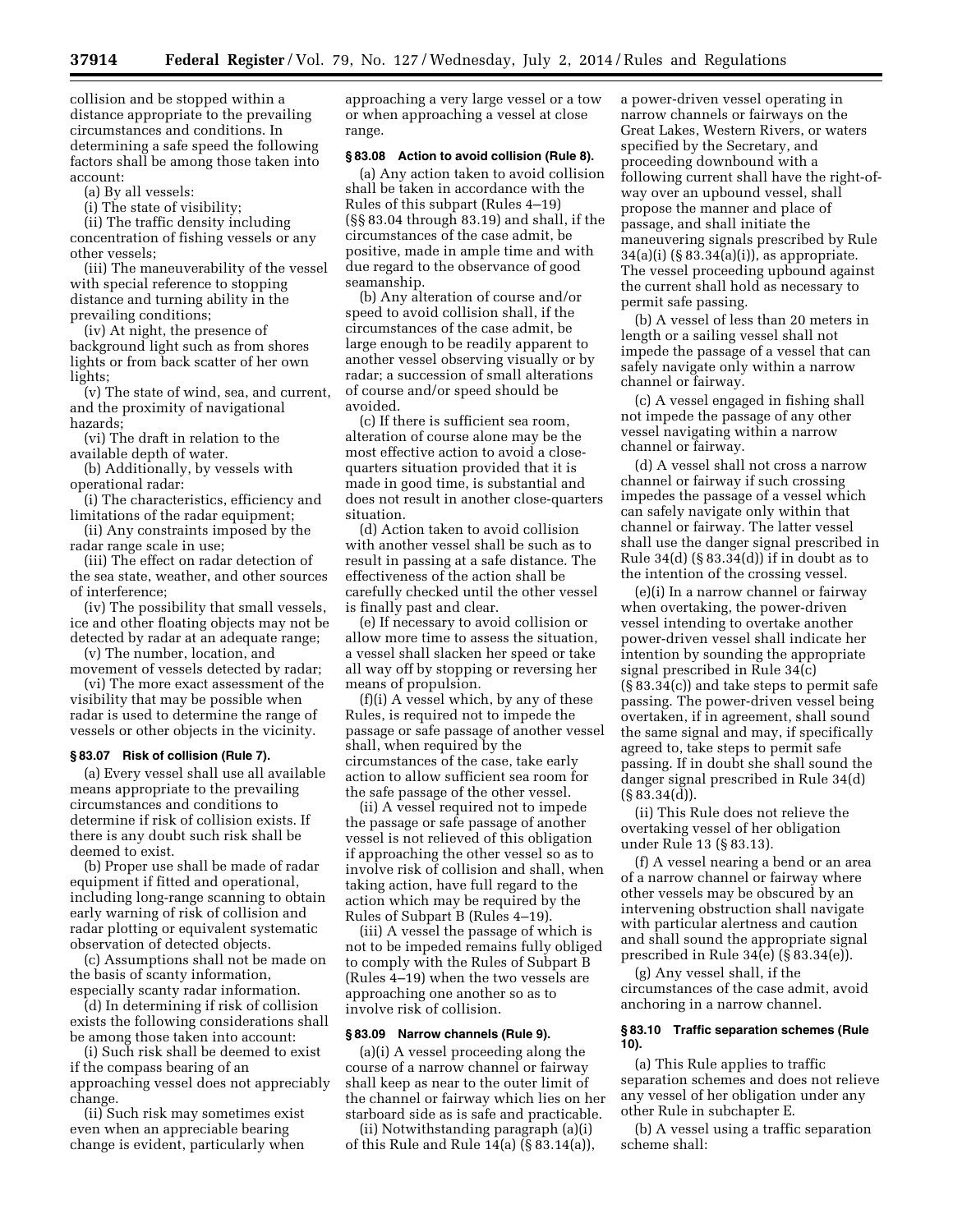(i) Proceed in the appropriate traffic lane in the general direction of traffic flow for that lane;

(ii) So far as practicable keep clear of a traffic separation line or separation zone;

(iii) Normally join or leave a traffic lane at the termination of the lane, but when joining or leaving from either side shall do so at as small an angle to the general direction of traffic flow as practicable.

(c) A vessel shall, so far as practicable, avoid crossing traffic lanes but if obliged to do so shall cross on a heading as nearly as practicable at right angles to the general direction of traffic flow.

(d)(i) A vessel shall not use an inshore traffic zone when she can safely use the appropriate traffic lane within the adjacent traffic separation scheme. However, vessels of less than 20 meters in length, sailing vessels, and vessels engaged in fishing may use the inshore traffic zone.

(ii) Notwithstanding paragraph (d)(i) of this Rule, a vessel may use an inshore traffic zone when en route to or from a port, offshore installation or structure, pilot station, or any other place situated within the inshore traffic zone, or to avoid immediate danger.

(e) A vessel other than a crossing vessel or a vessel joining or leaving a lane shall not normally enter a separation zone or cross a separation line except:

(i) In cases of emergency to avoid immediate danger;

(ii) To engage in fishing within a separation zone.

(f) A vessel navigating in areas near the terminations of traffic separation schemes shall do so with particular caution.

(g) A vessel shall so far as practicable avoid anchoring in a traffic separation scheme or in areas near its terminations.

(h) A vessel not using a traffic separation scheme shall avoid it by as wide a margin as is practicable.

(i) A vessel engaged in fishing shall not impede the passage of any vessel following a traffic lane.

(j) A vessel of less than 20 meters in length or a sailing vessel shall not impede the safe passage of a powerdriven vessel following a traffic lane.

(k) A vessel restricted in her ability to maneuver when engaged in an operation for the maintenance of safety of navigation in a traffic separation scheme is exempted from complying with this Rule to the extent necessary to carry out the operation.

(l) A vessel restricted in her ability to maneuver when engaged in an operation for the laying, servicing, or picking up of a submarine cable, within a traffic

separation scheme, is exempted from complying with this Rule to the extent necessary to carry out the operation.

#### **Conduct of Vessels in Sight of One Another**

#### **§ 83.11 Application (Rule 11).**

Rules 11 through 18 (§§ 83.11 through 83.18) apply to vessels in sight of one another.

#### **§ 83.12 Sailing vessels (Rule 12).**

(a) When two sailing vessels are approaching one another, so as to involve risk of collision, one of them shall keep out of the way of the other as follows:

(i) When each has the wind on a different side, the vessel which has the wind on the port side shall keep out of the way of the other.

(ii) When both have the wind on the same side, the vessel which is to windward shall keep out of the way of the vessel which is to leeward.

(iii) If a vessel with the wind on the port side sees a vessel to windward and cannot determine with certainty whether the other vessel has the wind on the port or on the starboard side, she shall keep out of the way of the other.

(b) For the purpose of this Rule, the windward side shall be deemed to be the side opposite to that on which the mainsail is carried or, in the case of a square-rigged vessel, the side opposite to that on which the largest fore-and-aft sail is carried.

#### **§ 83.13 Overtaking (Rule 13).**

(a) Notwithstanding anything contained in Rules 4 through 18 (§§ 83.04 through 83.18), any vessel overtaking any other shall keep out of the way of the vessel being overtaken.

(b) A vessel shall be deemed to be overtaking when coming up with another vessel from a direction more than 22.5 degrees abaft her beam; that is, in such a position with reference to the vessel she is overtaking, that at night she would be able to see only the sternlight of that vessel but neither of her sidelights.

(c) When a vessel is in any doubt as to whether she is overtaking another, she shall assume that this is the case and act accordingly.

(d) Any subsequent alteration of the bearing between the two vessels shall not make the overtaking vessel a crossing vessel within the meaning of these Rules or relieve her of the duty of keeping clear of the overtaken vessel until she is finally past and clear.

#### **§ 83.14 Head-on situation (Rule 14).**

(a) Unless otherwise agreed, when two power-driven vessels are meeting on reciprocal or nearly reciprocal courses so as to involve risk of collision each shall alter her course to starboard so that each shall pass on the port side of the other.

(b) Such a situation shall be deemed to exist when a vessel sees the other ahead or nearly ahead and by night she could see the masthead lights of the other in a line or nearly in a line and/ or both sidelights and by day she observes the corresponding aspect of the other vessel.

(c) When a vessel is in any doubt as to whether such a situation exists she shall assume that it does exist and act accordingly.

(d) Notwithstanding paragraph (a) of this Rule, a power-driven vessel operating on the Great Lakes, Western Rivers, or waters specified by the Secretary, and proceeding downbound with a following current shall have the right-of-way over an upbound vessel, shall propose the manner of passage, and shall initiate the maneuvering signals prescribed by Rule 34(a)(i)  $(\S 83.34(a)(i))$ , as appropriate.

#### **§ 83.15 Crossing situation (Rule 15).**

(a) When two power-driven vessels are crossing so as to involve risk of collision, the vessel which has the other on her starboard side shall keep out of the way and shall, if the circumstances of the case admit, avoid crossing ahead of the other vessel.

(b) Notwithstanding paragraph (a) of this Rule, on the Great Lakes, Western Rivers, or water specified by the Secretary, a power-driven vessel crossing a river shall keep out of the way of a power-driven vessel ascending or descending the river.

#### **§ 83.16 Action by give-way vessel (Rule 16).**

Every vessel which is directed to keep out of the way of another vessel shall, so far as possible, take early and substantial action to keep well clear.

#### **§ 83.17 Action by stand-on vessel (Rule 17).**

(a)(i) Where one of two vessels is to keep out of the way, the other shall keep her course and speed.

(ii) The latter vessel may, however, take action to avoid collision by her maneuver alone, as soon as it becomes apparent to her that the vessel required to keep out of the way is not taking appropriate action in compliance with these Rules.

(b) When, from any cause, the vessel required to keep her course and speed finds herself so close that collision cannot be avoided by the action of the give-way vessel alone, she shall take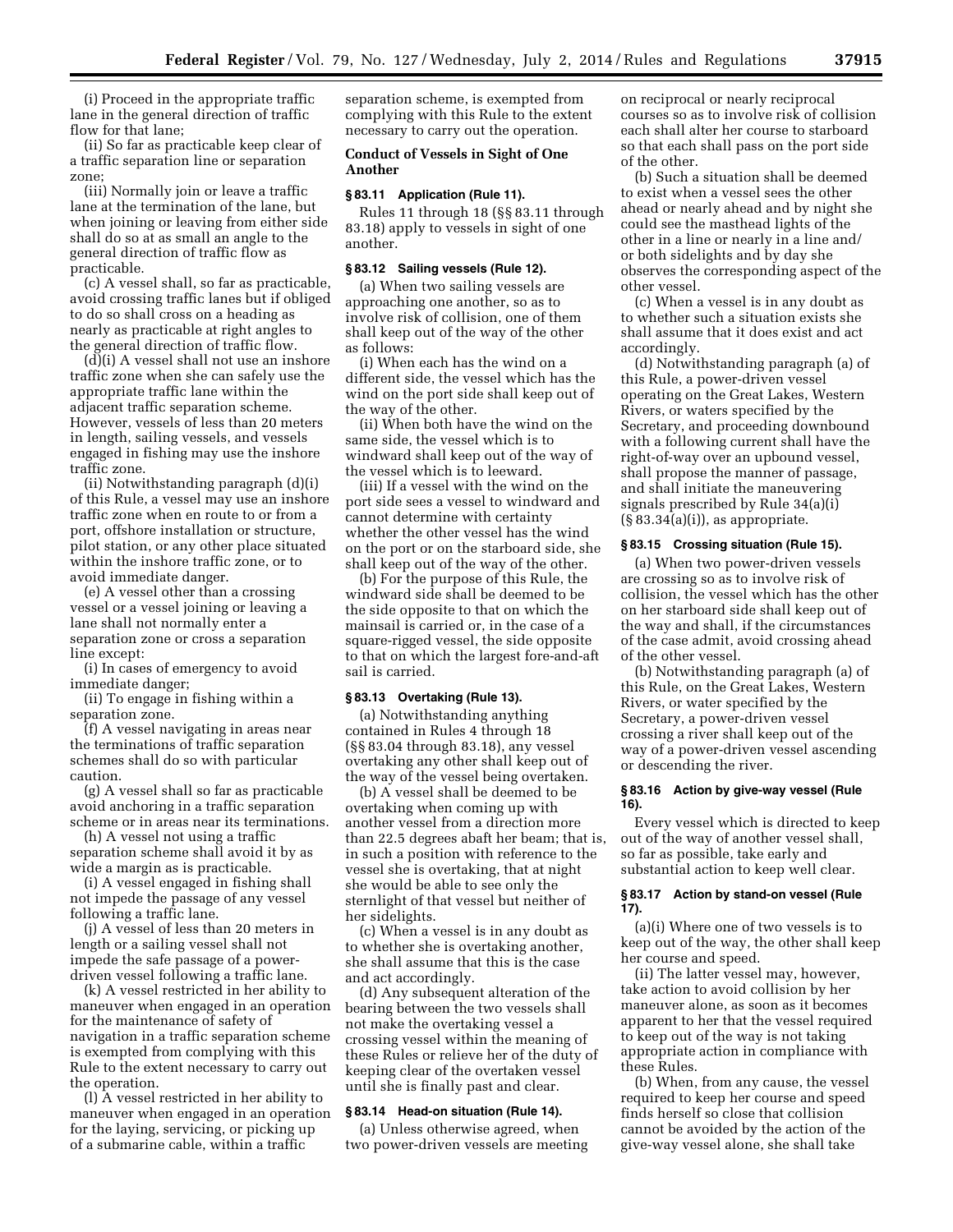such action as will best aid to avoid collision.

(c) A power-driven vessel which takes action in a crossing situation in accordance with paragraph (a)(ii) of this Rule to avoid collision with another power-driven vessel shall, if the circumstances of the case admit, not alter course to port for a vessel on her own port side.

(d) This Rule does not relieve the give-way vessel of her obligation to keep out of the way.

#### **§ 83.18 Responsibilities between vessels (Rule 18).**

Except where Rules 9, 10, and 13 (§§ 83.09, 83.10, and 83.13) otherwise require:

(a) A power-driven vessel underway shall keep out of the way of:

(i) A vessel not under command;

(ii) A vessel restricted in her ability to maneuver;

(iii) A vessel engaged in fishing;

(iv) A sailing vessel.

(b) A sailing vessel underway shall keep out of the way of:

(i) A vessel not under command; (ii) A vessel restricted in her ability to maneuver; and

(iii) A vessel engaged in fishing.

(c) A vessel engaged in fishing when underway shall, so far as possible, keep out of the way of:

(i) A vessel not under command; and (ii) A vessel restricted in her ability to maneuver.

(d) [Reserved]

(e) A seaplane on the water shall, in general, keep well clear of all vessels and avoid impeding their navigation. In circumstances, however, where risk of collision exists, she shall comply with the Rules of this Subpart (Rules 4–19) (§§ 83.4 through 83.19); and

(f)(i) a WIG craft shall, when taking off, landing and in flight near the surface, keep well clear of all other vessels and avoid impeding their navigation; and

(ii) a WIG craft operating on the water surface shall comply with the Rules of this Subpart (Rules 4–19) (§§ 83.4 through 83.19) as a power-driven vessel.

#### **Conduct of Vessels in Restricted Visibility**

#### **§ 83.19 Conduct of vessels in restricted visibility (Rule 19).**

(a) This Rule applies to vessels not in sight of one another when navigating in or near an area of restricted visibility.

(b) Every vessel shall proceed at a safe speed adapted to the prevailing circumstances and conditions of restricted visibility. A power-driven vessel shall have her engines ready for immediate maneuver.

(c) Every vessel shall have due regard to the prevailing circumstances and conditions of restricted visibility when complying with Rules 4 through 10 (§§ 83.04 through 83.10).

(d) A vessel which detects by radar alone the presence of another vessel shall determine if a close-quarters situation is developing or risk of collision exists. If so, she shall take avoiding action in ample time, provided that when such action consists of an alteration of course, so far as possible the following shall be avoided:

(i) An alteration of course to port for a vessel forward of the beam, other than for a vessel being overtaken;

(ii) An alteration of course toward a vessel abeam or abaft the beam.

(e) Except where it has been determined that a risk of collision does not exist, every vessel which hears apparently forward of her beam the fog signal of another vessel, or which cannot avoid a close-quarters situation with another vessel forward of her beam, shall reduce her speed to the minimum at which she can be kept on course. She shall if necessary take all her way off and, in any event, navigate with extreme caution until danger of collision is over.

#### **Subpart C—Lights and Shapes**

#### **§ 83.20 Application (Rule 20).**

(a) Rules in this subpart (Rules 20–31) (§§ 83.20 through 83.31) shall be complied with in all weathers.

(b) The Rules concerning lights (§§ 83.20 through 83.31) shall be complied with from sunset to sunrise, and during such times no other lights shall be exhibited, except such lights as cannot be mistaken for the lights specified in these Rules or do not impair their visibility or distinctive character, or interfere with the keeping of a proper lookout.

(c) The lights prescribed by these Rules shall, if carried, also be exhibited from sunrise to sunset in restricted visibility and may be exhibited in all other circumstances when it is deemed necessary.

(d) The Rules concerning shapes shall be complied with by day.

(e) The lights and shapes specified in these Rules shall comply with the provisions of Annex I of these Rules (33 CFR part 84).

(f) A vessel's navigation lights and shapes may be lowered if necessary to pass under a bridge.

#### **§ 83.21 Definitions (Rule 21).**

(a) *Masthead light* means a white light placed over the fore and aft centerline of the vessel showing an unbroken light

over an arc of the horizon of 225 degrees and so fixed as to show the light from right ahead to 22.5 degrees abaft the beam on either side of the vessel, except that on a vessel of less than 12 meters in length the masthead light shall be placed as nearly as practicable to the fore and aft centerline of the vessel.

(b) *Sidelights* mean a green light on the starboard side and a red light on the port side each showing an unbroken light over an arc of the horizon of 112.5 degrees and so fixed as to show the light from right ahead to 22.5 degrees abaft the beam on its respective side. On a vessel of less than 20 meters in length the side lights may be combined in one lantern carried on the fore and aft centerline of the vessel, except that on a vessel of less than 12 meters in length the sidelights when combined in one lantern shall be placed as nearly as practicable to the fore and aft centerline of the vessel.

(c) *Sternlight* means a white light placed as nearly as practicable at the stern showing an unbroken light over an arc of the horizon of 135 degrees and so fixed as to show the light 67.5 degrees from right aft on each side of the vessel.

(d) *Towing light* means a yellow light having the same characteristics as the ''sternlight'' defined in paragraph (c) of this Rule.

(e) *All-round light* means a light showing an unbroken light over an arc of the horizon of 360 degrees.

(f) *Flashing light* means a light flashing at regular intervals at a frequency of 120 flashes or more per minute.

(g) *Special flashing light* means a yellow light flashing at regular intervals at a frequency of 50 to 70 flashes per minute, placed as far forward and as nearly as practicable on the fore and aft centerline of the tow and showing an unbroken light over an arc of the horizon of not less than 180 degrees nor more than 225 degrees and so fixed as to show the light from right ahead to abeam and no more than 22.5 degrees abaft the beam on either side of the vessel.

#### **§ 83.22 Visibility of lights (Rule 22).**

The lights prescribed in these Rules (Subpart C) shall have an intensity as specified in Annex I to these Rules (33 CFR part 84), so as to be visible at the following minimum ranges:

(a) In a vessel of 50 meters or more in length:

(i) A masthead light, 6 miles;

- (ii) A sidelight, 3 miles;
- (iii) A sternlight, 3 miles;
- (iv) A towing light, 3 miles;
- (v) A white, red, green or yellow allround light, 3 miles; and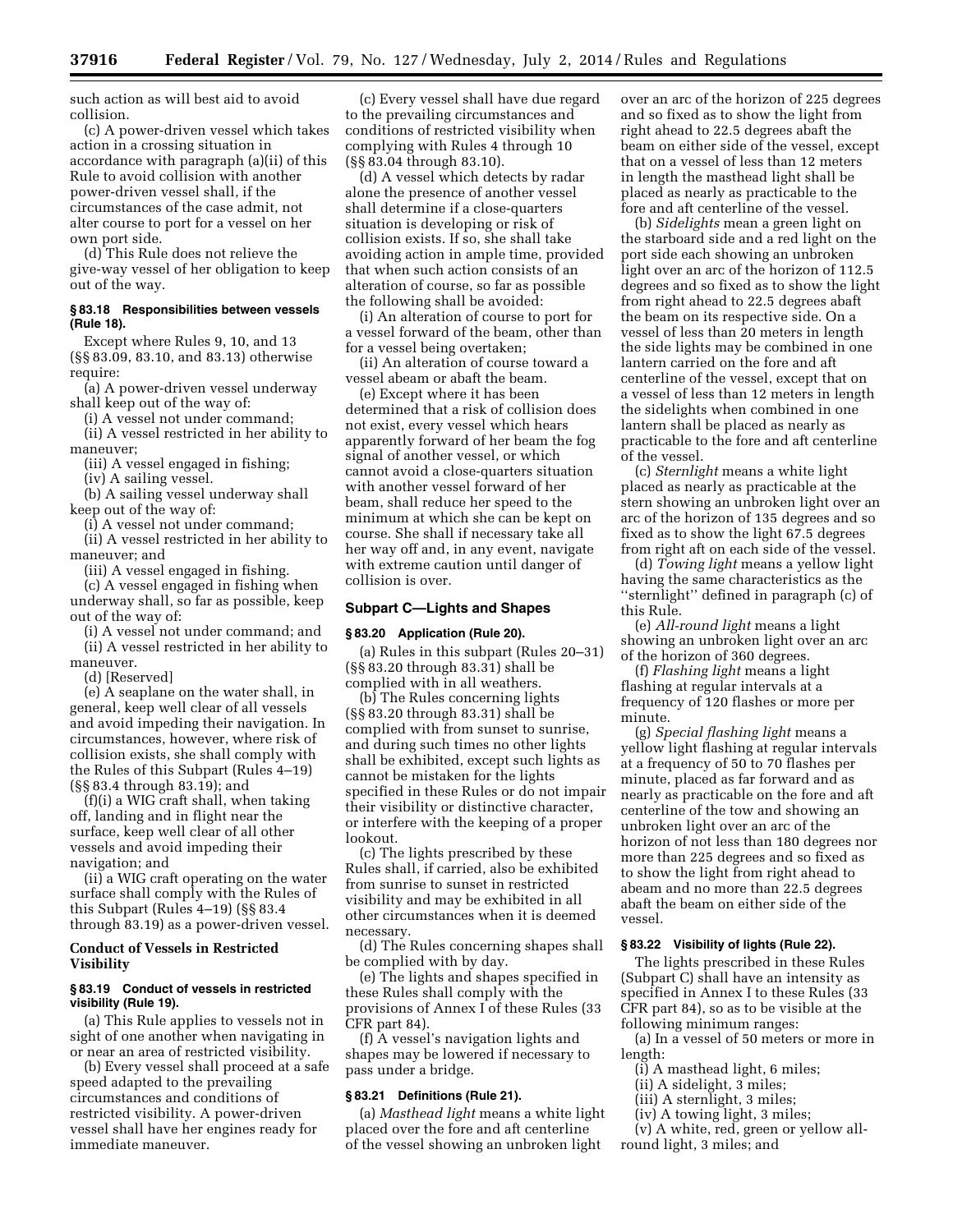(vi) A special flashing light, 2 miles. (b) In a vessel of 12 meters or more in length but less than 50 meters in

length: (i) A masthead light, 5 miles; except that where the length of the vessel is

less than 20 meters, 3 miles;

(ii) A sidelight, 2 miles;

(iii) A sternlight, 2 miles;

(iv) A towing light, 2 miles;

(v) A white, red, green or yellow allround light, 2 miles; and

(vi) A special flashing light, 2 miles. (c) In a vessel of less than 12 meters

in length—

(i) A masthead light, 2 miles;

(ii) A sidelight, 1 mile;

(iii) A sternlight, 2 miles;

(iv) A towing light, 2 miles;

(iv) A white, red, green or yellow allround light, 2 miles; and

(v) A special flashing light, 2 miles. (d) In an inconspicuous, partly

submerged vessel or objects being towed:

(i) A white all-round light, 3 miles.

(ii) [Reserved]

#### **§ 83.23 Power-driven vessels underway (Rule 23).**

(a) A power-driven vessel underway shall exhibit:

(i) A masthead light forward;

(ii) A second masthead light abaft of and higher than the forward one; except that a vessel of less than 50 meters in length shall not be obliged to exhibit such light but may do so;

(iii) Sidelights; and

(iv) A sternlight.

(b) An air-cushion vessel when

operating in the non-displacement mode shall, in addition to the lights prescribed in paragraph (a) of this Rule, exhibit an all-round flashing yellow light where it can best be seen.

(c) A WIG craft only when taking off, landing and in flight near the surface shall, in addition to the lights prescribed in paragraph (a) of this Rule, exhibit a high intensity all-round flashing red light.

(d) A power-driven vessel of less than 12 meters in length may, in lieu of the lights prescribed in paragraph (a) of this Rule, exhibit an all-round white light and sidelights.

(e) A power-driven vessel when operating on the Great Lakes may carry an all-round white light in lieu of the second masthead light and sternlight prescribed in paragraph (a) of this Rule. The light shall be carried in the position of the second masthead light and be visible at the same minimum range.

#### **§ 83.24 Towing and pushing (Rule 24).**

(a) A power-driven vessel when towing astern shall exhibit:

(i) Instead of the light prescribed either in Rule 23(a)(i) or 23(a)(ii)  $(S\ S\ 83.23(a)(i)$  and  $(ii)$ , two masthead lights in a vertical line. When the length of the tow, measuring from the stern of the towing vessel to the after end of the tow exceeds 200 meters, three such lights in a vertical line;

(ii) Sidelights;

(iii) A sternlight;

(iv) A towing light in a vertical line above the sternlight; and

(v) When the length of the tow exceeds 200 meters, a diamond shape where it can best be seen.

(b) When a pushing vessel and a vessel being pushed ahead are rigidly connected in a composite unit they shall be regarded as a power-driven vessel and exhibit the lights prescribed in Rule 23 (§ 83.23).

(c) A power-driven vessel when pushing ahead or towing alongside, except as required by paragraphs (b) and (i) of this Rule, shall exhibit:

(i) Instead of the light prescribed either in Rule 23(a)(i) or 23(a)(ii) (§ 83.23(a)(i) or (ii)), two masthead lights in a vertical line;

(ii) Sidelights; and

(iii) Two towing lights in a vertical line.

(d) A power-driven vessel to which paragraphs (a) or (c) of this Rule apply shall also comply with Rule 23(a) (i) and 23(a)(ii)(§ 83.23(a)(i) or (ii)).

(e) A vessel or object other than those referred to in paragraph (g) of this Rule being towed shall exhibit:

(i) Sidelights;

(ii) A sternlight; and

(iii) When the length of the tow exceeds 200 meters, a diamond shape where it can best be seen.

(f) Provided that any number of vessels being towed alongside or pushed in a group shall be lighted as one vessel, except as provided in paragraph (f)(iii) of this Rule.

(i) A vessel being pushed ahead, not being part of a composite unit, shall exhibit at the forward end, sidelights and a special flashing light.

(ii) A vessel being towed alongside shall exhibit a sternlight and at the forward end, sidelights and a special flashing light.

(iii) When vessels are towed alongside on both sides of the towing vessel, a sternlight shall be exhibited on the stern of the outboard vessel on each side of the towing vessel, and a single set of sidelights as far forward and as far outboard as is practicable, and a single special flashing light.

(g) An inconspicuous, partly submerged vessel or object, or combination of such vessels or objects being towed, shall exhibit:

(i) If it is less than 25 meters in breadth, one all-round white light at or near each end;

(ii) If it is 25 meters or more in breadth, four all-round white lights to mark its length and breadth;

(iii) If it exceeds 100 meters in length, additional all-round white lights between the lights prescribed in paragraphs (g)(i) and (ii) of this Rule so that the distance between the lights shall not exceed 100 meters: Provided, that any vessels or objects being towed alongside each other shall be lighted as one vessel or object;

(iv) A diamond shape at or near the aftermost extremity of the last vessel or object being towed; and

(v) The towing vessel may direct a searchlight in the direction of the tow to indicate its presence to an approaching vessel.

(h) Where from any sufficient cause it is impracticable for a vessel or object being towed to exhibit the lights prescribed in paragraph (e) or (g) of this Rule, all possible measures shall be taken to light the vessel or object towed or at least to indicate the presence of the unlighted vessel or object.

(i) Notwithstanding paragraph (c) of this Rule, on the Western Rivers (except below the Huey P. Long Bridge at mile 106.1 Above Head of Passes on the Mississippi River) and on waters specified by the Secretary, a powerdriven vessel when pushing ahead or towing alongside, except as paragraph (b) of this Rule applies, shall exhibit:

(i) Sidelights; and

(ii) Two towing lights in a vertical line.

(j) Where from any sufficient cause it is impracticable for a vessel not normally engaged in towing operations to display the lights prescribed by paragraph (a), (c) or (i) of this Rule, such vessel shall not be required to exhibit those lights when engaged in towing another vessel in distress or otherwise in need of assistance. All possible measures shall be taken to indicate the nature of the relationship between the towing vessel and the vessel being assisted. The searchlight authorized by Rule 36 (§ 83.36) may be used to illuminate the tow.

#### **§ 83.25 Sailing vessels underway and vessels under oars (Rule 25).**

(a) A sailing vessel underway shall exhibit:

- (i) Sidelights; and
- (ii) A sternlight.

(b) In a sailing vessel of less than 20 meters in length the lights prescribed in paragraph (a) of this Rule may be combined in one lantern carried at or near the top of the mast where it can best be seen.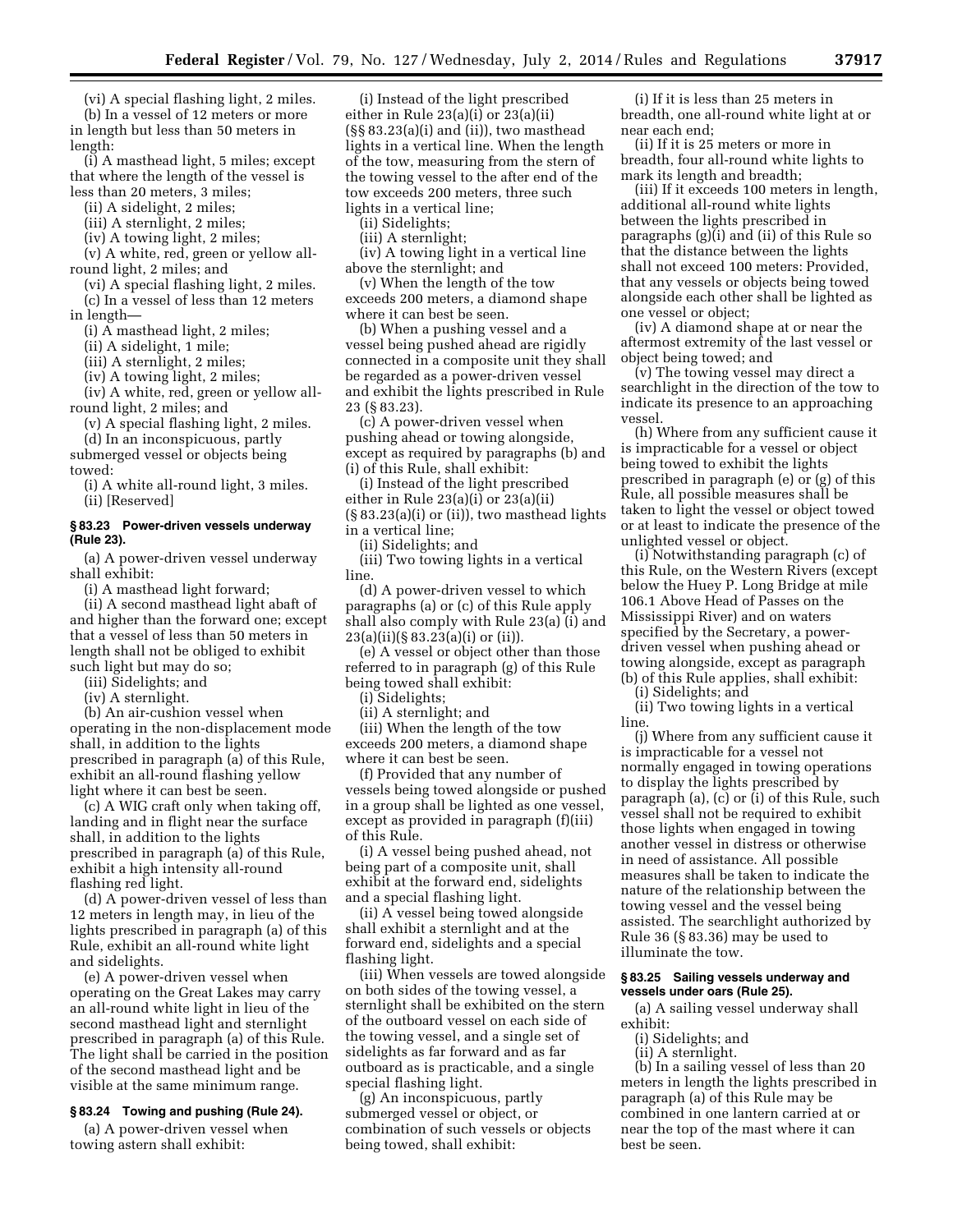(c) A sailing vessel underway may, in addition to the lights prescribed in paragraph (a) of this Rule, exhibit at or near the top of the mast, where they can best be seen, two all-round lights in a vertical line, the upper being red and the lower green, but these lights shall not be exhibited in conjunction with the combined lantern permitted by paragraph (b) of this Rule.

 $(d)(i)$  A sailing vessel of less than 7 meters in length shall, if practicable, exhibit the lights prescribed in paragraph (a) or (b) of this Rule, but if she does not, she shall exhibit an allround white light or have ready at hand an electric torch or lighted lantern showing a white light which shall be exhibited in sufficient time to prevent collision.

(ii) A vessel under oars may exhibit the lights prescribed in this Rule for sailing vessels, but if she does not, she shall exhibit an all-round white light or have ready at hand an electric torch or lighted lantern showing a white light which shall be exhibited in sufficient time to prevent collision.

(e) A vessel proceeding under sail when also being propelled by machinery shall exhibit forward, where it can best be seen, a conical shape, apex downward. A vessel of less than 12 meters in length is not required to exhibit this shape, but may do so.

#### **§ 83.26 Fishing vessels (Rule 26).**

(a) A vessel engaged in fishing, whether underway or at anchor, shall exhibit only the lights and shapes prescribed in this Rule.

(b) A vessel when engaged in trawling, by which is meant the dragging through the water of a dredge net or other apparatus used as a fishing appliance, shall exhibit:

(i) Two all-round lights in a vertical line, the upper being green and the lower white, or a shape consisting of two cones with their apexes together in a vertical line one above the other;

(ii) A masthead light abaft of and higher than the all-round green light; a vessel of less than 50 meters in length shall not be obliged to exhibit such a light but may do so;

(iii) When making way through the water, in addition to the lights prescribed in this paragraph, sidelights and a sternlight.

(c) A vessel engaged in fishing, other than trawling, shall exhibit:

(i) Two all-round lights in a vertical line, the upper being red and the lower white, or a shape consisting of two cones with apexes together in a vertical line one above the other;

(ii) When there is outlying gear extending more than 150 meters

horizontally from the vessel, an allround white light or a cone apex upward in the direction of the gear;

(iii) When making way through the water, in addition to the lights prescribed in this paragraph, sidelights and a sternlight.

(d) [Reserved]

(e) A vessel when not engaged in fishing shall not exhibit the lights or shapes prescribed in this Rule, but only those prescribed for a vessel of her length.

(f) Additional signals for fishing vessels fishing in close proximity:

(i) The lights mentioned herein shall be placed where they can best be seen. They shall be at least 0.9 meters apart but at a lower level than lights prescribed in this Rule. The lights shall be visible all around the horizon at a distance of at least 1 mile but at a lesser distance from the lights prescribed by paragraphs (a) through (c) of this Rule for fishing vessels.

(ii) *Signals for trawlers.* 

(1) Vessels when engaged in trawling, whether using demersal or pelagic gear, may exhibit:

(A) When shooting their nets: Two white lights in a vertical line;

(B) When hauling their nets: One white light over one red light in a vertical line;

(C) When a net has come fast upon an obstruction: Two red lights in a vertical line.

(2) Each vessel engaged in pair trawling may exhibit:

(A) By night, a searchlight directed forward and in the direction of the other vessel of the pair;

(B) When shooting or hauling their nets or when their nets have come fast upon an obstruction, the lights prescribed in paragraph (a) of this Rule.

(iii) *Signals for purse seiners.* 

(1) Vessels engaged in fishing with purse seine gear may exhibit two yellow lights in a vertical line. These lights shall flash alternately every second and with equal light and occultation duration. These lights may be exhibited only when the vessel is hampered by its fishing gear.

(2) [Reserved]

#### **§ 83.27 Vessels not under command or restricted in their ability to maneuver (Rule 27).**

(a) A vessel not under command shall exhibit:

(i) Two all-round red lights in a vertical line where they can best be seen;

(ii) Two balls or similar shapes in a vertical line where they can best be seen; and

(iii) When making way through the water, in addition to the lights

prescribed in this paragraph, sidelights and a sternlight.

(b) A vessel restricted in her ability to maneuver, except a vessel engaged in mine clearance operations, shall exhibit:

(i) Three all-round lights in a vertical line where they can best be seen. The highest and lowest of these lights shall be red and the middle light shall be white;

(ii) Three shapes in a vertical line where they can best be seen. The highest and lowest of these shapes shall be balls and the middle one a diamond;

(iii) when making way through the water, a masthead light or lights, sidelights and a sternlight, in addition to the lights prescribed in paragraph (b)(i) of this Rule; and

(iv) When at anchor, in addition to the lights or shapes prescribed in paragraphs (b)(i) and (ii) of this Rule, the light, lights or shapes prescribed in Rule 30 (§ 83.30).

(c) A vessel engaged in a towing operation which severely restricts the towing vessel and her tow in their ability to deviate from their course shall, in addition to the lights or shapes prescribed in paragraphs (b)(i) and (ii) of this Rule, exhibit the lights or shapes prescribed in Rule 24 (§ 83.24).

(d) A vessel engaged in dredging or underwater operations, when restricted in her ability to maneuver, shall exhibit the lights and shapes prescribed in paragraphs (b)(i), (ii), and (iii) of this Rule and shall in addition, when an obstruction exists, exhibit:

(i) Two all-round red lights or two balls in a vertical line to indicate the side on which the obstruction exists;

(ii) Two all-round green lights or two diamonds in a vertical line to indicate the side on which another vessel may pass; and

(iii) When at anchor, the lights or shapes prescribed by this paragraph, instead of the lights or shape prescribed in Rule 30 (§ 83.30).

(iv) Dredge pipelines that are floating or supported on trestles shall display the following lights at night and in periods of restricted visibility.

(1) One row of yellow lights. The lights must be:

(A) Flashing 50 to 70 times per minute,

(B) Visible all around the horizon,

(C) Visible for at least 2 miles,

(D) Not less than 1 and not more than 3.5 meters above the water,

(E) Approximately equally spaced, and

(F) Not more than 10 meters apart where the pipeline crosses a navigable channel. Where the pipeline does not cross a navigable channel the lights must be sufficient in number to clearly show the pipeline's length and course.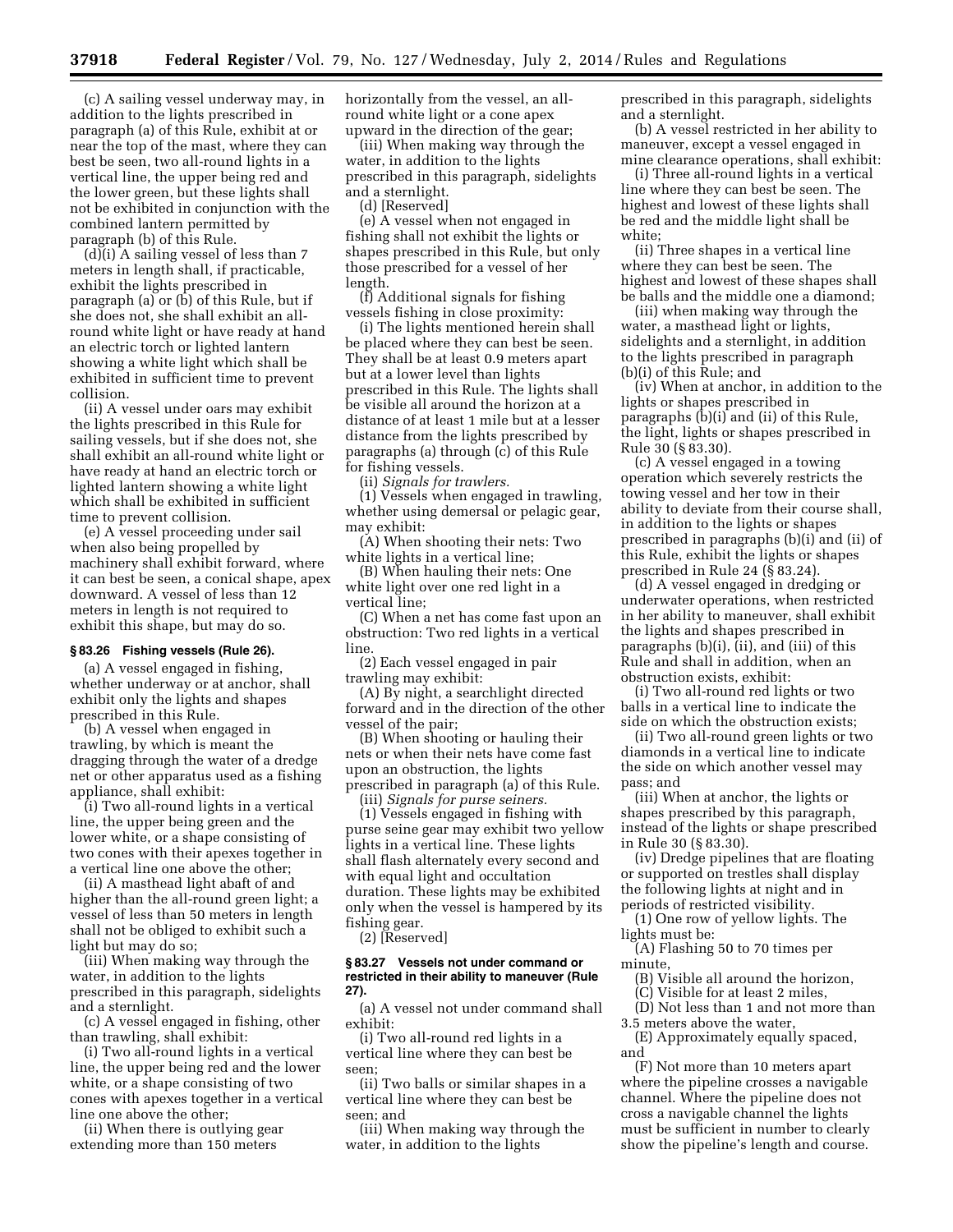(2) Two red lights at each end of the pipeline, including the ends in a channel where the pipeline is separated to allow vessels to pass (whether open or closed). The lights must be:

(A) Visible all around the horizon, and

(B) Visible for at least 2 miles, and

(C) One meter apart in a vertical line with the lower light at the same height above the water as the flashing yellow light.

(e) Whenever the size of a vessel engaged in diving operations makes it impracticable to exhibit all lights and shapes prescribed in paragraph (d) of this Rule, as appropriate, the following shall instead be exhibited:

(i) Three all-round lights in a vertical line where they can best be seen. The highest and lowest of these lights shall be red and the middle light shall be white;

(ii) A rigid replica of the International Code flag ''A'' not less than 1 meter in height. Measures shall be taken to insure its all-round visibility.

(f) A vessel engaged in mine clearance operations shall, in addition to the lights prescribed for a power-driven vessel in Rule 23 (§ 83.23) or to the lights or shape prescribed for a vessel at anchor in Rule 30 (§ 83.30), as appropriate, exhibit three all-round green lights or three balls. One of these lights or shapes shall be exhibited near the foremast head and one at each end of the fore yard. These lights or shapes indicate that it is dangerous for another vessel to approach within 1000 meters of the mine clearance vessel.

(g) A vessel of less than 12 meters in length, except when engaged in diving operations, is not required to exhibit the lights or shapes prescribed in this Rule.

(h) The signals prescribed in this Rule are not signals of vessels in distress and requiring assistance. Such signals are contained in Annex IV to these Rules (33 CFR part 87).

#### **§ 83.28 [Reserved] (Rule 28).**

#### **§ 83.29 Pilot vessels (Rule 29).**

(a) A vessel engaged on pilotage duty shall exhibit:

(i) At or near the masthead, two allround lights in a vertical line, the upper being white and the lower red;

(ii) When underway, in addition, sidelights and a sternlight; and

(iii) When at anchor, in addition to the lights prescribed in paragraph (i) of this Rule, the anchor light, lights, or shape prescribed in Rule 30 (§ 83.30) for anchored vessels.

(b) A pilot vessel when not engaged on pilotage duty shall exhibit the lights or shapes prescribed for a vessel of her length.

#### **§ 83.30 Vessels anchored, aground, and moored barges (Rule 30).**

(a) A vessel at anchor shall exhibit where it can best be seen:

(i) In the fore part, an all-round white light or one ball;

(ii) At or near the stern and at a lower level than the light prescribed in paragraph (i) of this Rule, an all-round white light.

(b) A vessel of less than 50 meters in length may exhibit an all-round white light where it can best be seen instead of the lights prescribed in paragraph (a) of this Rule.

(c) A vessel at anchor may, and a vessel of 100 meters or more in length shall, also use the available working or equivalent lights to illuminate her decks.

(d) A vessel aground shall exhibit the lights prescribed in paragraph (a) or (b) of this Rule and in addition, if practicable, where they can best be seen:

(i) Two all-round red lights in a vertical line; and

(ii) Three balls in a vertical line. (e) A vessel of less than 7 meters in length, when at anchor, not in or near a narrow channel, fairway, anchorage, or where other vessels normally navigate, shall not be required to exhibit the lights or shape prescribed in paragraphs (a) and (b) of this Rule.

(f) A vessel of less than 12 meters in length when aground shall not be required to exhibit the lights or shapes prescribed in paragraphs (d)(i) and (ii) of this Rule.

(g) A vessel of less than 20 meters in length, when at anchor in a special anchorage area designated by the Coast Guard, shall not be required to exhibit the anchor lights and shapes required by this Rule.

(h) The following barges shall display at night and if practicable in periods of restricted visibility the lights described in paragraph (i) of this Rule:

(i) Every barge projecting into a buoyed or restricted channel.

(ii) Every barge so moored that it reduces the available navigable width of any channel to less than 80 meters.

(iii) Barges moored in groups more than two barges wide or to a maximum width of over 25 meters.

(iv) Every barge not moored parallel to the bank or dock.

(i) Barges described in paragraph (h) of this Rule shall carry two unobstructed all-round white lights of an intensity to be visible for at least 1 nautical mile and meeting the technical requirements as prescribed in Annex I (33 CFR part 84).

(j) A barge or group of barges at anchor or made fast to one or more mooring buoys or other similar device, in lieu of the provisions of this Rule, may carry unobstructed all-round white lights of an intensity to be visible for at least 1 nautical mile that meet the requirements of Annex I (33 CFR part 84) and shall be arranged as follows:

(i) Any barge that projects from a group formation, shall be lighted on its outboard corners.

(ii) On a single barge moored in water where other vessels normally navigate on both sides of the barge, lights shall be placed to mark the corner extremities of the barge.

(iii) On barges moored in group formation, moored in water where other vessels normally navigate on both sides of the group, lights shall be placed to mark the corner extremities of the group.

(k) The following are exempt from the requirements of this Rule:

(i) A barge or group of barges moored in a slip or slough used primarily for mooring purposes.

(ii) A barge or group of barges moored behind a pierhead.

(iii) A barge less than 20 meters in length when moored in a special anchorage area designated in accordance with § 109.10 of this chapter.

(l) Barges moored in well-illuminated areas are exempt from the lighting requirements of this Rule. These areas are as follows:

Chicago Sanitary Ship Canal

(1) Mile 293.2 to 293.9 (2) Mile 295.2 to 296.1 (3) Mile 297.5 to 297.8 (4) Mile 298 to 298.2 (5) Mile 298.6 to 298.8 (6) Mile 299.3 to 299.4 (7) Mile 299.8 to 300.5 (8) Mile 303 to 303.2 (9) Mile 303.7 to 303.9 (10) Mile 305.7 to 305.8 (11) Mile 310.7 to 310.9 (12) Mile 311 to 311.2 (13) Mile 312.5 to 312.6 (14) Mile 313.8 to 314.2 (15) Mile 314.6 (16) Mile 314.8 to 315.3 (17) Mile 315.7 to 316 (18) Mile 316.8 (19) Mile 316.85 to 317.05 (20) Mile 317.5 (21) Mile 318.4 to 318.9 (22) Mile 318.7 to 318.8 (23) Mile 320 to 320.3 (24) Mile 320.6 (25) Mile 322.3 to 322.4 (26) Mile 322.8 (27) Mile 322.9 to 327.2 Calumet Sag Channel (28) Mile 316.5

Little Calumet River

(29) Mile 321.2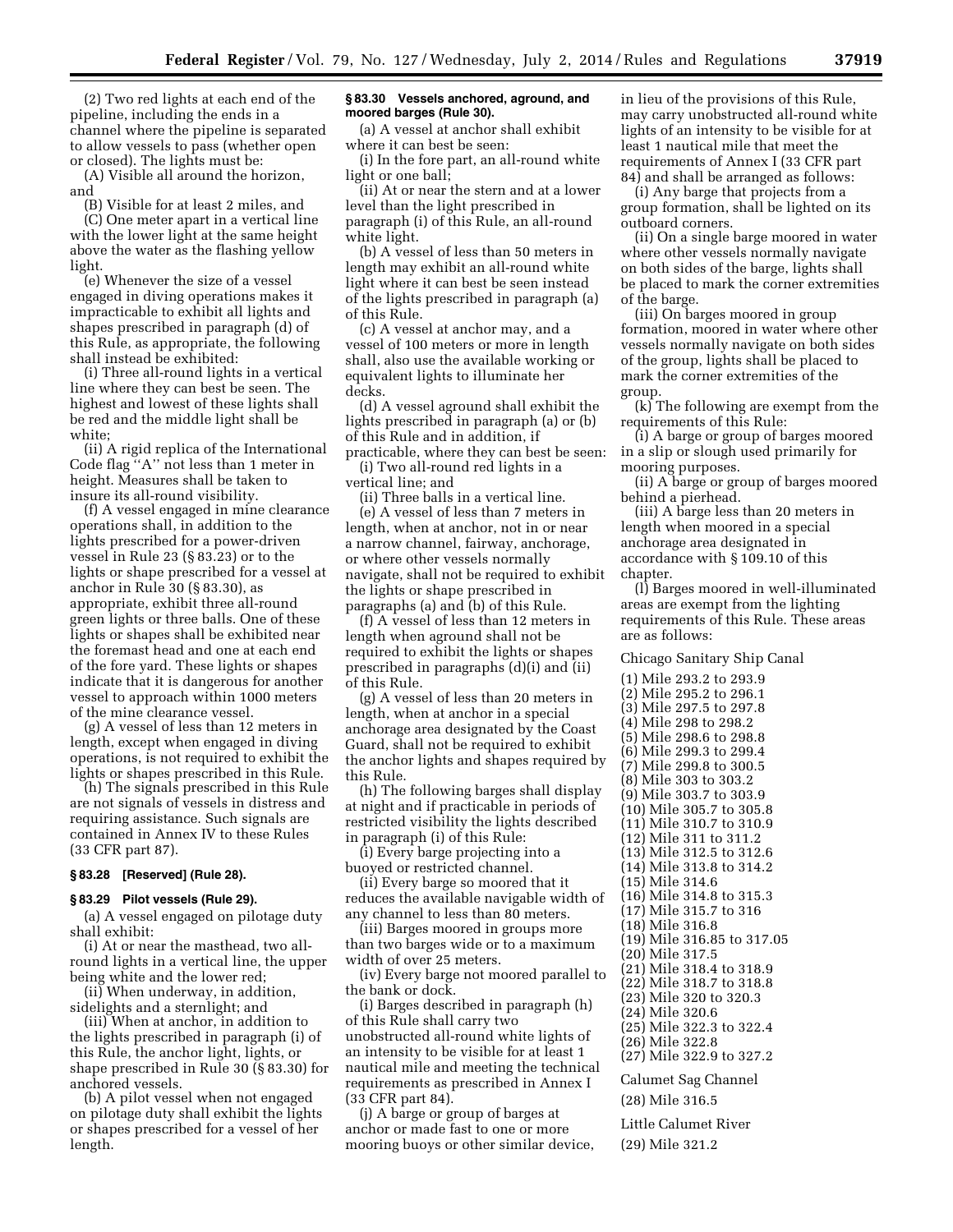#### (30) Mile 322.3

#### Calumet River

(31) Mile 328.5 to 328.7 (32) Mile 329.2 to 329.4 (33) Mile 330 west bank to 330.2 (34) Mile 331.4 to 331.6 (35) Mile 332.2 to 332.4 (36) Mile 332.6 to 332.8

#### Cumberland River

(37) Mile 126.8 (38) Mile 191

## **§ 83.31 Seaplanes (Rule 31).**

Where it is impracticable for a seaplane or a WIG craft to exhibit lights and shapes of the characteristics or in the positions prescribed in the Rules of this subpart, she shall exhibit lights and shapes as closely similar in characteristics and position as is possible.

#### **Subpart D—Sound and Light Signals**

#### **§ 83.32 Definitions (Rule 32).**

(a) The word *whistle* means any sound signaling appliance capable of producing the prescribed blasts and which complies with specifications in Annex III to these Rules (33 CFR part 86).

(b) The term *short blast* means a blast of about 1 second's duration.

(c) The term *prolonged blast* means a blast of from 4 to 6 seconds' duration.

#### **§ 83.33 Equipment for sound signals (Rule 33).**

(a) A vessel of 12 meters or more in length shall be provided with a whistle, a vessel of 20 meters or more in length shall be provided with a bell in addition to a whistle, and a vessel of 100 meters or more in length shall, in addition, be provided with a gong, the tone and sound of which cannot be confused with that of the bell. The whistle, bell and gong shall comply with the specifications in Annex III to these Rules (33 CFR part 86). The bell or gong or both may be replaced by other equipment having the same respective sound characteristics, provided that manual sounding of the prescribed signals shall always be possible.

(b) A vessel of less than 12 meters in length shall not be obliged to carry the sound signaling appliances prescribed in paragraph (a) of this Rule but if she does not, she shall be provided with some other means of making an efficient sound signal.

#### **§ 83.34 Maneuvering and warning signals (Rule 34).**

(a) When power-driven vessels are in sight of one another and meeting or crossing at a distance within half a mile of each other, each vessel underway, when maneuvering as authorized or required by these Rules:

(i) Shall indicate that maneuver by the following signals on her whistle:

(1) One short blast to mean ''I intend to leave you on my port side'';

(2) Two short blasts to mean ''I intend to leave you on my starboard side''; and

(3) Three short blasts to mean ''I am operating astern propulsion''.

(ii) Upon hearing the one or two blast signal of the other shall, if in agreement, sound the same whistle signal and take the steps necessary to effect a safe passing. If, however, from any cause, the vessel doubts the safety of the proposed maneuver, she shall sound the danger signal specified in paragraph (d) of this Rule and each vessel shall take appropriate precautionary action until a safe passing agreement is made.

(b) A vessel may supplement the whistle signals prescribed in paragraph (a) of this Rule by light signals:

(i) These signals shall have the following significance:

(1) One flash to mean ''I intend to leave you on my port side'';

(2) Two flashes to mean ''I intend to leave you on my starboard side'';

(3) Three flashes to mean ''I am operating astern propulsion'';

(ii) The duration of each flash shall be about 1 second; and

(iii) The light used for this signal shall, if fitted, be one all-round white or yellow light, visible at a minimum range of 2 miles, synchronized with the whistle, and shall comply with the provisions of Annex I to these Rules (33 CFR part 84).

(c) When in sight of one another: (i) A power-driven vessel intending to overtake another power-driven vessel shall indicate her intention by the following signals on her whistle:

(1) One short blast to mean ''I intend to overtake you on your starboard side'';

(2) Two short blasts to mean ''I intend to overtake you on your port side''; and

(ii) The power-driven vessel about to be overtaken shall, if in agreement, sound a similar sound signal. If in doubt she shall sound the danger signal prescribed in paragraph (d) of this Rule.

(d) When vessels in sight of one another are approaching each other and, from any cause, either vessel fails to understand the intentions or actions of the other, or is in doubt whether sufficient action is being taken by the other to avoid collision, the vessel in doubt shall immediately indicate such doubt by giving at least five short and rapid blasts on the whistle. This signal may be supplemented by a light signal of at least five short and rapid flashes.

(e) A vessel nearing a bend or an area of a channel or fairway where other

vessels may be obscured by an intervening obstruction shall sound one prolonged blast. This signal shall be answered with a prolonged blast by any approaching vessel that may be within hearing around the bend or behind the intervening obstruction.

(f) If whistles are fitted on a vessel at a distance apart of more than 100 meters, one whistle only shall be used for giving maneuvering and warning signals.

(g) When a power-driven vessel is leaving a dock or berth, she shall sound one prolonged blast.

(h) A vessel that reaches agreement with another vessel in a head-on, crossing, or overtaking situation, as for example, by using the radiotelephone as prescribed by the Vessel Bridge-to-Bridge Radiotelephone Act (85 Stat. 164; 33 U.S.C. 1201 *et seq.*), is not obliged to sound the whistle signals prescribed by this Rule, but may do so. If agreement is not reached, then whistle signals shall be exchanged in a timely manner and shall prevail.

#### **§ 83.35 Sound signals in restricted visibility (Rule 35).**

In or near an area of restricted visibility, whether by day or night, the signals prescribed in this Rule shall be used as follows:

(a) A power-driven vessel making way through the water shall sound, at intervals of not more than 2 minutes, one prolonged blast.

(b) A power-driven vessel underway but stopped and making no way through the water shall sound, at intervals of not more than 2 minutes, two prolonged blasts in succession, with an interval of about 2 seconds between them.

(c) A vessel not under command; a vessel restricted in her ability to maneuver, whether underway or at anchor; a sailing vessel; a vessel engaged in fishing, whether underway or at anchor; and a vessel engaged in towing or pushing another vessel shall, instead of the signals prescribed in paragraphs (a) or (b) of this Rule, sound, at intervals of not more than 2 minutes, three blasts in succession, namely, one prolonged followed by two short blasts. (d) [Reserved]

(e) A vessel towed or if more than one vessel is towed the last vessel of the tow, if manned, shall at intervals of not more than 2 minutes sound four blasts in succession, namely, one prolonged followed by three short blasts. When practicable, this signal shall be made immediately after the signal made by the towing vessel.

(f) When a pushing vessel and a vessel being pushed ahead are rigidly connected in a composite unit they shall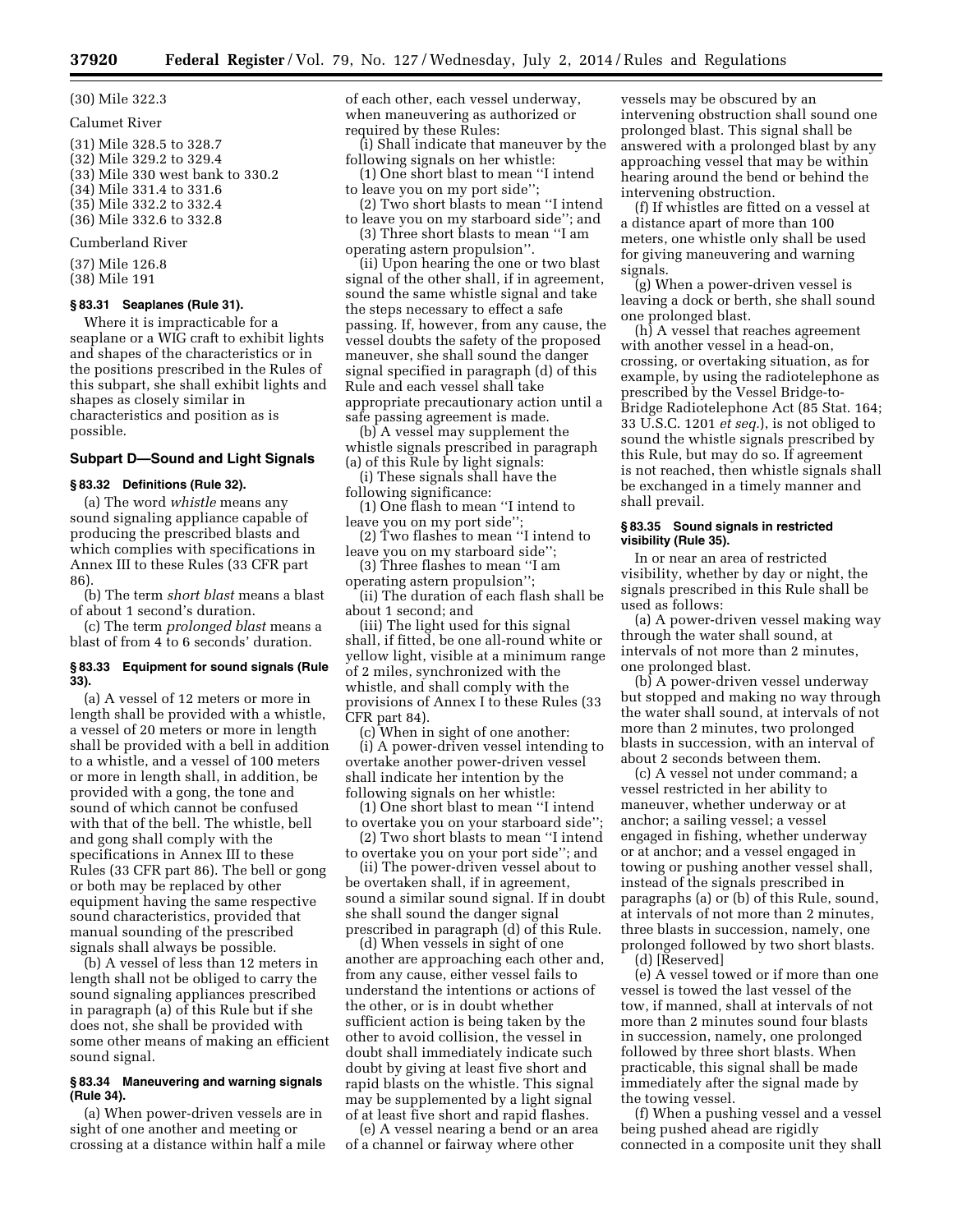be regarded as a power-driven vessel and shall give the signals prescribed in paragraphs (a) or (b) of this Rule.

(g) A vessel at anchor shall at intervals of not more than 1 minute ring the bell rapidly for about 5 seconds. In a vessel of 100 meters or more in length the bell shall be sounded in the forepart of the vessel and immediately after the ringing of the bell the gong shall be sounded rapidly for about 5 seconds in the after part of the vessel. A vessel at anchor may in addition sound three blasts in succession, namely, one short, one prolonged and one short blast, to give warning of her position and of the possibility of collision to an approaching vessel.

(h) A vessel aground shall give the bell signal and if required the gong signal prescribed in paragraph (f) of this Rule and shall, in addition, give three separate and distinct strokes on the bell immediately before and after the rapid ringing of the bell. A vessel aground may in addition sound an appropriate whistle signal.

(i) A vessel of 12 meters or more but less than 20 meters in length shall not be obliged to give the bell signals prescribed in paragraphs (g) and (h) of this Rule. However, if she does not, she shall make some other efficient sound signal at intervals of not more than 2 minutes.

(j) A vessel of less than 12 meters in length shall not be obliged to give the above-mentioned signals but, if she does not, shall make some other efficient sound signal at intervals of not more than 2 minutes.

(k) A pilot vessel when engaged on pilotage duty may, in addition to the signals prescribed in paragraphs (a), (b) or (g) of this Rule, sound an identity signal consisting of four short blasts.

(l) The following vessels shall not be required to sound signals as prescribed in paragraph (g) of this Rule when anchored in a special anchorage area designated by the Coast Guard:

(i) A vessel of less than 20 meters in length; and

(ii) A barge, canal boat, scow, or other nondescript craft.

#### **§ 83.36 Signals to attract attention (Rule 36).**

If necessary to attract the attention of another vessel, any vessel may make light or sound signals that cannot be mistaken for any signal authorized elsewhere in these Rules, or may direct the beam of her searchlight in the direction of the danger, in such a way as not to embarrass any vessel.

#### **§ 83.37 Distress signals (Rule 37).**

When a vessel is in distress and requires assistance she shall use or exhibit the signals described in Annex IV to these Rules (33 CFR part 87).

#### **Subpart E—Exemptions**

#### **§ 83.38 Exemptions (Rule 38).**

Any vessel or class of vessels, the keel of which was laid or which was at a corresponding stage of construction before December 24, 1980, provided that she complies with the requirements of—

(a) The Act of June 7, 1897 (30 Stat. 96), as amended (33 U.S.C. 154–232) for vessels navigating the waters subject to that statute;

(b) Section 4233 of the Revised Statutes (33 U.S.C. 301–356) for vessels navigating the waters subject to that statute;

(c) The Act of February 8, 1895 (28 Stat. 645), as amended (33 U.S.C. 241– 295) for vessels navigating the waters subject to that statute; or

(d) Sections 3, 4, and 5 of the Act of April 25, 1940 (54 Stat. 163), as amended (46 U.S.C. 526b, c, and d) for motorboats navigating the waters subject to that statute, shall be exempted from compliance with the technical Annexes to these Rules (33 CFR parts 84 through 88) as follows:

(i) The installation of lights with ranges prescribed in Rule 22 (§ 83.22), vessels of less than 20 meters in length are permanently exempt.

(ii) The installation of lights with color specifications as prescribed in Annex I to these Rules (33 CFR part 84), vessels of less than 20 meters in length are permanently exempt.

(iii) The repositioning of lights as a result of conversion to metric units and rounding off measurement figures are permanently exempt.

(iv) The horizontal repositioning of masthead lights prescribed by Annex I to these Rules (33 CFR part 84), vessels of less than 150 meters in length are permanently exempt; and

(v) Power-driven vessels of 12 meters or more but less than 20 meters in length are permanently exempt from the provisions of Rule 23(a)(i) and (iv) (§ 83.23(a)(i) and (iv)) provided that, in place of these lights, the vessel exhibits a white light aft visible all-round the horizon.

■ 2. Revise part 84 to read as follows:

#### **PART 84—ANNEX I: POSITIONING AND TECHNICAL DETAILS OF LIGHTS AND SHAPES**

Sec.

- 84.01 Definitions.
- 84.02 Vertical positioning and spacing of lights.
- 84.03 Horizontal positioning and spacing of lights.
- 84.04 Details of location of directionindicating lights for fishing vessels,

dredgers and vessels engaged in underwater operations.<br>84.05 Screens.

- Screens.
- 84.06 Shapes.
- 84.13 Color specification of lights.<br>84.14 Intensity of lights.
- Intensity of lights.
- 84.15 Horizontal sectors.
- 84.16 Vertical sectors.
- 84.17 Intensity of non-electric lights.
- 84.18 Maneuvering light.<br>84.19 High-speed craft.
- High-speed craft.
- 84.20 Approval.

**Authority:** Sec. 303, Pub. L. 108–293, 118 Stat. 1042 (33 U.S.C. 2071); Department of Homeland Security Delegation No. 0170.1.

#### **§ 84.01 Definitions.**

(a) The term *height above the hull*  means height above the uppermost continuous deck. This height shall be measured from the position vertically beneath the location of the light.

(b) *High-speed craft* means a craft capable of maximum speed in meters per second (m/s) equal to or exceeding:  $3.7\nabla^{0.1667}$ ; where  $\nabla$ =displacement corresponding to the design waterline (cubic meters).

**Note to paragraph (b):** The same formula expressed in pounds and knots is maximum speed in knots (kts) equal to exceeding 1.98 (lbs) 3.7 $\nabla$ 0.1667; where  $\nabla$ =displacement corresponding to design waterline in pounds.

(c) The term *practical cut-off* means, for vessels 20 meters or more in length, 12.5 percent of the minimum luminous intensity (Table 84.14(b)) corresponding to the greatest range of visibility for which the requirements of Annex I (33 CFR part 84) are met.

(d) The term *Rule* or *Rules* has the same meaning as in 33 CFR 83.03(r).

#### **§ 84.02 Vertical positioning and spacing of lights.**

(a) On a power-driven vessel of 20 meters or more in length the masthead lights shall be placed as follows:

(i) The forward masthead light, or if only one masthead light is carried, then that light, at a height above the hull of not less than 5 meters, and, if the breadth of the vessel exceeds 5 meters, then at a height above the hull not less than such breadth, so however that the light need not be placed at a greater height above the hull than 8 meters.

(ii) When two masthead lights are carried the after one shall be at least 2 meters vertically higher than the forward one.

(b) The vertical separation of the masthead lights of power-driven vessels shall be such that in all normal conditions of trim the after light will be seen over and separate from the forward light at a distance of 1000 meters from the stem when viewed from water level.

(c) The masthead light of a powerdriven vessel of 12 meters but less than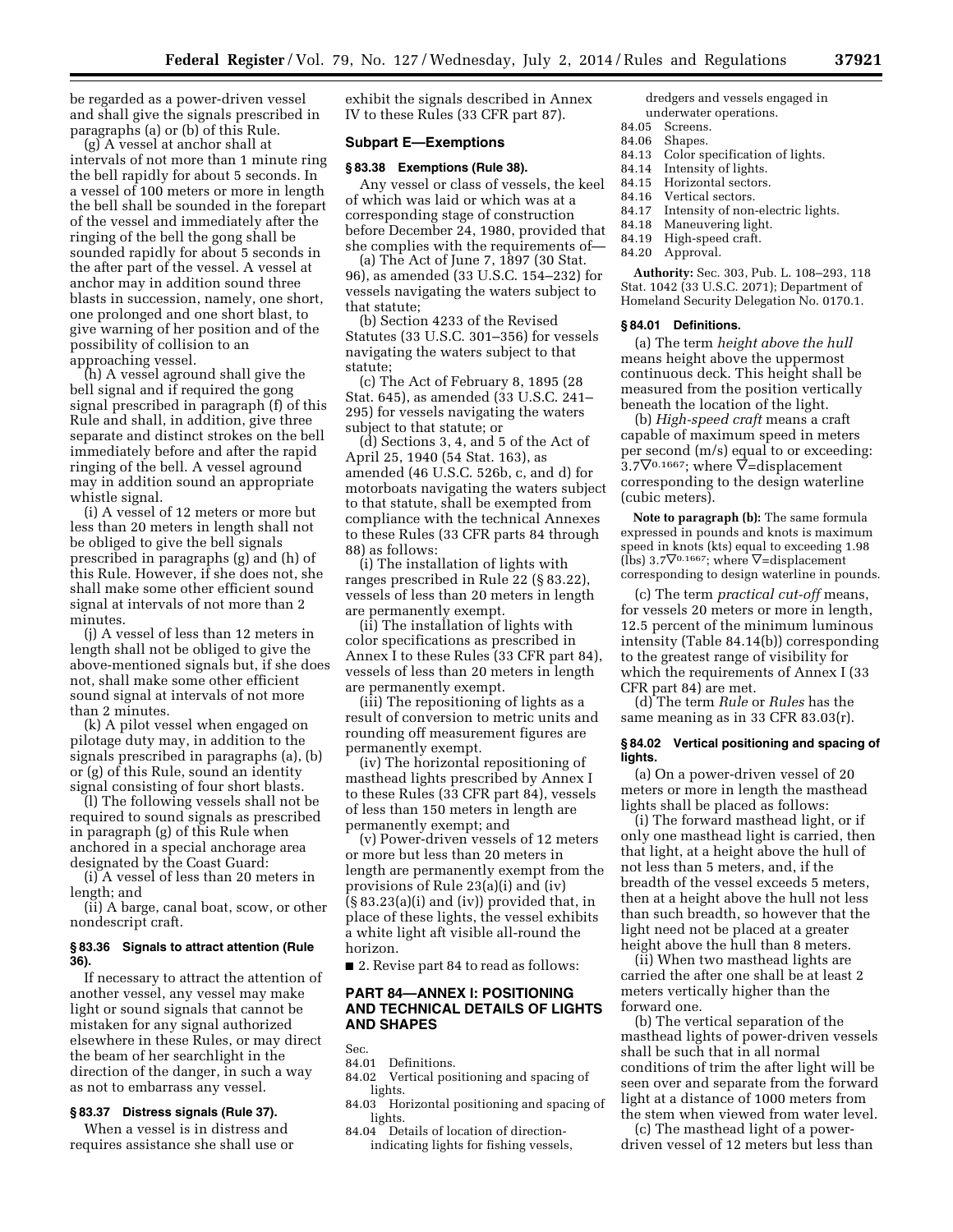20 meters in length shall be placed at a height above the gunwale of not less than 2.5 meters.

(d) The masthead light, or the allround light described in Rule 23(d)(§ 83.23(d) of this chapter), of a power-driven vessel of less than 12 meters in length shall be carried at least one meter higher than the sidelights.

(e) One of the two or three masthead lights prescribed for a power-driven vessel when engaged in towing or pushing another vessel shall be placed in the same position as either the forward masthead light or the after masthead light, provided that the lowest after masthead light shall be at least 2 meters vertically higher than the highest forward masthead light.

(f)(i) The masthead light or lights prescribed in Rule 23(a) (§ 83.23(a) of this chapter) shall be so placed as to be above and clear of all other lights and obstructions except as described in paragraph (f)(ii) of this section.

(ii) When it is impracticable to carry the all-round lights prescribed in Rule 27(b)(i)(§ 83.27(b)(i) of this chapter) below the masthead lights, they may be carried above the after masthead light(s) or vertically in between the forward masthead light(s) and after masthead light(s), provided that in the latter case the requirement of § 84.03(d) shall be complied with.

(g) The sidelights of a power-driven vessel shall be placed at least one meter lower than the forward masthead light. They shall not be so low as to be interfered with by deck lights.

(h) [Reserved]

(i) When the Rules in this subchapter E prescribe two or three lights to be carried in a vertical line, they shall be spaced as follows:

(i) On a vessel of 20 meters in length or more such lights shall be spaced not less than 1 meter apart, and the lowest of these lights shall, except where a towing light is required, be placed at a height of not less than 4 meters above the hull.

(ii) On a vessel of less than 20 meters in length such lights shall be spaced not less than 1 meter apart and the lowest of these lights shall, except where a towing light is required, be placed at a height of not less than 2 meters above the gunwale.

(iii) When three lights are carried they shall be equally spaced.

(j) The lower of the two all-round lights prescribed for a vessel when engaged in fishing shall be a height above the sidelights not less than twice the distance between the two vertical lights.

(k) The forward anchor light prescribed in Rule 30(a)(i) (§ 83.30(a)(i)), when two are carried, shall not be less than 4.5 meters above the after one. On a vessel of 50 meters or more in length this forward anchor light shall be placed at a height or not less than 6 meters above the hull.

#### **§ 84.03 Horizontal positioning and spacing of lights.**

(a) Except as specified in paragraph (e) of this section, when two masthead lights are prescribed for a power-driven vessel, the horizontal distance between them must not be less than one quarter of the length of the vessel but need not be more than 50 meters. The forward light must be placed not more than one half of the length of the vessel from the stem.

(b) On a power-driven vessel of 20 meters or more in length the sidelights shall not be placed in front of the forward masthead lights. They shall be placed at or near the side of the vessel.

(c) When the lights prescribed in Rule 27(b)(i) (§ 83.27(b)(i) of this chapter) are placed vertically between the forward masthead light(s) and the after masthead light(s), these all-round lights shall be placed at a horizontal distance of not less than 2 meters from the fore and aft centerline of the vessel in the athwartship direction.

(d) When only one masthead light is prescribed for a power-driven vessel, this light must be exhibited forward of amidships. For a vessel of less than 20 meters in length, the vessel shall exhibit one masthead light as far forward as is practicable.

(e) On power-driven vessels 50 meters but less than 60 meters in length operated on the Western Rivers, and those waters specified in § 89.25 of this chapter, the horizontal distance between masthead lights shall not be less than 10 meters.

#### **§ 84.04 Details of location of directionindicating lights for fishing vessels, dredgers and vessels engaged in underwater operations.**

(a) The light indicating the direction of the outlying gear from a vessel engaged in fishing as prescribed in Rule 26(c)(ii) (§ 83.26(c)(ii) of this chapter) shall be placed at a horizontal distance of not less than 2 meters and not more than 6 meters away from the two allround red and white lights. This light shall be placed not higher than the allround white light prescribed in Rule  $26(c)(i)(§ 83.26(c)(i) of this chapter) and$ not lower than the sidelights.

(b) The lights and shapes on a vessel engaged in dredging or underwater operations to indicate the obstructed side and/or the side on which it is safe to pass, as prescribed in Rule 27(d)(i)

and  $(ii)(\S 83.27(d)(i)$  and  $(ii)$  of this chapter), shall be placed at the maximum practical horizontal distance, but in no case less than 2 meters, from the lights or shapes prescribed in Rule  $27(b)(i)$  and  $(ii)(\bar{S}83.27(b)(i)$  and  $(ii)$  of this chapter). In no case shall the upper of these lights or shapes be at a greater height than the lower of the three lights or shapes prescribed in Rule 27(b)(i) and  $(ii)$  (§ 83.27(b)(i) and (ii) of this chapter).

#### **§ 84.05 Screens.**

(a) The sidelights of vessels of 20 meters or more in length shall be fitted with matt black inboard screens and meet the requirements of § 84.15. On vessels of less than 20 meters in length, the sidelights, if necessary to meet the requirements of § 84.15, shall be fitted with matt black inboard screens. With a combined lantern, using a single vertical filament and a very narrow division between the green and red sections, external screens need not be fitted.

(b) On power-driven vessels less than 12 meters in length constructed after July 31, 1983, the masthead light, or the all-round light described in Rule 23(d)(§ 83.23(d) of this chapter) shall be screened to prevent direct illumination of the vessel forward of the operator's position.

#### **§ 84.06 Shapes.**

(a) Shapes shall be black and of the following sizes:

(i) A ball shall have a diameter of not less than 0.6 meter.

(ii) A cone shall have a base diameter of not less than 0.6 meters and a height equal to its diameter.

(iii) A diamond shape shall consist of two cones (as defined in paragraph (a)(ii) of this section) having a common base.

(b) The vertical distance between shapes shall be at least 1.5 meters.

(c) In a vessel of less than 20 meters in length shapes of lesser dimensions but commensurate with the size of the vessel may be used and the distance apart may be correspondingly reduced.

#### **§ 84.13 Color specification of lights.**

(a) The chromaticity of all navigation lights shall conform to the following standards, which lie within the boundaries of the area of the diagram specified for each color by the International Commission on Illumination (CIE), in the ''Colors of Light Signals'', which is incorporated by reference. It is Publication CIE No. 2.2. (TC–1.6), 1975, and is available from the Illumination Engineering Society, 345 East 47th Street, New York, NY 10017 and is available for inspection at the Coast Guard, Shore Infrastructure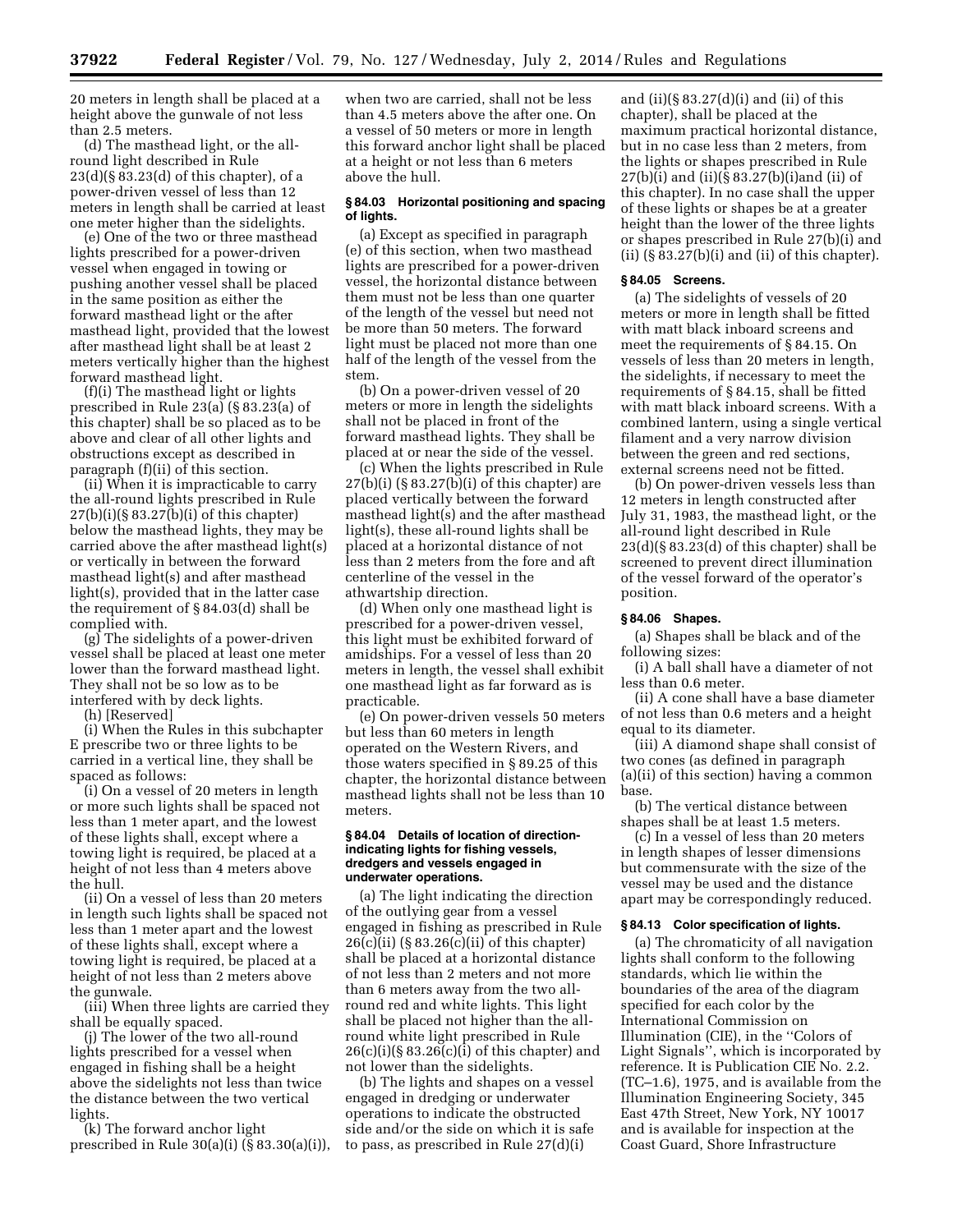Logistics Center, Aids to Navigation and Marine Environmental Response Product Line (CG–SILC–ATON/MER), 2703 Martin Luther King, Jr. Ave, Mailstop 7714, Washington, DC 20593– 7714. It is also available for inspection at the National Archives and Records Administration (NARA). For information on the availability of this material at NARA, call 202–741–6030, or go to: *[http://www.archives.gov/](http://www.archives.gov/federal_register/code_of_federal_regulations/ibr_locations.html) federal*\_*[register/code](http://www.archives.gov/federal_register/code_of_federal_regulations/ibr_locations.html)*\_*of*\_*federal*\_ *[regulations/ibr](http://www.archives.gov/federal_register/code_of_federal_regulations/ibr_locations.html)*\_*locations.html*. This incorporation by reference was approved by the Director of the Federal Register.

(b) The boundaries of the area for each color are given by indicating the corner co-ordinates, which are as follows:

(i) *White:* 

x 0.525 0.525 0.452 0.310 0.310 0.443 y 0.382 0.440 0.440 0.348 0.283 0.382

- (ii) *Green:*
- x 0.028 0.009 0.300 0.203
- y 0.385 0.723 0.511 0.356
- (iii) *Red:*
- x 0.680 0.660 0.735 0.721
- y 0.320 0.320 0.265 0.259
- (iv) *Yellow:* 
	- x 0.612 0.618 0.575 0.575 y 0.382 0.382 0.425 0.406
- 

#### **§ 84.14 Intensity of lights.**

(a) The minimum luminous intensity of lights shall be calculated by using the formula:

 $I = 3.43 \times 10^6 \times T \times D^2 \times K^{-D}$ 

Where:

- I is luminous intensity in candelas under service conditions,
- T is threshold factor  $2 \times 10^{-7}$ lux,
- D is range of visibility (luminous range) of the light in nautical miles,
- K is atmospheric transmissivity. For prescribed lights the value of K shall be 0.8, corresponding to a meteorological visibility of approximately 13 nautical miles.

(b) A selection of figures derived from the formula is given in the following table (Table 84.14(b)):

| TABLE 84.14(b) |  |
|----------------|--|

| Range of visibility<br>(luminous range) of light<br>in nautical miles D | Minimum luminous<br>intensity of light in<br>candelas for $K =$<br>0.81 |  |
|-------------------------------------------------------------------------|-------------------------------------------------------------------------|--|
|                                                                         | 0.9<br>4.3<br>12<br>27<br>52                                            |  |

#### **§ 84.15 Horizontal sectors.**

(a)(i) In the forward direction, sidelights as fitted on the vessel shall show the minimum required intensities. The intensities shall decrease to reach practical cut-off between 1 and 3 degrees outside the prescribed sectors.

(ii) For sternlights and masthead lights and at 22.5 degrees abaft the beam for sidelights, the minimum required intensities shall be maintained over the arc of the horizon up to 5 degrees within the limits of the sectors prescribed in Rule 21 (§ 83.21 of this chapter). From 5 degrees within the prescribed sectors the intensity may decrease by 50 percent up to the prescribed limits; it shall decrease steadily to reach practical cut-off at not more than 5 degrees outside the prescribed sectors.

(b) All-round lights shall be so located as not to be obscured by masts, topmasts or structures within angular sectors of more than 6 degrees, except anchor lights prescribed in Rule 30 (§ 83.30 of this chapter), which need not be placed at an impracticable height above the hull, and the all-round white light described in Rule 23(e) (§ 83.23(e) of this chapter), which may not be obscured at all.

(c) If it is impracticable to comply with paragraph (b) of this section by exhibiting only one all-round light, two all-round lights shall be used suitably positioned or screened to appear, as far as practicable, as one light at a minimum distance of one nautical mile.

**Note to paragraph (c):** Two unscreened allround lights that are 1.28 meters apart or less will appear as one light to the naked eye at a distance of one nautical mile.

#### **§ 84.16 Vertical sectors.**

(a) The vertical sectors of electric lights as fitted, with the exception of lights on sailing vessels underway and on unmanned barges, shall ensure that:

(i) At least the required minimum intensity is maintained at all angles from 5 degrees above to 5 degrees below the horizontal;

(ii) At least 60 percent of the required minimum intensity is maintained from 7.5 degrees above to 7.5 degrees below the horizontal.

(b) In the case of sailing vessels underway, the vertical sectors of electric lights, as fitted, shall ensure that:

(i) At least the required minimum intensity is maintained at all angles from 5 degrees above to 5 degrees below the horizontal;

(ii) At least 50 percent of the required minimum intensity is maintained from 25 degrees above to 25 degrees below the horizontal.

(c) In the case of unmanned barges the minimum required intensity of electric lights as fitted shall be maintained on the horizontal.

(d) In the case of lights other than electric lights these specifications shall be met as closely as possible.

#### **§ 84.17 Intensity of non-electric lights.**

Non-electric lights shall so far as practicable comply with the minimum intensities, as specified in the Table 84.14(b).

#### **§ 84.18 Maneuvering light.**

Notwithstanding the provisions of § 84.02(f), the maneuvering light described in Rule 34(b)(§ 83.34(b) of this chapter) shall be placed approximately in the same fore and aft vertical plane as the masthead light or lights and, where practicable, at a minimum height of one-half meter vertically above the forward masthead light, provided that it shall be carried not less than one-half meter vertically above or below the after masthead light. On a vessel where only one masthead light is carried the maneuvering light, if fitted, shall be carried where it can best be seen, not less than one-half meter vertically apart from the masthead light.

#### **§ 84.19 High-speed craft.**

(a) The masthead light of high-speed craft may be placed at a height related to the breadth of the craft lower than that prescribed in § 84.02(a)(i), provided that the base angle of the isosceles triangle formed by the sidelights and masthead light, when seen in end elevation is not less than 27°.

(b) On high-speed craft of 50 meters or more in length, the vertical separation between foremast and mainmast light of 4.5 meters required by § 84.02(k) may be modified provided that such distance shall not be less than the value determined by the following formula:

$$
y = \frac{(a+17\Psi)C}{1000} + 2;
$$

Where:

- *y* is the height of the mainmast light above the foremast light in meters;
- *a* is the height of the foremast light above the water surface in service condition in meters;
- Y is the trim in service condition in degrees; *C* is the horizontal separation of masthead lights in meters.

**Note to § 84.19:** Refer to the International Code of Safety for High-Speed Craft, 1994 and the International Code of Safety for High-Speed Craft, 2000.

#### **§ 84.20 Approval.**

The construction of lights and shapes and the installation of lights on board the vessel must satisfy the Commandant, U.S. Coast Guard.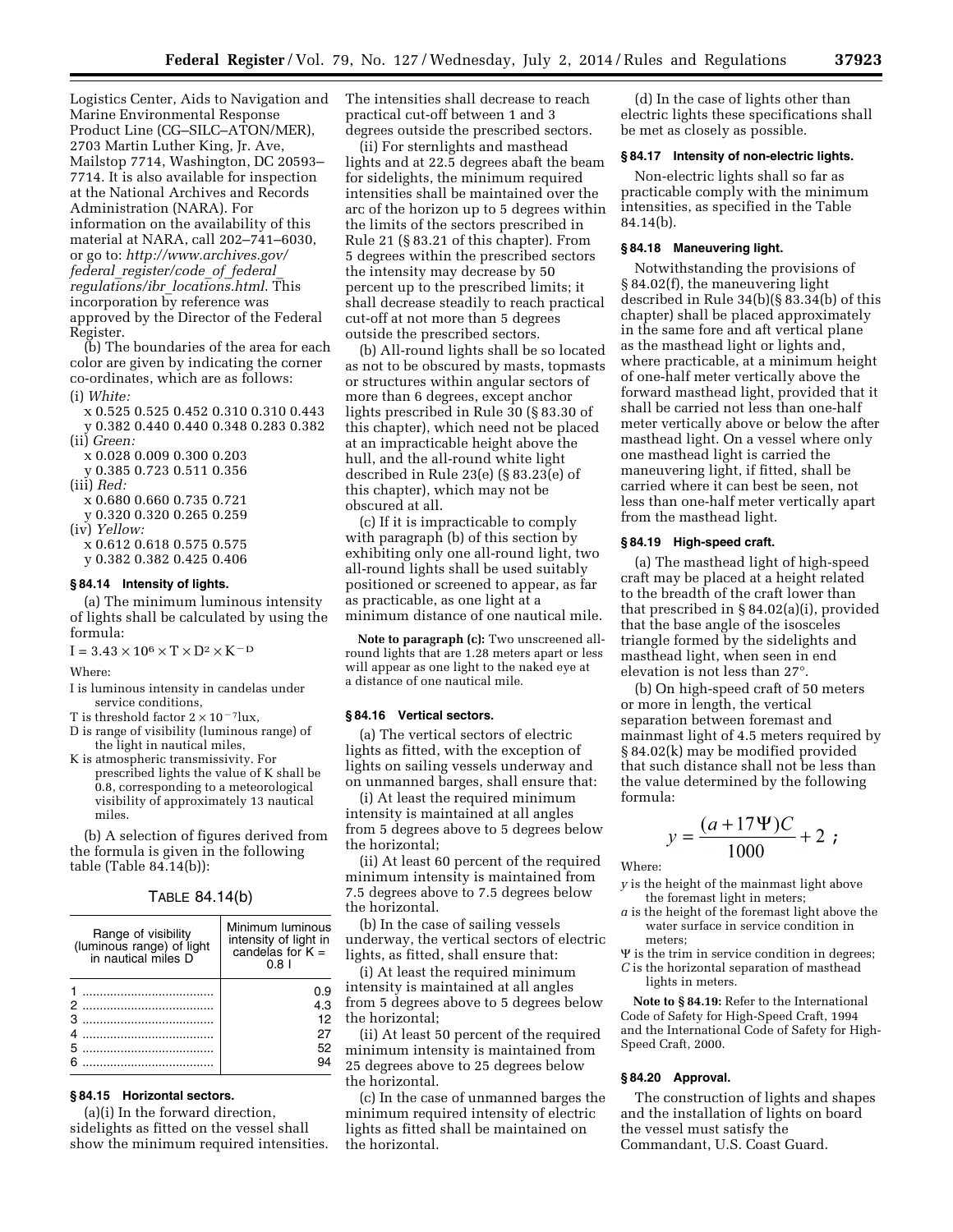#### **PART 85—[REMOVED AND RESERVED]**

■ 3. Part 85 is removed and reserved.

■ 4. Revise part 86 to read as follows:

#### **PART 86—ANNEX III: TECHNICAL DETAILS OF SOUND SIGNAL APPLIANCES**

Sec. 86.01 Whistles. Bell or Gong. 86.03 Approval. [Reserved]

**Authority:** Sec. 303, Pub. L. 108–293, 118 Stat. 1042 (33 U.S.C. 2071); Department of Homeland Security Delegation No. 0170.1.

#### **§ 86.01 Whistles.**

(a) *Frequencies and range of audibility.* The fundamental frequency of the signal shall lie within the range 70–700 Hz. The range of audibility of the signal from a whistle shall be determined by those frequencies, which may include the fundamental and/or

one or more higher frequencies, which lie within the range 180–700 Hz  $(+/-1%)$  for a vessel of 20 meters or more in length, or 180–2100 Hz (+/  $-1\%$ ) for a vessel of less than 20 meters in length and which provide the sound pressure levels specified in paragraph (c) of this section.

(b) *Limits of fundamental frequencies.*  To ensure a wide variety of whistle characteristics, the fundamental frequency of a whistle shall be between the following limits:

(i) 70–200 Hz, for a vessel 200 meters or more in length.

(ii) 130–350 Hz, for a vessel 75 meters but less than 200 meters in length.

(iii) 250–700 Hz, for a vessel less than 75 meters in length.

(c) *Sound signal intensity and range of audibility.* 

A whistle fitted in a vessel shall provide, in the direction of maximum intensity of the whistle and at a distance of 1 meter from it, a sound pressure level in at least one 1⁄3rd-octave band

within the range of frequencies 180–700 Hz  $(+/-1\%)$  for a vessel of 20 meters or more in length, or 180–2100 Hz  $(+/-1%)$  for a vessel of less than 20 meters in length, of not less than the appropriate figure given in Table 86.01(c) of this section. The range of audibility in Table 86.01(c) is the approximate range at which a whistle may be heard on its forward axis with 90% probability in conditions of still air on board a vessel having average background noise level at the listening posts (taken to be 68 dB in the octave band centered on 250 Hz and 63 dB in the octave band centered on 500 Hz). It is shown for information purposes only. In practice, the range at which a whistle may be heard is extremely variable and depends critically on weather conditions; the values given can be regarded as typical but under conditions of strong wind or high ambient noise level at the listening post the range may be reduced.

#### TABLE 86.01(c)

| Length of vessel in meters | 1/ <sub>3</sub> rd-octave band level<br>at 1 meter in dB referred<br>to $2 \times 10^{-5}$ N/m <sup>2</sup> | Audibility range in<br>nautical miles |
|----------------------------|-------------------------------------------------------------------------------------------------------------|---------------------------------------|
| $l$ ess than $20l$         | 143<br>138<br>130<br>120<br>2115<br>3111                                                                    | 0.5                                   |

1When the measured frequencies lie within the range 180–450 Hz.

2When the measured frequencies lie within the range 450–800 Hz.

3When the measured frequencies lie within the range 800–2100 Hz.

(d) *Directional properties.* The sound pressure level of a directional whistle shall be not more than 4 dB below the sound pressure level, specified in paragraph (c) of this section, in any direction in the horizontal plane within ±45 degrees of the forward axis. The sound pressure level of the whistle in any other direction in the horizontal plane shall not be more than 10 dB less than the sound pressure level specified for the forward axis, so that the range of audibility in any direction will be at least half the range required on the forward axis. The sound pressure level shall be measured in that one  $\frac{1}{3}$ <sup>rd</sup>octave band which determines the audibility range.

(e) *Positioning of whistles.* (i) When a directional whistle is to be used as the only whistle on the vessel and is permanently installed, it shall be installed with its forward axis directed forward.

(ii) A whistle shall be placed as high as practicable on a vessel, in order to

reduce interception of the emitted sound by obstructions and also to minimize hearing damage risk to personnel. The sound pressure level of the vessel's own signal at listening posts shall not exceed 110 dB(A) and so far as practicable should not exceed 100  $dB(A)$ .

(f) *Fitting of more than one whistle.* If whistles are fitted at a distance apart of more than 100 meters, they shall not be sounded simultaneously.

(g) *Combined whistle systems.* (i) A combined whistle system is a number of whistles (sound emitting sources) operated together. For the purposes of the Rules of Subchapter E a combined whistle system is to be regarded as a single whistle.

(ii) The whistles of a combined system shall:

(1) Be located at a distance apart of not more than 100 meters;

(2) Be sounded simultaneously;

(3) Each have a fundamental frequency different from those of the others by at least 10 Hz; and

(4) Have a tonal characteristic appropriate for the length of vessel which shall be evidenced by at least two-thirds of the whistles in the combined system having fundamental frequencies falling within the limits prescribed in paragraph (b) of this section, or if there are only two whistles in the combined system, by the higher fundamental frequency falling within the limits prescribed in paragraph (b) of this section.

**Note to paragraph (g):** If, due to the presence of obstructions, the sound field of a single whistle or of one of the whistles referred to in paragraph (f) of this section is likely to have a zone of greatly reduced signal level, a combined whistle system should be fitted so as to overcome this reduction.

(h) *Towing vessel whistles.* A powerdriven vessel normally engaged in pushing ahead or towing alongside may, at all times, use a whistle whose characteristic falls within the limits prescribed by paragraph (b) of this section for the longest customary